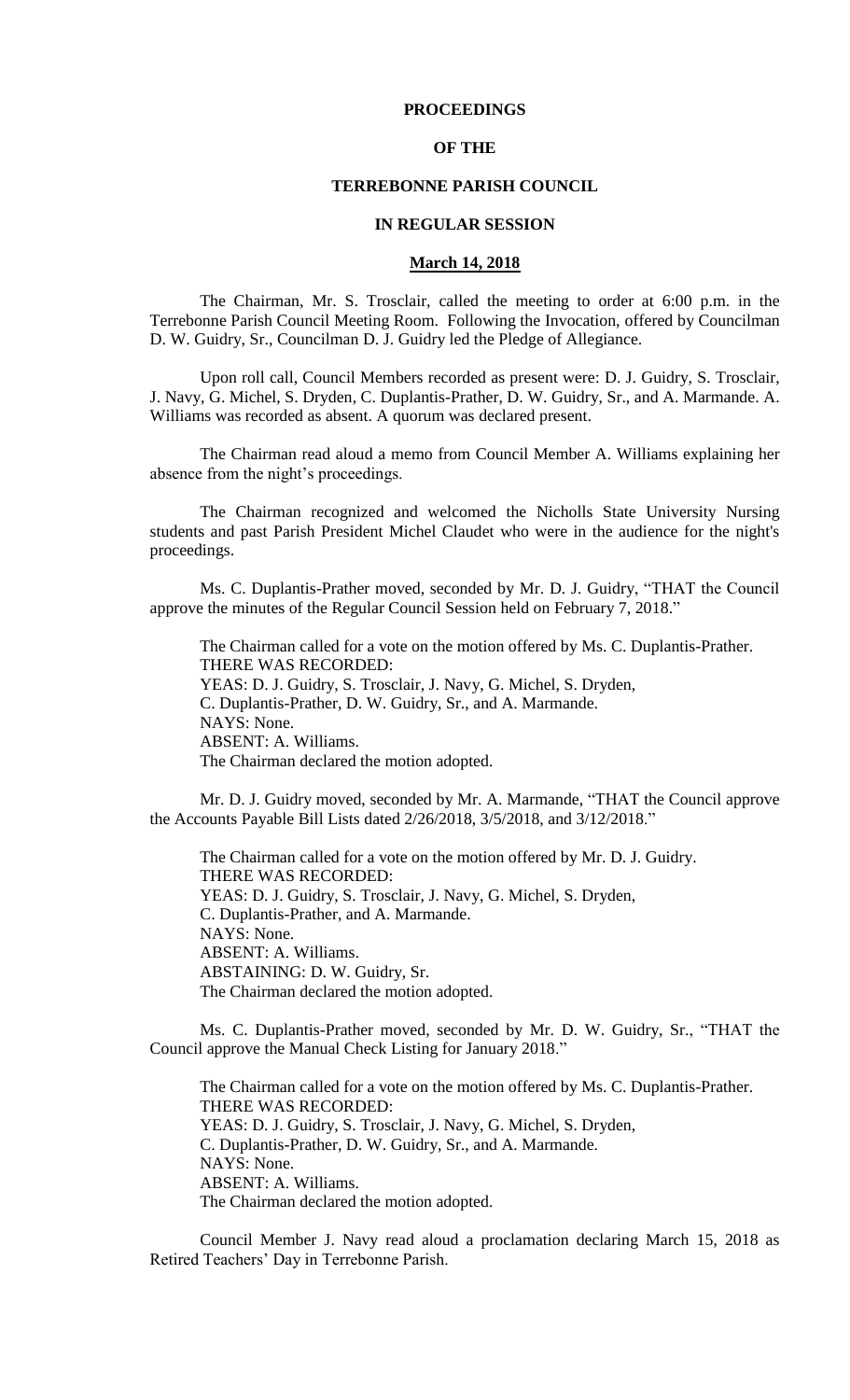Several Council Members thanked the organizations for their past work as educators and their volunteer and service efforts in serving the Parish.

Ms. Lynn Ellzey, president of the Terrebonne Retired Teachers Association, thanked the Council and Administration for recognizing the retired teachers in the Houma-Terrebonne community and for always supporting their endeavors.

The Chairman recognized Ms. Brenda Washington, who thanked the Council for the proclamation on behalf of the Retired Teachers Educational Association.

Council Member S. Dryden read aloud a proclamation declaring March 2018 as "Art of Respect Month" in Terrebonne Parish.

The Chairman recognized Ms. Lisa Schilling and Ms. Kristin Bonner of South Central Louisiana Human Services Authority who accepted the proclamation and thanked the Council for their support. Ms. Schilling announced that the "Art of Respect" Project will take place March 19-23 and that art and essay competitions would be held over the week at participating locations.

The Chairman shared his appreciation for their work and gave suggestions for future campaigns that could be beneficial to those children and adults with special needs.

Council Member G. Michel read aloud a proclamation declaring March 2018 as Problem Gambling Awareness Month in Terrebonne Parish.

The Chairman recognized Ms. Lisa Schilling and Ms. Kristin Bonner of Southeast Louisiana Human Services Authority who accepted the proclamation and thanked the Council for their support.

Several Council Members shared their experiences with related organizations and those affected by gambling problems and thanked the authority for their work in raising awareness.

The Chairman recognized Ms. Lisa Schilling, Executive Director of Southeast Louisiana Human Services Authority, who gave a presentation on the performance of the authority's facilities and services for providing for addictive disorder, developmental disability, and mental health over the past year.

Several Council Members shared their support for the efforts pursued by the authority especially in regards to mental health and offered some suggestions and opinions for better maintaining and further expanding mental healthcare services for the Parish.

Mr. J. Navy moved, seconded by Mr. D. J. Guidry, "THAT, it now being 6:52 p.m., the Council open public hearings."

The Chairman called for a vote on the motion offered by Mr. J. Navy. THERE WAS RECORDED: YEAS: D. J. Guidry, S. Trosclair, J. Navy, G. Michel, S. Dryden, C. Duplantis-Prather, D. W. Guidry, Sr., and A. Marmande. NAYS: None. ABSENT: A. Williams. The Chairman declared the motion adopted.

The Chairman recognized the public for comments on the following:

A. A proposed ordinance to amend the 2018 Adopted Operating Budget and the 5- Year Capital Outlay Budget of the Terrebonne Parish Consolidated Government for the following items and to provide for related matters.

I. Oyster Bed Surge Protection System, \$209,540

- II. Bonanza Drainage Pump Station, \$487,043
- III. Mental Health Unit, \$15,000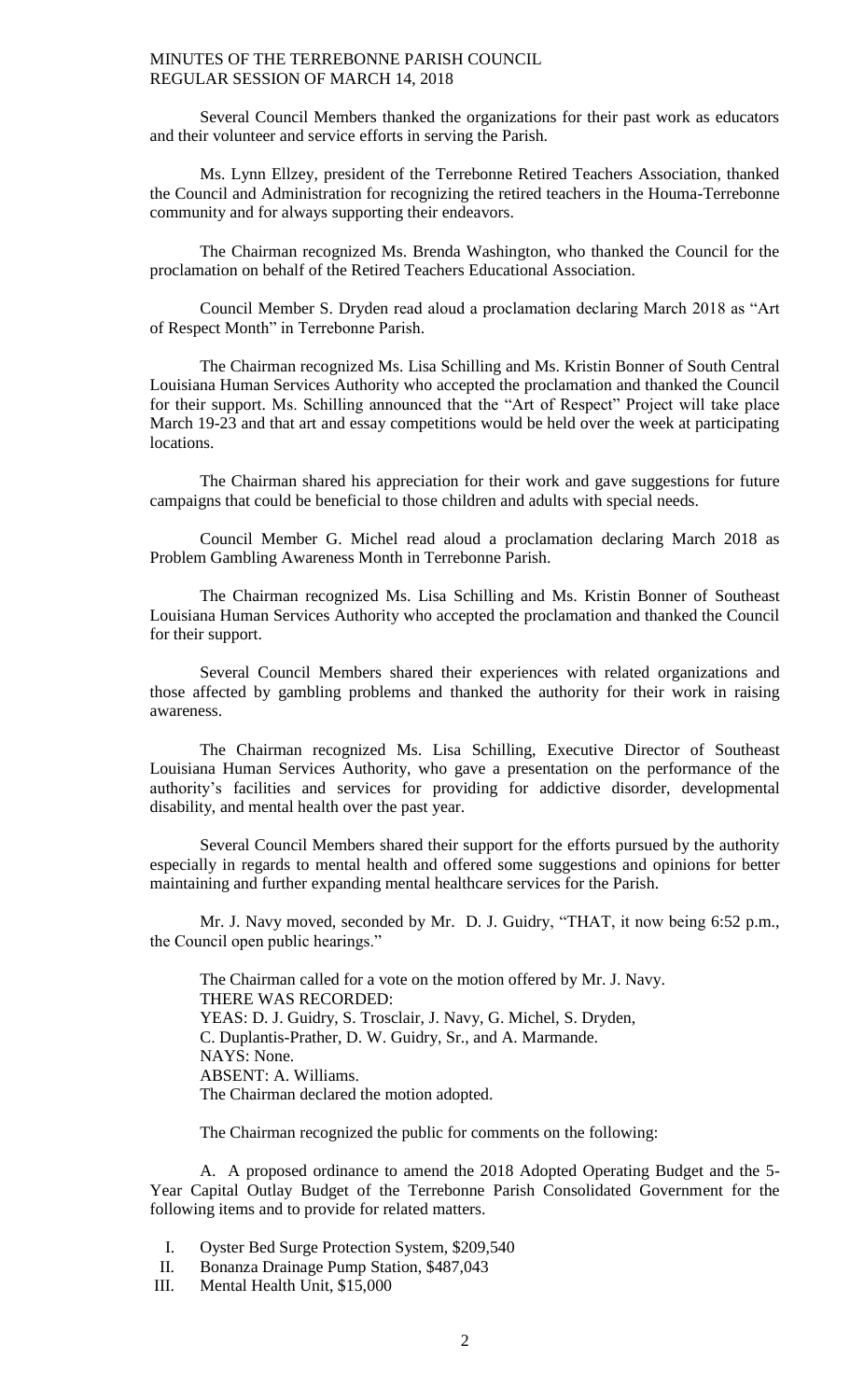There were no comments from the public on the proposed ordinance.

Upon Council Member J. Navy's request, Mr. Mike Toups, Parish Manager, clarified that the station in question was an all-diesel station and that no generator backups would be necessary in the event of a power outage.

Mr. G. Michel moved, seconded by Ms. C. Duplantis-Prather, "THAT the Council close the aforementioned public hearing."

The Chairman called for a vote on the motion offered by Mr. G. Michel. THERE WAS RECORDED: YEAS: D. J. Guidry, S. Trosclair, J. Navy, G. Michel, S. Dryden, C. Duplantis-Prather, D. W. Guidry, Sr., and A. Marmande. NAYS: None. ABSENT: A. Williams. The Chairman declared the motion adopted.

OFFERED BY: MR. G. MICHEL SECONDED BY: MR. D.J. GUIDRY

### **ORDINANCE NO. 8931**

AN ORDINANCE TO AMEND THE 2018 ADOPTED OPERATING BUDGET AND THE 5-YEAR CAPITAL OUTLAY BUDGET OF THE TERREBONNE PARISH CONSOLIDATED GOVERNMENT FOR THE FOLLOWING ITEMS AND TO PROVIDE FOR RELATED MATTERS.

- **I.** OYSTER BED SURGE PROTECTION SYSTEM, \$209,540
- **II.** BONANZA DRAINAGE PUMP STATION, \$487,043

**III.** MENTAL HEALTH UNIT, \$15,000

# **SECTION I**

**WHEREAS**, the Terrebonne Parish Consolidated Government (TPCG) has a Coastal Protection and Restoration Authority (CPRA) contract for the Oyster Bed Surge Protection System Engineering and Design (CPRA Contract No. 2000219599), and

**WHEREAS**, the project is to construct an oyster bed surge protection system that would protect shorelines in Lake Tambour and Lake Chien in Terrebonne Parish, and

**WHEREAS**, TPCG needs additional funding for Engineering and Design in the amount of \$209,320, and

**WHEREAS**, CPRA will provide matching funds of \$104,770 for the Engineering and Design of the project, and

**WHEREAS**, the funding source for the local match is from GOMESA revenue for \$17,156, and

**WHEREAS**, the remaining funding source for the local match is from the Atchafalaya Long Distance Sediment Pipeline project for \$87,614.

**NOW, THEREFORE BE IT ORDAINED**, by the Terrebonne Parish Council, on behalf of the Terrebonne Parish Consolidated Government, that the 2018 Adopted Operating Budget and the 5-Year Capital Outlay be amended for the Oyster Bed Surge Protection Project. (Attachment A)

#### **SECTION II**

**WHEREAS**, the Governor's Office of Homeland Security and Emergency Preparedness has approved and executed a Hazard Mitigation Grant Program Project HMGP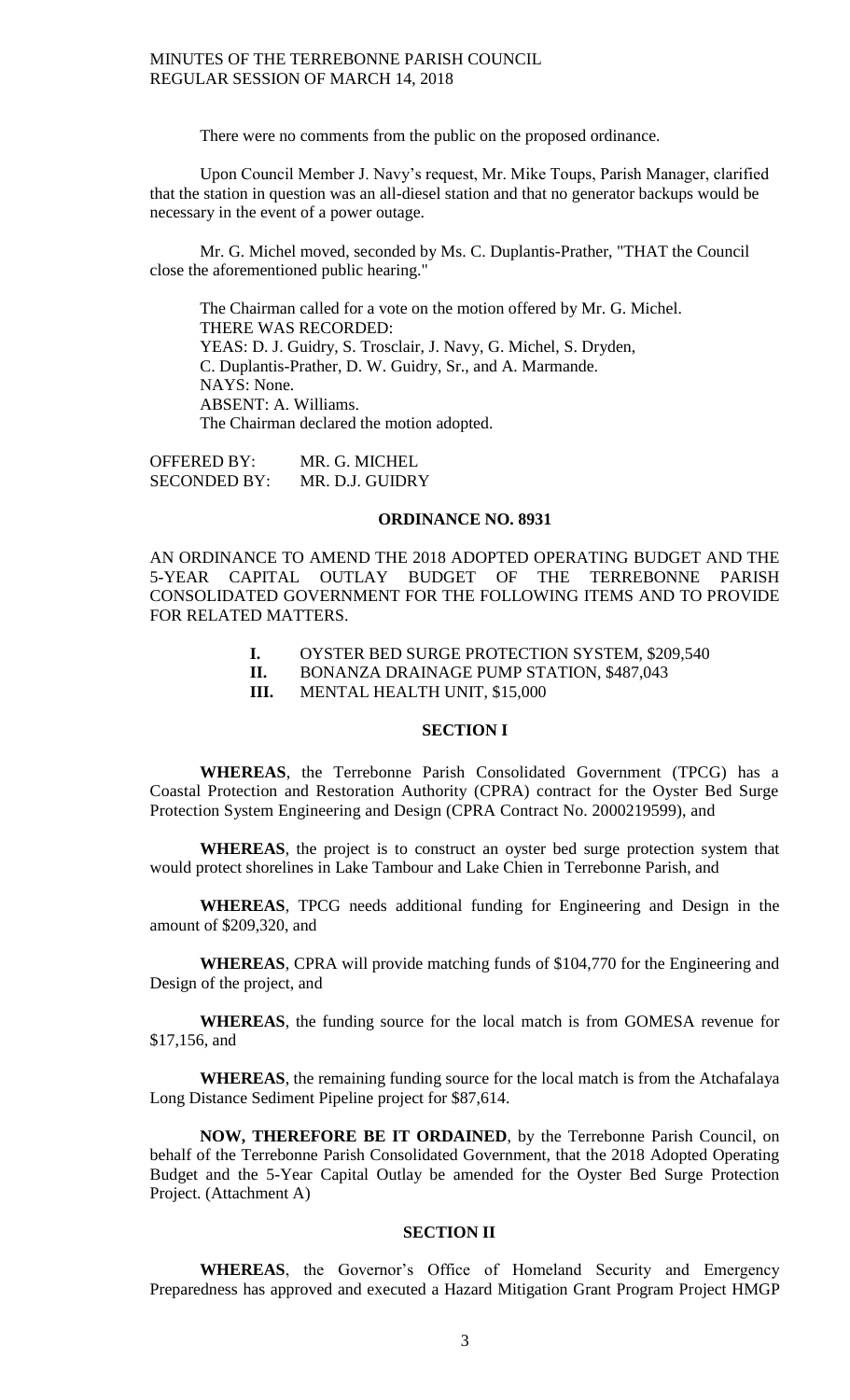1792-109-0003, for additional funding in the amount of \$649,391 for the construction of the Bonanza Drainage Pump Station, and

# **WHEREAS**, the Federal Share (75%) of the funding is \$487,043, and

**WHEREAS**, the Parish has proposed funding the 25% local share from \$436,503 available in the Project Account.

**NOW THEREFORE BE IT FURTHER ORDAINED**, by the Terrebonne Parish Council, on behalf of the Terrebonne Parish Consolidated Government, that the 2018 Adopted Budget and 5-Year Capital Outlay be amended to recognize the funding for the Bonanza Drainage Pump Station. (Attachment B)

# **SECTION III**

**WHEREAS**, funding is needed for South Central Louisiana Human Services Authority for security services, and

**WHEREAS**, the funding source is from the Mental Health Unit fund balance account for \$15,000.

**NOW, THEREFORE BE IT FURTHER ORDAINED**, by the Terrebonne Parish Council, on behalf of the Terrebonne Parish Consolidated Government, that the 2018 Adopted Operating Budget be amended to recognize the funding for the Mental Health Unit security services. (Attachment C)

## **SECTION IV**

If any word, clause, phrase, section or other portion of this ordinance shall be declared null, void, invalid, illegal, or unconstitutional, the remaining words, clauses, phrases, sections and other portions of this ordinance shall remain in full force and effect, the provisions of this ordinance hereby being declared to be severable.

#### **SECTION V**

This ordinance shall become effective upon approval by the Parish President or as otherwise provided in Section 2-13(b) of the Home Rule Charter for a Consolidated Government for Terrebonne Parish, whichever occurs sooner.

This ordinance, having been introduced and laid on the table for at least two weeks, was voted upon as follows:

THERE WAS RECORDED: YEAS: D.J. Guidry, S. Trosclair, J. Navy, G. Michel, S. Dryden, C. Duplantis-Prather, D.W. Guidry, Sr. and A. Marmande. NAYS: None. NOT VOTING: None. ABSTAINING: None. ABSENT: A. Williams. The Chairman declared the ordinance adopted on this, the 14th day of March 2018.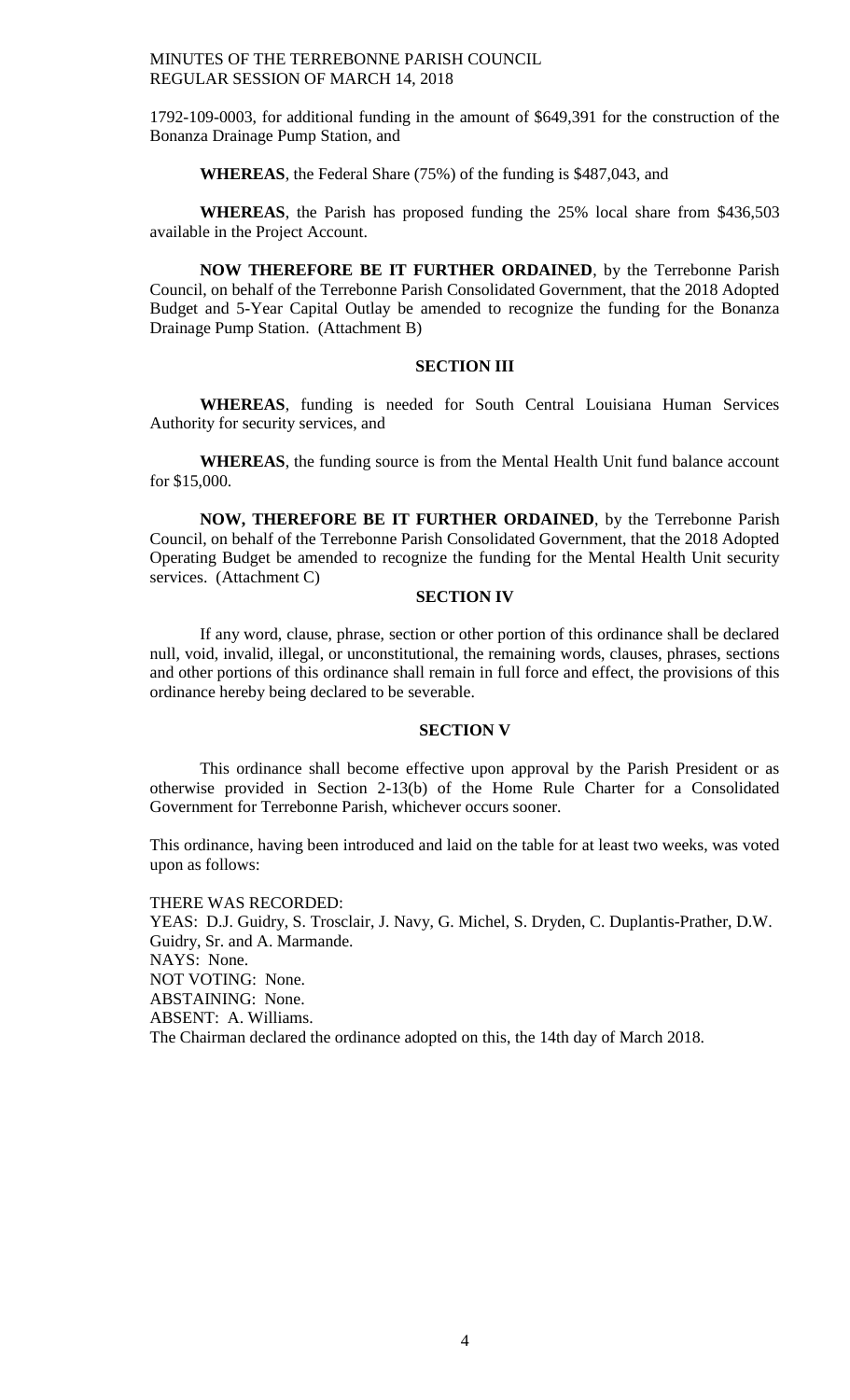# **ATTACHMENT A - Oyster Bed Surge Protection System**

|                                      | 2018           |               |           |
|--------------------------------------|----------------|---------------|-----------|
|                                      | <b>Adopted</b> | <b>Change</b> | Amended   |
|                                      |                |               |           |
| <b>Oyster Bed Surge Protection</b>   | 209,100        | 209,540       | 418,640   |
| Atchafalaya Long Dist. Sediment      | 150,430        | (87,614)      | 62,816    |
| <b>CPRA Oyster Bed Surge</b>         | (104,550)      | (104,770)     | (209,320) |
| Transfer from Coastal Restoration    |                | (17, 156)     | (17,156)  |
| Transfer to Capital Projects Control |                | 17,156        | 17,156    |
| Fund Balance (decrease)              | n/a            | (17, 156)     | n/a       |

# **ATTACHMENT B - Bonanza Drainage Pump Station**

|                                | 2018           |           |            |
|--------------------------------|----------------|-----------|------------|
|                                | <b>Adopted</b> | Change    | Amended    |
|                                |                |           |            |
| Bonanza Pump Stn Improvement   | 421,961        | 487.043   | 909,004    |
| HMGP1792-109-03 Bonanza PS Imp | (49,173)       | (487,043) | (536, 216) |

# **ATTACHMENT C - Mental Health**

|                         |                | 2018          |         |
|-------------------------|----------------|---------------|---------|
|                         | <b>Adopted</b> | <b>Change</b> | Amended |
|                         |                |               |         |
| Other Fees              | 134,468        | 9,000         | 143,468 |
| <b>Other Fees</b>       | 89,645         | 6,000         | 95,645  |
| Fund Balance (decrease) | n/a            | (15,000)      | n/a     |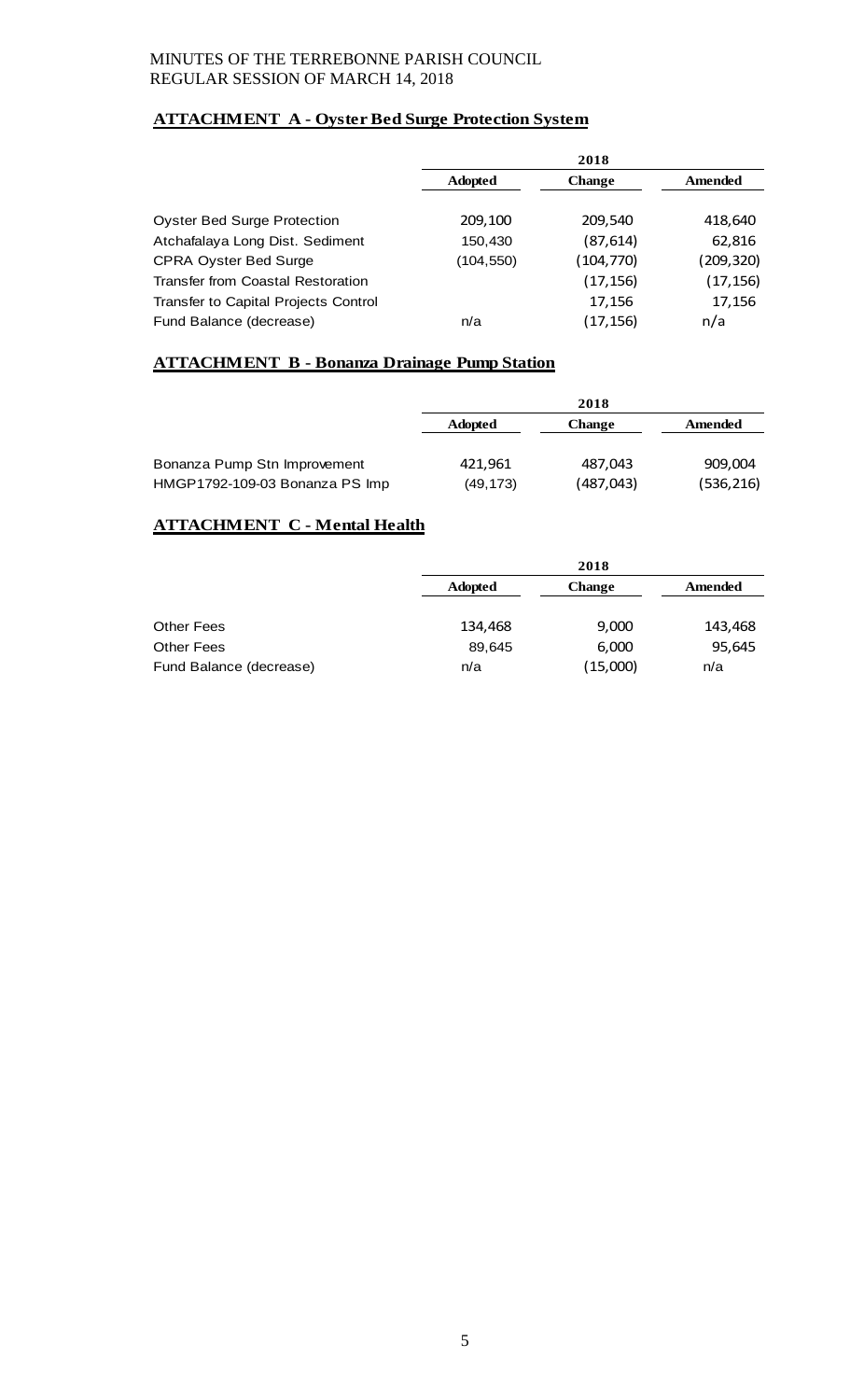The Chairman recognized the public for comments on the following:

B. A proposed ordinance declaring two street sweepers from the Solid Waste Department as surplus and authorizing said items to be disposed of by any legally approved methods.

There were no comments from the public on the proposed ordinance.

Mr. D. W. Guidry, Sr. moved, seconded by Mr. D. J. Guidry, "THAT the Council close the aforementioned public hearing."

The Chairman called for a vote on the motion offered by Mr. D. W. Guidry, Sr. THERE WAS RECORDED: YEAS: D. J. Guidry, S. Trosclair, J. Navy, G. Michel, S. Dryden, C. Duplantis-Prather, D. W. Guidry, Sr., and A. Marmande. NAYS: None. ABSENT: A. Williams. The Chairman declared the motion adopted.

| <b>OFFERED BY:</b>  | MR. D. W. GUIDRY, SR. |
|---------------------|-----------------------|
| <b>SECONDED BY:</b> | MR. D. GUIDRY         |

# **ORDINANCE NO. 8932**

An Ordinance to declare equipment with a value of Five Thousand Dollars (\$5,000.00) or greater from the Solid Waste Division of the Utilities Department as surplus as described in the attached Exhibit "A" and authorizing said item to be disposed of by public bid, negotiated sale, junked or by any other legally approved method.

### **SECTION I**

**WHEREAS**, the movable property listed in the attached Exhibit "A" has a value of \$5,000.00 or greater as indicated by the value set out next to the item on the attached Exhibit A; and

#### **SECTION II**

**NOW THEREFORE BE IT ORDAINED** that the Terrebonne Parish Council, on behalf of the Terrebonne Parish Consolidated Government, does hereby declare the attached Exhibit "A" surplus and authorizes the Parish President to dispose of said item(s) by public bid, negotiated sale, junked or by any other legally approved method.

#### **SECTION III**

If any word, clause, phrase, section or other portion of this ordinance shall be declared null, void, invalid, illegal, or unconstitutional, the remaining words, clauses, phrases, sections and other portions of this ordinance shall remain in force and effect, the provisions of this ordinance hereby being declared to be severable.

### **SECTION IV**

This ordinance shall become effective upon approval by the Parish President or as otherwise provided in Section 2-13 (b) of the Home Rule Charter for a Consolidated Government for Terrebonne Parish, whichever occurs sooner.

This ordinance, having been introduced and laid on the table for two weeks, was voted upon as follows:

THERE WAS RECORDED:

YEAS: D.J. Guidry, S. Trosclair, J. Navy, G. Michel, S. Dryden, C. Duplantis-Prather, D.W. Guidry, Sr. and A. Marmande. NAYS: None.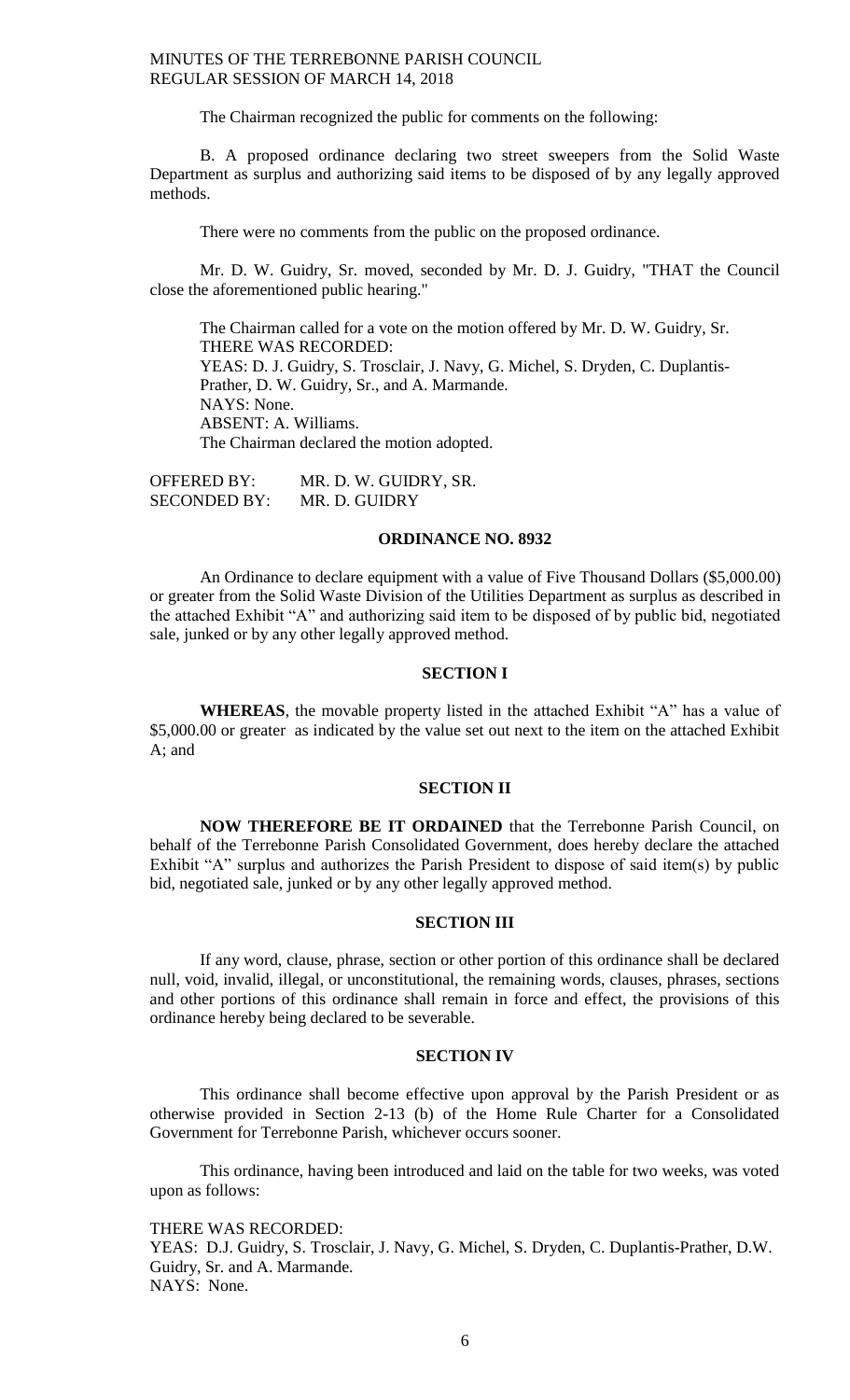NOT VOTING: None. ABSTAINING: None. ABSENT: A. Williams. The Chairman declared the ordinance adopted on this, the 14th day of March 2018.

# **Exhibit "A" Surplus February 2, 2018 (Value of \$5,000.00 or Greater)**

#### **Solid Waste:**

1 – 2004 International Tymco Street Sweeper (Unit# 2241) / \$5,000.00 1 – 2004 International Tymco Street Sweeper (Unit# 2242) / \$5,000.00

The Chairman recognized the public for comments on the following:

C. A proposed ordinance to declare as surplus a tax property located at 225 Indigo Street adjudicated to the Terrebonne Parish Consolidated Government and to acquire authorization to dispose of said property in accordance with LA R.S. 47:2196.

There were no comments from the public on the proposed ordinance.

Mr. D. J. Guidry moved, seconded by Mr. S. Dryden, "THAT the Council close the aforementioned public hearing."

The Chairman called for a vote on the motion offered by Mr. D. J. Guidry. THERE WAS RECORDED: YEAS: D. J. Guidry, S. Trosclair, J. Navy, G. Michel, S. Dryden, C. Duplantis-Prather, D. W. Guidry, Sr., and A. Marmande. NAYS: None. ABSENT: A. Williams. The Chairman declared the motion adopted.

OFFERED BY: MR. D.J. GUIDRY<br>SECONDED BY: MR. J. NAVY SECONDED BY:

#### **ORDINANCE NO. 8933**

AN ORDINANCE DECLARING PROPERTY ADJUDICATED TO TERREBONNE PARISH CONSOLIDATED GOVERNMENT AS SURPLUS AND NOT NEEDED FOR A PUBLIC PURPOSE; LOT 10 BLOCK 8 ADDEN. 1 A.J. AUTHEMENT SUBD. 3. (225 INDIGO STREET) (PARCEL #47788) WITH AN OWNER OF RECORD OF RANDY P. AUTHEMENT AND TO ADDRESS OTHER MATTERS RELATIVE THERETO.

**WHEREAS**, 100% of immovable property owned by Randy P. Authement and described below was adjudicated to the Terrebonne Parish Consolidated Government on JUNE 24, 2011 for nonpayment of taxes; and

**WHEREAS**, LA R.S. 47:2196, *et seq.* authorizes the parish to sell adjudicated property in accordance with law; and

**WHEREAS**, the three (3) year period for redemption provided by Art. 7, §25 of the Louisiana Constitution has elapsed without redemption; and

**WHEREAS**, the Terrebonne Parish Consolidated Government now wishes to declare the property described below surplus and not needed for a public purpose and to dispose of said property in accordance with LA R.S. 47:2196, *et seq*.; and

**NOW BE IT ORDAINED** by the Terrebonne Parish Council, on behalf of the Terrebonne Parish Consolidated Government, that the following described property adjudicated to the Terrebonne Parish Consolidated Government, with an owner of record of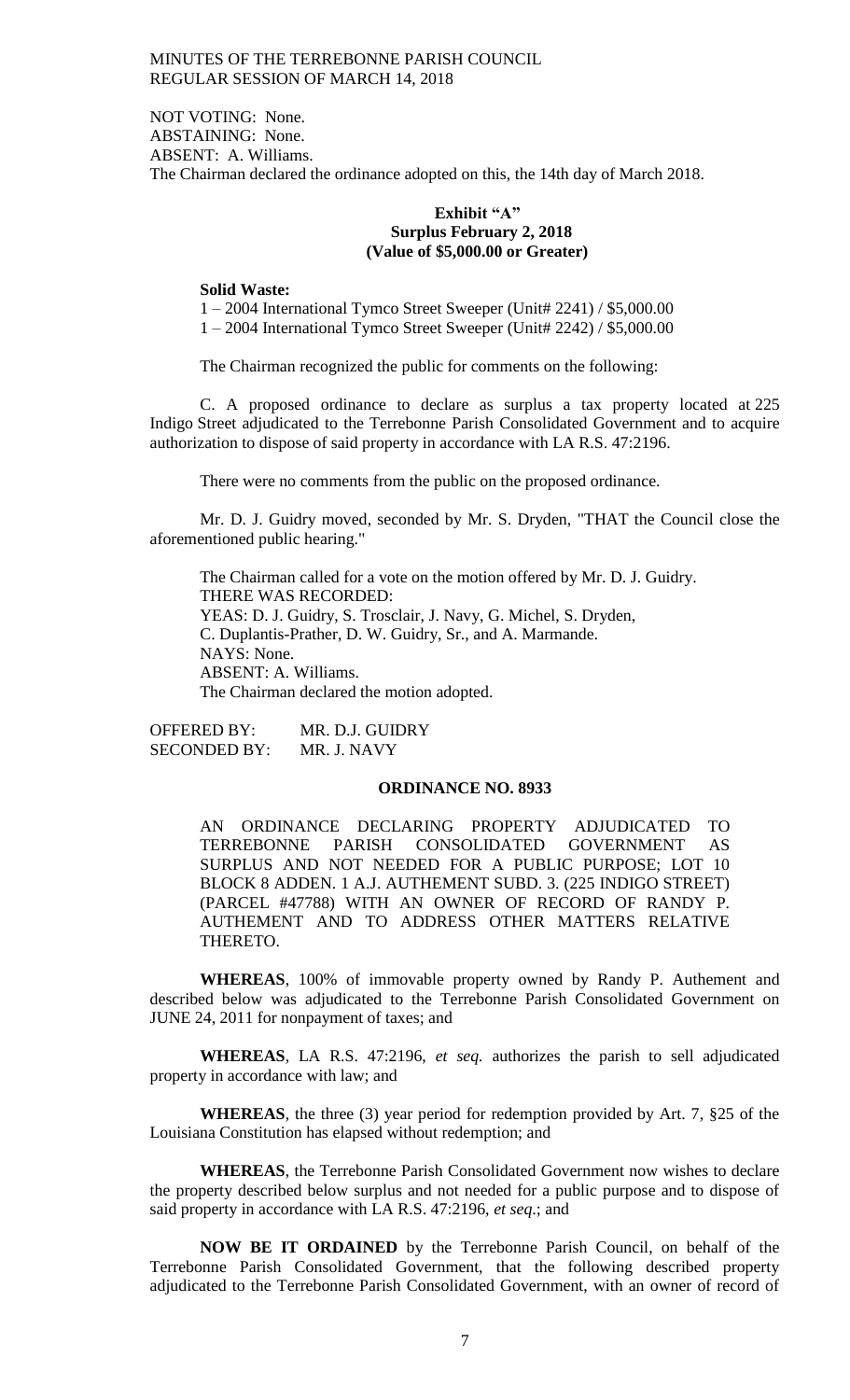**\_RANDY P. AUTHEMENT\_** and depicted on the attached plat, if any, is hereby declared surplus:

# **LOT 10 BLOCK 8 ADDEN. 1 A.J. AUTHEMENT SUBD. 3. (225 INDIGO STREET) (PARCEL #47788)**

**BE IT FURTHER ORDAINED**, by the Terrebonne Parish Council, on behalf of the Terrebonne Parish Consolidated Government, that Administration be hereby authorized to dispose of the property in accordance with LA R.S. 47:2196, *et seq*. and inclusive of the following terms.

# **SECTION I**

Each bid shall be accompanied by a deposit in the form of a Certified Check, Cashier's Check, Money Order or Bid Bond with Power of Attorney (Letters of Credit WILL NOT be accepted) in the amount of five percent (5%) of the proposed price made payable to the Terrebonne Parish Consolidated Government. Bid deposits made for non-winning bids shall be returned. The bid deposit made with the winning bid shall be non-refundable, unless redemption occurs, and paid towards the purchase price. The balance of the purchase price is due at the time of closing and payable in the form of a Certified Check, Cashier's Check, or Money Order.

### **SECTION II**

Additionally, the winning bidder shall bear the cost of recording the sale document into the conveyance records of the Parish of Terrebonne pursuant to La. R.S. 47:2207.

# **SECTION III**

The winning bidder, otherwise known as the Purchaser or Acquirer, of this adjudicated property is solely responsible for compliance with La. R.S. 47:2206 regarding notification of parties who may have had an interest in the property regarding their rights of redemption and La. R.S. 47:2208 regarding recordation of those notices. Copies of the applicable law will be distributed along with bid packets for this adjudicated property. Terrebonne Parish Consolidated Government has not and will not perform these requirements; thus, it is the purchaser's or acquiring person's responsibility to do so. Terrebonne Parish Consolidated Government encourages the Purchaser or Acquiring Person to consult legal counsel regarding Louisiana law on adjudicated property.

### **SECTION IV**

By acquiring a bid packet for the bid/purchase of this adjudicated property, each bidder acknowledges that he/she/it has received all information discussed in this ordinance as well as the statutes (laws) discussed in Section II above, and that he/she/it understands these procedures must be followed in order to fully protect he/she/its rights in the adjudicated property purchased from the parish.

### **SECTION V**

If any word, clause, phrase, section or other portion of this ordinance shall be declared null, void, invalid, illegal, or unconstitutional, the remaining words, clauses, phrases, sections and other portions of this ordinance shall remain in force and effect, the provisions of this ordinance hereby being declared to be severable.

### **SECTION VI**

Any ordinance or part thereof in conflict herewith is hereby repealed.

# **SECTION VII**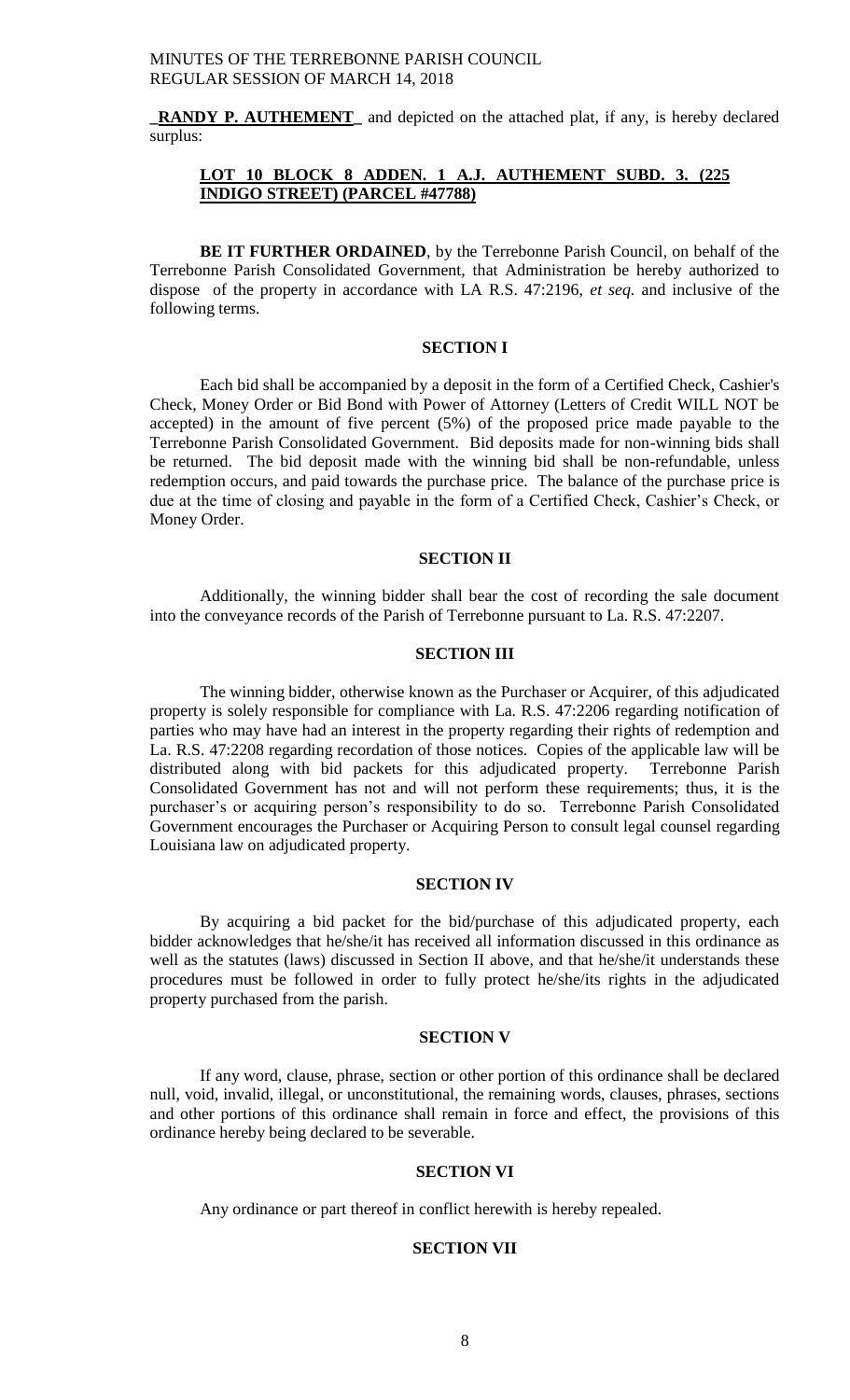This ordinance shall become effective upon approval by the Parish President or as otherwise provided in Section 2-13 (b) of the Home Rule Charter for a Consolidated Government for Terrebonne Parish, whichever occurs sooner.

This ordinance, having been introduced and laid on the table for two weeks, was voted upon as follows:

THERE WAS RECORDED: YEAS: D.J. Guidry, S. Trosclair, J. Navy, G. Michel, S. Dryden, C. Duplantis-Prather, D.W. Guidry, Sr. and A. Marmande. NAYS: None. NOT VOTING: None. ABSTAINING: None. ABSENT: A. Williams. The Chairman declared the ordinance adopted on this, the 14th day of March 2018.

The Chairman recognized the public for comments on the following:

D. A proposed ordinance to declare as surplus a tax property located at 124 Victor LeBoeuf Street adjudicated to the Terrebonne Parish Consolidated Government and to acquire authorization to dispose of said property in accordance with LA R.S. 47:2196.

There were no comments from the public on the proposed ordinance.

Mr. D. J. Guidry moved, seconded by Mr. J. Navy, "THAT the Council close the aforementioned public hearing."

The Chairman called for a vote on the motion offered by Mr. D. J. Guidry. THERE WAS RECORDED: YEAS: D. J. Guidry, S. Trosclair, J. Navy, G. Michel, S. Dryden, C. Duplantis-Prather, D. W. Guidry, Sr., and A. Marmande. NAYS: None. ABSENT: A. Williams. The Chairman declared the motion adopted.

OFFERED BY: MR. D.J. GUIDRY SECONDED BY: MR. J. NAVY

### **ORDINANCE NO. 8934**

AN ORDINANCE DECLARING PROPERTY ADJUDICATED TO TERREBONNE PARISH CONSOLIDATED GOVERNMENT AS SURPLUS AND NOT NEEDED FOR A PUBLIC PURPOSE; LOT 18 BLOCK 1 ADDEN. 1 VICTOR LEBOUEF SUBD. (124 VICTOR LEBOEUF STREET) (PARCEL #44531) WITH OWNERS OF RECORD OF EULA LEBOEUF FABRE 1/6, LELA LEBOEUF STOUFFLET 1/6, HORACE PIERRE LEBOEUF 1/6, DONALD ANTHONY LEBOEUF 1/18, MALCOLM FRANCIS LEBOEUF 1/18, GUY K. RANDOLPH 1/72, CRAIG J. RANDOLPH 1/72, KERRY S. RANDOLPH 1/72, MICHAEL L. RANDOLPH 1/72, BURNEY J. LEBOEUF 1/12, CARLOTTA LEBOEUF BERGERON 1/36, MARK LEBOEUF 1/36, CHAD LEBOEUF 1/36, ELAINE LEBOEUF PITRE 1/30, MARGUERITE LEBOEUF FLETCHER 1/30, SANDRA LEBOEUF LEDET 1/30, KAY LEBOEUF HEBERT 1/30, AND PAMELA LEBOEUF KIMBALL 1/30 AND TO ADDRESS OTHER MATTERS RELATIVE THERETO.

**WHEREAS**, **\_**100% of immovable property owned by Eula Leboeuf Fabre 1/6, Lela Leboeuf Stoufflet 1/6, Horace Pierre Leboeuf 1/6, Donald Anthony Leboeuf 1/18, Malcolm Francis Leboeuf 1/18, Guy K. Randolph 1/72, Craig J. Randolph 1/72, Kerry S. Randolph 1/72, Michael L. Randolph 1/72, Burney J. Leboeuf 1/12, Carlotta Leboeuf Bergeron 1/36, Mark Leboeuf 1/36, Chad Leboeuf 1/36, Elaine Leboeuf Pitre 1/30, Marguerite Leboeuf Fletcher 1/30, Sandra Leboeuf Ledet 1/30, Kay Leboeuf Hebert 1/30, And Pamela Leboeuf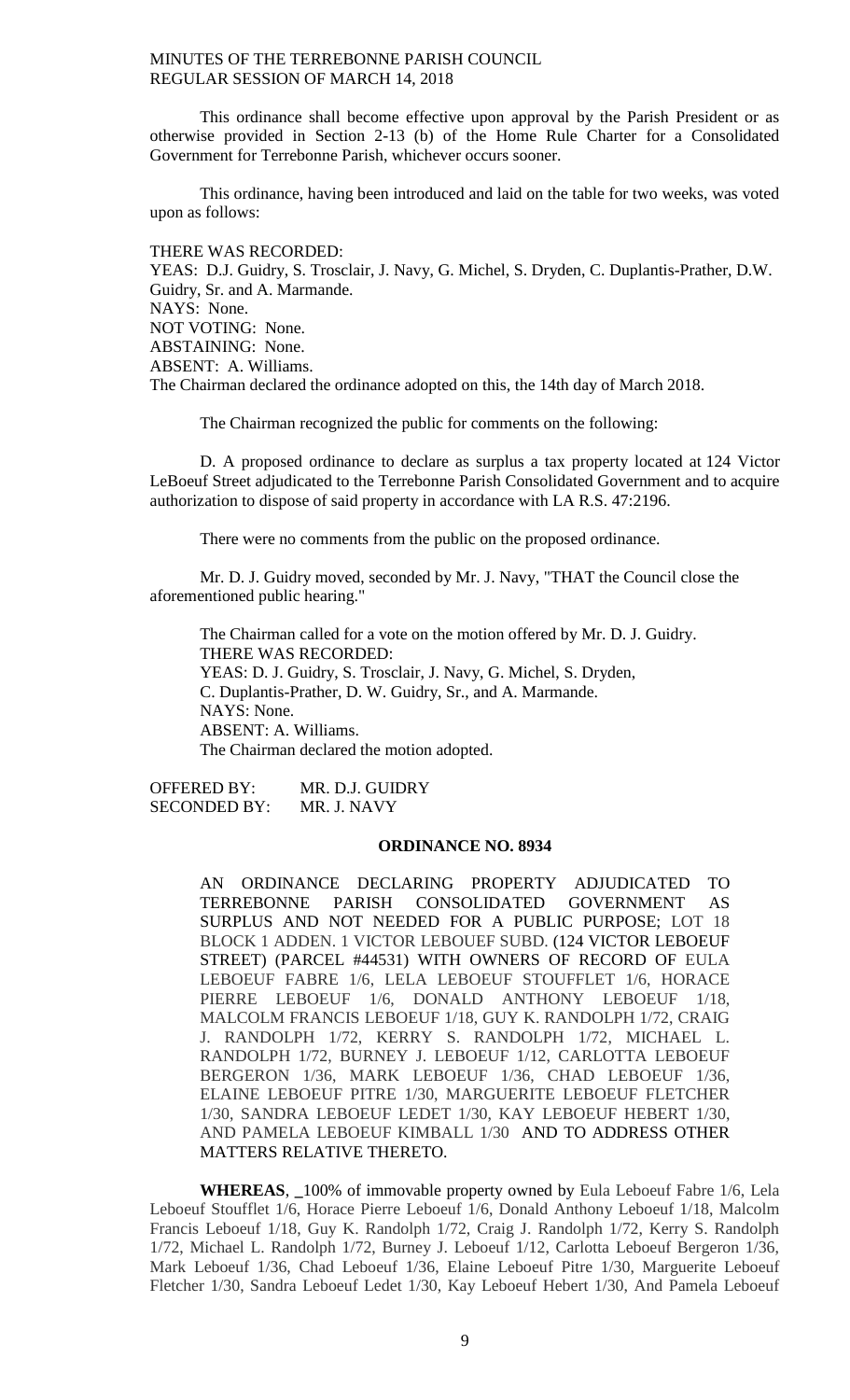Kimball 1/30 and described below was adjudicated to the Terrebonne Parish Consolidated Government on JULY 2, 2013 for nonpayment of taxes; and

**WHEREAS**, LA R.S. 47:2196, *et seq.* authorizes the parish to sell adjudicated property in accordance with law; and

**WHEREAS**, the three (3) year period for redemption provided by Art. 7, §25 of the Louisiana Constitution has elapsed without redemption; and

**WHEREAS**, the Terrebonne Parish Consolidated Government now wishes to declare the property described below surplus and not needed for a public purpose and to dispose of said property in accordance with LA R.S. 47:2196, *et seq*.; and

**NOW BE IT ORDAINED** by the Terrebonne Parish Council, on behalf of the Terrebonne Parish Consolidated Government, that the following described property adjudicated to the Terrebonne Parish Consolidated Government, with owners of record of \_ Eula Leboeuf Fabre 1/6, Lela Leboeuf Stoufflet 1/6, Horace Pierre Leboeuf 1/6, Donald Anthony Leboeuf 1/18, Malcolm Francis Leboeuf 1/18, Guy K. Randolph 1/72, Craig J. Randolph 1/72, Kerry S. Randolph 1/72, Michael L. Randolph 1/72, Burney J. Leboeuf 1/12, Carlotta Leboeuf Bergeron 1/36, Mark Leboeuf 1/36, Chad Leboeuf 1/36, Elaine Leboeuf Pitre 1/30, Marguerite Leboeuf Fletcher 1/30, Sandra Leboeuf Ledet 1/30, Kay Leboeuf Hebert 1/30, And Pamela Leboeuf Kimball 1/30 and depicted on the attached plat, if any, is hereby declared surplus:

LOT 18 BLOCK 1 ADDEN. 1 VICTOR LEBOUEF SUBD. (124 VICTOR LEBOEUF STREET) (PARCEL #44531)

**BE IT FURTHER ORDAINED**, by the Terrebonne Parish Council, on behalf of the Terrebonne Parish Consolidated Government, that Administration be hereby authorized to dispose of the property in accordance with LA R.S. 47:2196, *et seq*. and inclusive of the following terms.

### **SECTION I**

Each bid shall be accompanied by a deposit in the form of a Certified Check, Cashier's Check, Money Order or Bid Bond with Power of Attorney (Letters of Credit WILL NOT be accepted) in the amount of five percent (5%) of the proposed price made payable to the Terrebonne Parish Consolidated Government. Bid deposits made for non-winning bids shall be returned. The bid deposit made with the winning bid shall be non-refundable, unless redemption occurs, and paid towards the purchase price. The balance of the purchase price is due at the time of closing and payable in the form of a Certified Check, Cashier's Check, or Money Order.

#### **SECTION II**

Additionally, the winning bidder shall bear the cost of recording the sale document into the conveyance records of the Parish of Terrebonne pursuant to La. R.S. 47:2207.

### **SECTION III**

The winning bidder, otherwise known as the Purchaser or Acquirer, of this adjudicated property is solely responsible for compliance with La. R.S. 47:2206 regarding notification of parties who may have had an interest in the property regarding their rights of redemption and La. R.S. 47:2208 regarding recordation of those notices. Copies of the applicable law will be distributed along with bid packets for this adjudicated property. Terrebonne Parish Consolidated Government has not and will not perform these requirements; thus, it is the purchaser's or acquiring person's responsibility to do so. Terrebonne Parish Consolidated Government encourages the Purchaser or Acquiring Person to consult legal counsel regarding Louisiana law on adjudicated property.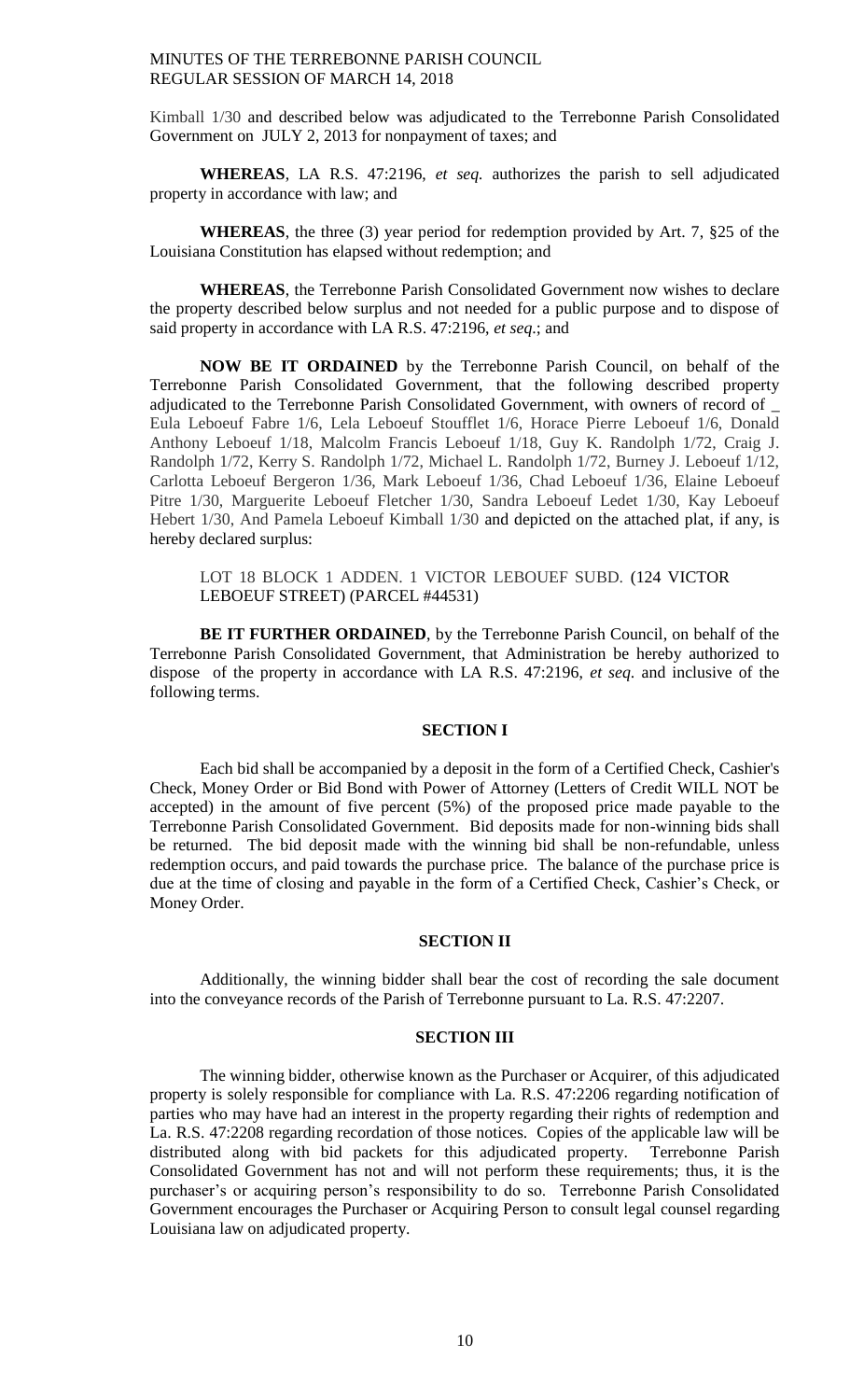### **SECTION IV**

By acquiring a bid packet for the bid/purchase of this adjudicated property, each bidder acknowledges that he/she/it has received all information discussed in this ordinance as well as the statutes (laws) discussed in Section II above, and that he/she/it understands these procedures must be followed in order to fully protect he/she/its rights in the adjudicated property purchased from the parish.

#### **SECTION V**

If any word, clause, phrase, section or other portion of this ordinance shall be declared null, void, invalid, illegal, or unconstitutional, the remaining words, clauses, phrases, sections and other portions of this ordinance shall remain in force and effect, the provisions of this ordinance hereby being declared to be severable.

### **SECTION VI**

Any ordinance or part thereof in conflict herewith is hereby repealed.

# **SECTION VII**

This ordinance shall become effective upon approval by the Parish President or as otherwise provided in Section 2-13 (b) of the Home Rule Charter for a Consolidated Government for Terrebonne Parish, whichever occurs sooner.

This ordinance, having been introduced and laid on the table for two weeks, was voted upon as follows:

THERE WAS RECORDED: YEAS: D.J. Guidry, S. Trosclair, J. Navy, S. Dryden, C. Duplantis-Prather, D.W. Guidry, Sr. and A. Marmande. NAYS: None. NOT VOTING: None. ABSTAINING: None. ABSENT: A. Williams and G. Michel. The Chairman declared the ordinance adopted on this, the 14th day of March 2018.

The Chairman recognized the public for comments on the following:

E. A proposed ordinance to declare as surplus nine (9) tax properties adjudicated to the Terrebonne Parish Consolidated Government and to acquire authorization to dispose of said properties in accordance with LA R.S. 47:2196:

- 1. 119 S. Boudreaux St.
- 2. 113 Reynold St.
- 3. 6504 Shrimpers Row
- 4. 198 Boudreaux St.
- 5. 124 Banks Ave.
- 6. 320 R.J. Dr.
- 7. 7187 Main St.
- 8. 622 Point St.
- 9. 1130 1/2 Daspit St.

There were no comments from the public on the proposed ordinance.

Mr. D. J. Guidry moved, seconded by Mr. J. Navy, "THAT the Council close the aforementioned public hearing."

The Chairman called for a vote on the motion offered by Mr. D. J. Guidry. THERE WAS RECORDED: YEAS: D. J. Guidry, S. Trosclair, J. Navy, G. Michel, S. Dryden, C. Duplantis-Prather, D. W. Guidry, Sr., and A. Marmande.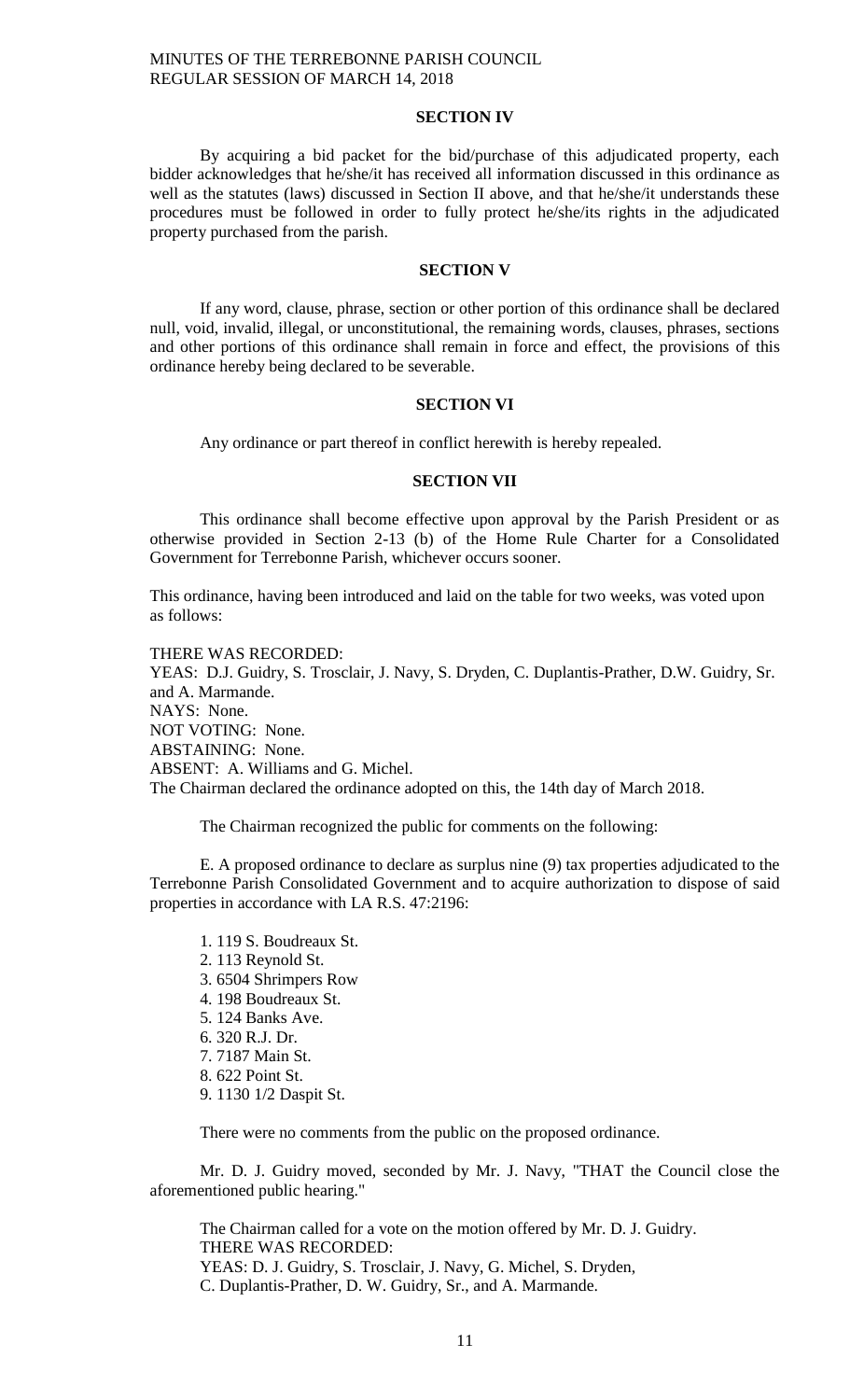> NAYS: None. ABSENT: A. Williams. The Chairman declared the motion adopted.

OFFERED BY: MR. D.J. GUIDRY SECONDED BY: MR. J. NAVY

#### **ORDINANCE NO. 8935**

AN ORDINANCE DECLARING THE FOLLOWING PROPERTIES ADJUDICATED TO TERREBONNE PARISH CONSOLIDATED GOVERNMENT AS SURPLUS AND NOT NEEDED FOR A PUBLIC PURPOSE; 1) 119 SOUTH BOUDREAUX ST.; 2) 113 REYNOLD ST.; 3) 6504 SHRIMPERS ROW; 4) 198 BOUDREAUX ST.; 5) 124 BANKS AVE.; 6) 320 R.J. DRIVE; 7) 7187 MAIN ST; 8) 622 POINT ST; AND 9) 1130 ½ DASPIT ST; AND TO ADDRESS OTHER MATTERS RELATIVE THERETO.

**WHEREAS**, 100% of immovable property was adjudicated to the Terrebonne Parish Consolidated Government on \_JUNE 24, 2014**\_** for nonpayment of taxes; and

**WHEREAS**, LA R.S. 47:2196, *et seq.* authorizes the parish to sell adjudicated property in accordance with law; and

**WHEREAS**, the three (3) year period for redemption provided by Art. 7, §25 of the Louisiana Constitution has elapsed without redemption; and

**WHEREAS**, the Terrebonne Parish Consolidated Government now wishes to declare the property described below surplus and not needed for a public purpose and to dispose of said property in accordance with LA R.S. 47:2196, *et seq*.; and

**NOW BE IT ORDAINED** by the Terrebonne Parish Council, on behalf of the Terrebonne Parish Consolidated Government, that the following described properties adjudicated to the Terrebonne Parish Consolidated Government and depicted on the attached plats, if any, are hereby declared surplus:

- 1. LOTS 12 & 13 BLOCK 1 DUREY BOUDREAUX SUBD. (119 SOUTH BOUDREAUX ST), (PARCEL #32268), WITH OWNER OF RECORD MOT SAGAR ENTRPRISES INC.
- 2. LOT 19 BLOCK 4 MONTEGUT HEIGHTS. (113 REYNOLD ST), (PARCEL #31216), WITH OWNER OF RECORD LARRY J. HEBERT (ESTATE).
- 3. ON THE RIGHT DESCENDING BANK OF BAYOU GRAND CAILLOU, NOT FRONTING THEREON. BOUNDED ABOVE BY A 10' RIGHT OF WAY OF THOMAS LEBOUEF, JR. BOUNDED BELOW BY DORDEN LEBOUEF OR ASSIGNS. A LOT 100' FRONT ON SOUTH SIDE OF A 10' RIGHT OF WAY BY DEPTH 86' BEGINNING 216' WEST OF GRAND CAILLOU PUBLIC ROAD IN SECTION 68, T19S - R17E. (6504 SHRIMPERS ROW), (PARCEL #27611), WITH OWNERS OF RECORD DANIEL J. & LISA LEBOUEF.
- 4. 60' FRONT LOT 6 BLOCK 3 JOHN BOUDREAUX SUBDIVISION. (198 BOUDREAUX ST), (PARCEL #25810), WITH OWNER OF RECORD L P R, L.L.C.
- 5. LOT 40 BLOCK B MECHANICVILLE. (124 BANKS AVE), (PARCEL #25184), WITH OWNER OF RECORD JOHN STEWART.
- 6. LOT 38 BLOCK A FAITH SUBD. (320 R.J. DRIVE), (PARCEL #33682), WITH OWNER OF RECORD TRENT MICHAEL BILLIOT.
- 7. ON THE RIGHT DESCENDING BANK OF BAYOU TERREBONNE.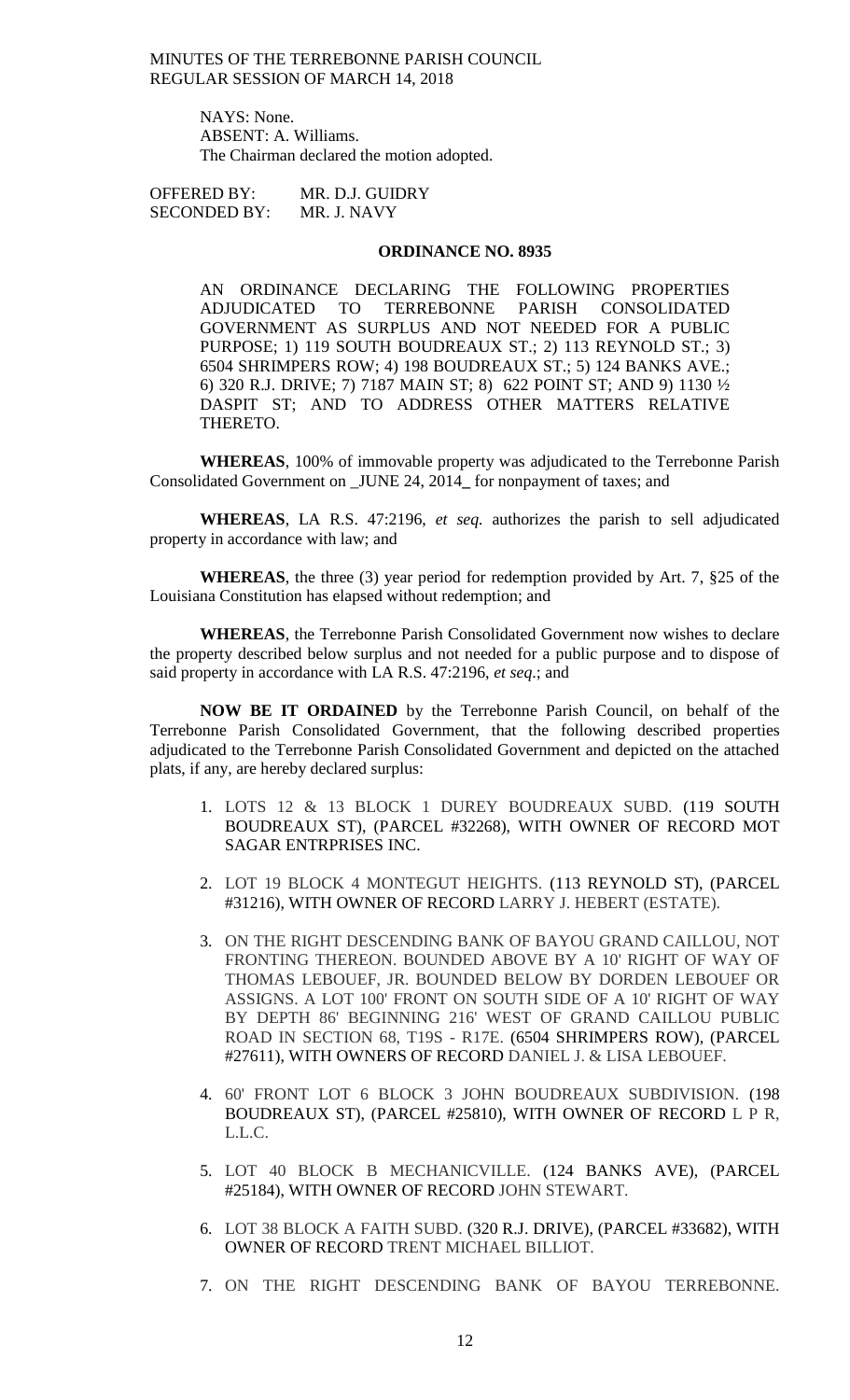> BOUNDED ABOVE BY AUSTIN WILKINS. BOUNDED BELOW BY SCHOOL BOARD. BATTURE LOT 40' FRONT. (7187 MAIN ST), (PARCEL #17380), WITH OWNER OF RECORD COLEMAN WILLIAMS, JR.

- 8. 48' FRONT FRACTIONAL PART OF LOTS 2 & 3 BLOCK 44. (622 POINT ST), (PARCEL #21818), WITH OWNER OF RECORD L T D ASSETS MANAGEMENT
- **9.** LOT ON DASPIT STREET BLOCK 80. BOUNDED NORTH BY HANSE SPEARSE. BOUNDED SOUTH BY MRS. JUETHEL R. CARVIN ETALS. (1130 ½ DASPIT ST), (PARCEL #24445), WITH OWNERS OF RECORD GEORGE ROBERSTON 1/8, JOSEPH ROBERTSON 1/8, LOUETHA ROBERTSON CARVIN 5/32, LOU BERTHA ROBERTSON 5/32, LILLIAN HOWARD PENNISON 1/8, ELLEN HOWARD WALLACE, 5/32, CORINNE FOUCHE 5/32

**BE IT FURTHER ORDAINED**, by the Terrebonne Parish Council, on behalf of the Terrebonne Parish Consolidated Government, that Administration be hereby authorized to dispose of the property in accordance with LA R.S. 47:2196, *et seq*. and inclusive of the following terms.

# **SECTION I**

Each bid shall be accompanied by a deposit in the form of a Certified Check, Cashier's Check, Money Order or Bid Bond with Power of Attorney (Letters of Credit WILL NOT be accepted) in the amount of five percent (5%) of the proposed price made payable to the Terrebonne Parish Consolidated Government. Bid deposits made for non-winning bids shall be returned. The bid deposit made with the winning bid shall be non-refundable, unless redemption occurs, and paid towards the purchase price. The balance of the purchase price is due at the time of closing and payable in the form of a Certified Check, Cashier's Check, or Money Order.

#### **SECTION II**

Additionally, the winning bidder shall bear the cost of recording the sale document into the conveyance records of the Parish of Terrebonne pursuant to La. R.S. 47:2207.

# **SECTION III**

The winning bidder, otherwise known as the Purchaser or Acquirer, of this adjudicated property is solely responsible for compliance with La. R.S. 47:2206 regarding notification of parties who may have had an interest in the property regarding their rights of redemption and La. R.S. 47:2208 regarding recordation of those notices. Copies of the applicable law will be distributed along with bid packets for this adjudicated property. Terrebonne Parish Consolidated Government has not and will not perform these requirements; thus, it is the purchaser's or acquiring person's responsibility to do so. Terrebonne Parish Consolidated Government encourages the Purchaser or Acquiring Person to consult legal counsel regarding Louisiana law on adjudicated property.

### **SECTION IV**

By acquiring a bid packet for the bid/purchase of this adjudicated property, each bidder acknowledges that he/she/it has received all information discussed in this ordinance as well as the statutes (laws) discussed in Section II above, and that he/she/it understands these procedures must be followed in order to fully protect he/she/its rights in the adjudicated property purchased from the parish.

#### **SECTION V**

If any word, clause, phrase, section or other portion of this ordinance shall be declared null, void, invalid, illegal, or unconstitutional, the remaining words, clauses, phrases, sections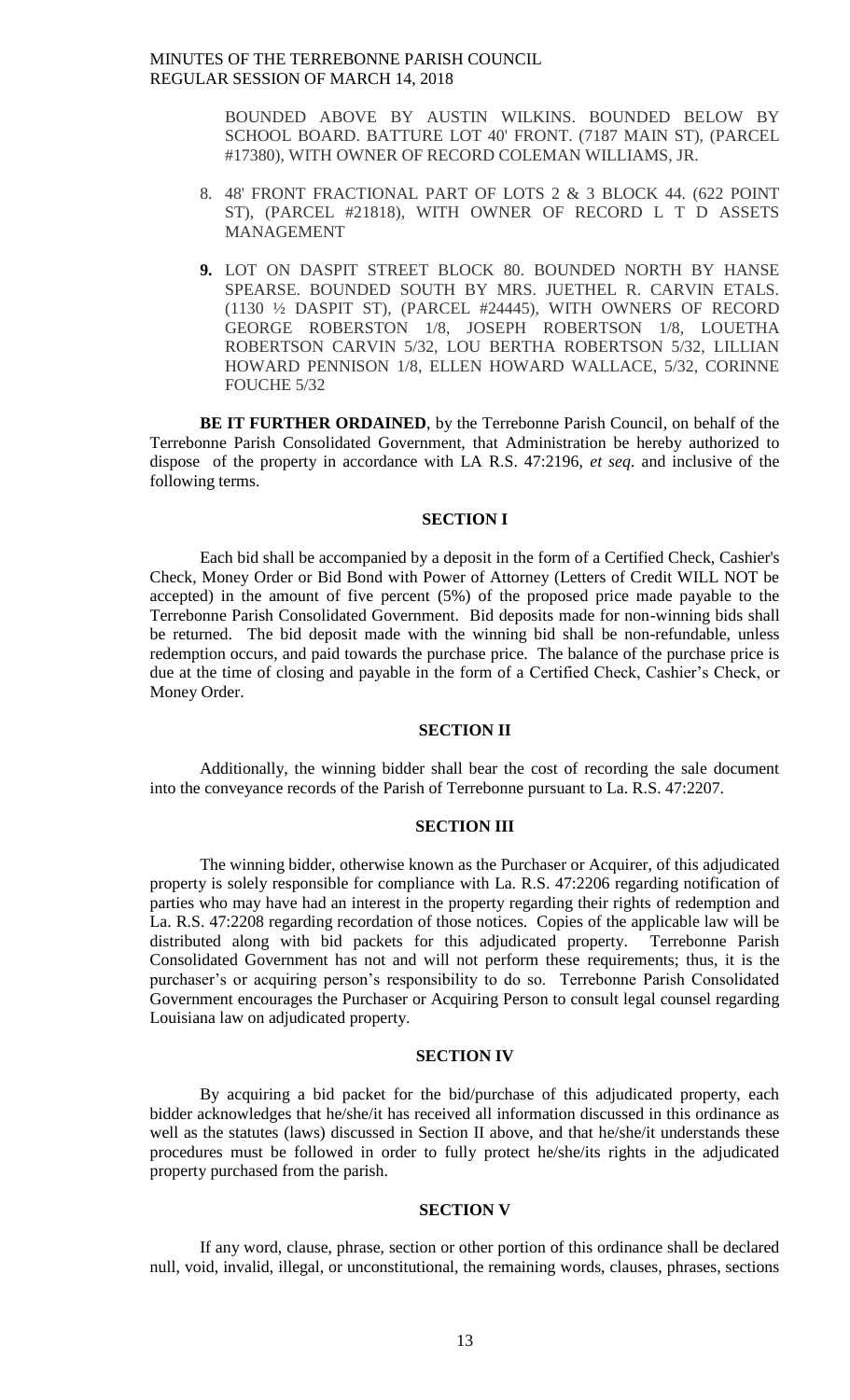and other portions of this ordinance shall remain in force and effect, the provisions of this ordinance hereby being declared to be severable.

#### **SECTION VI**

Any ordinance or part thereof in conflict herewith is hereby repealed.

#### **SECTION VII**

This ordinance shall become effective upon approval by the Parish President or as otherwise provided in Section 2-13 (b) of the Home Rule Charter for a Consolidated Government for Terrebonne Parish, whichever occurs sooner.

This ordinance, having been introduced and laid on the table for two weeks, was voted upon as follows:

THERE WAS RECORDED: YEAS: D.J. Guidry, S. Trosclair, J. Navy, G. Michel, S. Dryden, C. Duplantis-Prather, D.W. Guidry, Sr. and A. Marmande. NAYS: None. NOT VOTING: None. ABSTAINING: None. ABSENT: A. Williams. The Chairman declared the ordinance adopted on this, the 14th day of March 2018.

The Chairman recognized the public for comments on the following:

F. A proposed ordinance to amend the Parish Code, Chapter 8, Article IV, Division 3, Section 18-120, to convert the current "1-way stop" to a "3-way stop" at the intersection of High Street and Division Avenue.

There were no comments from the public on the proposed ordinance.

Ms. C. Duplantis-Prather moved, seconded by Mr. J. Navy, "THAT the Council close the aforementioned public hearing."

The Chairman called for a vote on the motion offered by Ms. C. Duplantis-Prather. THERE WAS RECORDED: YEAS: D. J. Guidry, S. Trosclair, J. Navy, G. Michel, S. Dryden, C. Duplantis-Prather, D. W. Guidry, Sr., and A. Marmande. NAYS: None. ABSENT: A. Williams. The Chairman declared the motion adopted.

OFFERED BY: MS. C. DUPLANTIS-PRATHER SECONDED BY: MR. J. NAVY

# **ORDINANCE NO. 8936**

AN ORDINANCE TO AMEND THE PARISH CODE OF TERREBONNE PARISH BY ADDING TO CHAPTER 18: MOTOR VEHICLES AND TRAFFIC, ARTICLE IV: OPERATION OF VEHICLES, DIVISION 3: CITY, SECTION 18-120: RIGHT-OF-WAY STREETS; DESIGNATION OF STOP AND YIELD INTERSECTIONS, AND TO CONVERT THE CURRENT "1-WAY STOP" TO A "3-WAY STOP" AT THE INTERSECTION OF HIGH STREET AND DIVISION AVENUE; TO PROVIDE FOR THE INSTALLATION OF SAID SIGNS; AND TO PROVIDE FOR OTHER MATTERS RELATIVE THERETO.

### **SECTION I**

**BE IT ORDAINED** by the Terrebonne Parish Council, in regular session convened and on behalf of the Terrebonne Parish Consolidated Government, that the Parish Code of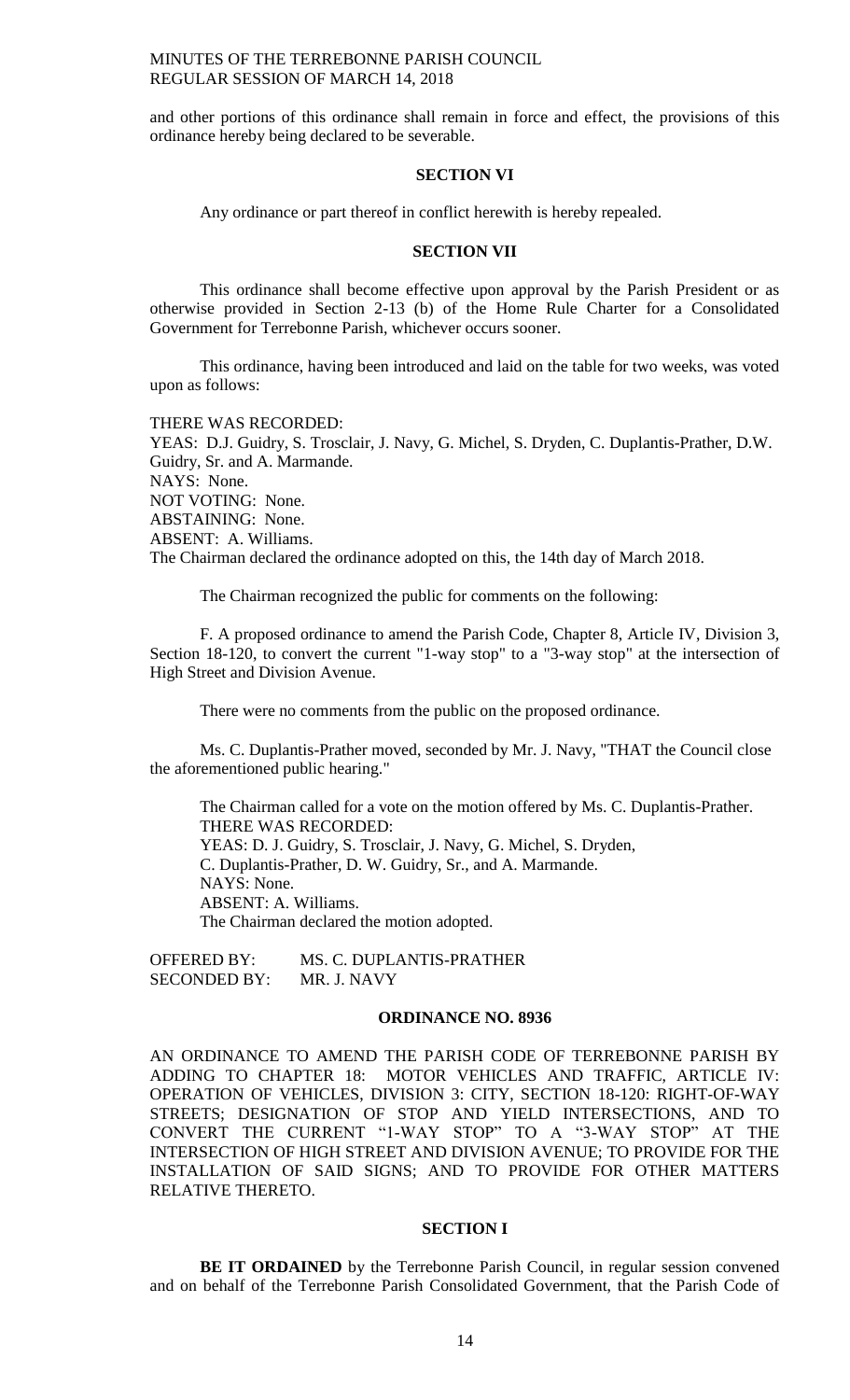Terrebonne Parish be amended by adding to Chapter 18: Motor Vehicles and Traffic, Article IV: Operation of Vehicles, Division 3: City, Section 18-120: Right-of-Way Streets, designation of stop and yield intersections, to convert the current "1-way stop" to a "3-way stop" at the intersection of High Street and Division Avenue, as follows:

### CHAPTER 18: MOTOR VEHICLES AND TRAFFIC

#### ARTICLE IV: OPERATION OF VEHICLES

#### DIVISION 3: CITY

# SECTION 18-120: RIGHT-OF-WAY STREETS, DESIGNATION OF STOP AND YIELD INTERSECTIONS

The intersection of High Street and Division Avenue is hereby designated as a 3-Way "Stop", and appropriate "3-Way Stop" signs shall be erected and maintained along the said intersection. Any vehicle traveling on High Street and/or Division Avenue shall respect the signs erected and maintained under the provisions of this section.

# **SECTION II**

If any word, clause, phrase, section or other portion of this ordinance shall be declared null, void, invalid, illegal, or unconstitutional, the remaining words, clauses, phrases, sections and other portions of this ordinance shall remain in full force and effect, the provisions of this ordinance hereby being declared to be severable.

# **SECTION III**

This ordinance shall become effective upon approval by the Parish President or as otherwise provided in Section 2-13(b) of the Home Rule Charter for a Consolidated Government for Terrebonne Parish, whichever occurs sooner.

This ordinance, having been introduced and laid on the table for at least two weeks, was voted upon as follows:

THERE WAS RECORDED:

YEAS: D.J. Guidry, S. Trosclair, J. Navy, G. Michel, S. Dryden, C. Duplantis-Prather, D.W. Guidry, Sr. and A. Marmande. NAYS: None. NOT VOTING: None. ABSTAINING: None. ABSENT: A. Williams. The Chairman declared the ordinance adopted on this, the 14th day of March 2018.

Mr. D. J. Guidry moved, seconded by Mr. D. W. Guidry, Sr., "THAT the Council continue with the regular order of business."

The Chairman called for a vote on the motion offered by Mr. D. J. Guidry. THERE WAS RECORDED: YEAS: D. J. Guidry, S. Trosclair, J. Navy, G. Michel, S. Dryden, C. Duplantis-Prather, D. W. Guidry, Sr., and A. Marmande. NAYS: None. ABSENT: A. Williams. The Chairman declared the motion adopted.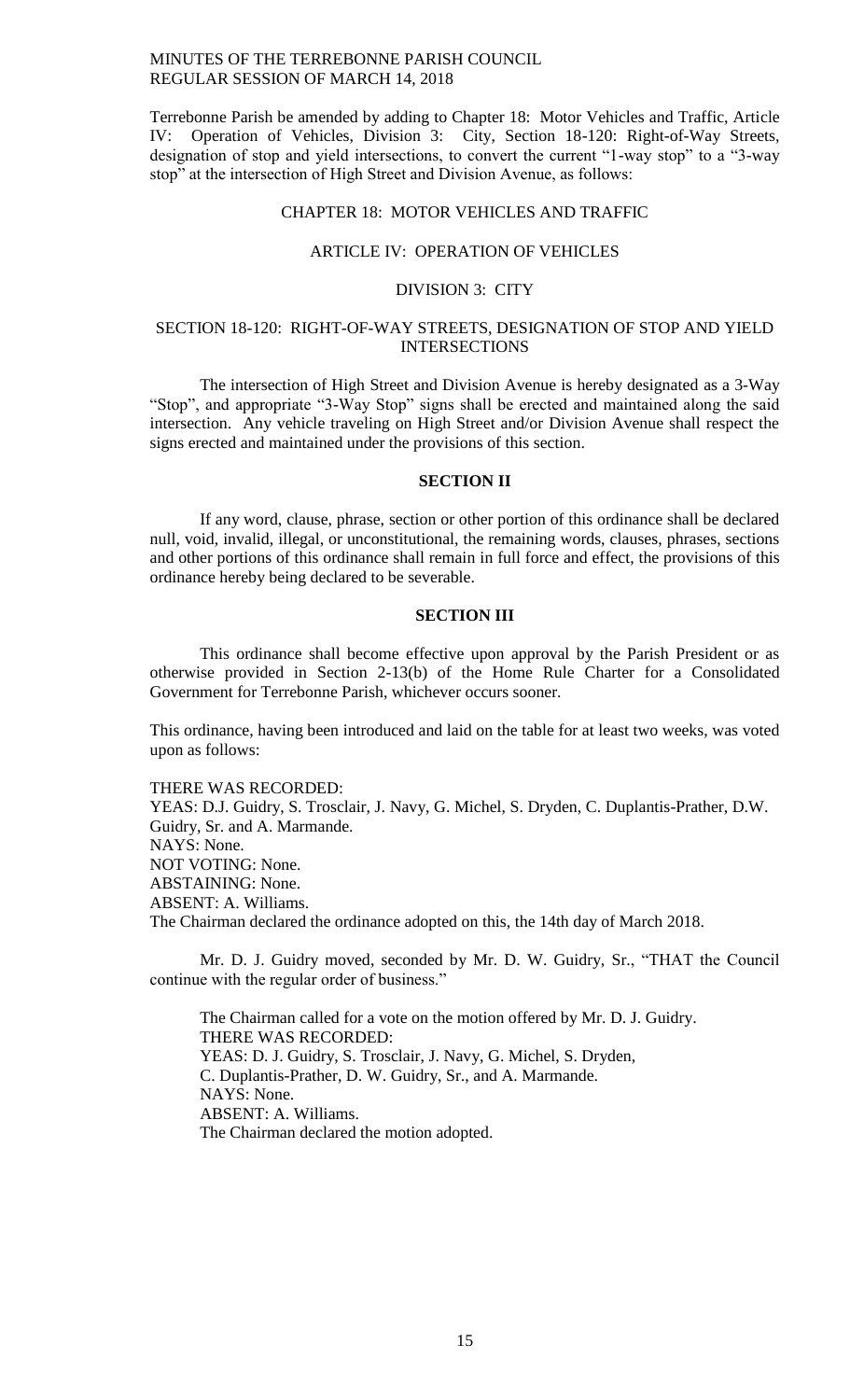OFFERED BY: MR. D. W. GUIDRY, SR. SECONDED BY: UNANIMOUSLY

### **RESOLUTION NO. 18-077**

A RESOLUTION OF THE TERREBONNE PARISH CONSOLIDATED GOVERNMENT AS AUTHORIZED BY THE TERREBONNE PARISH COUNCIL AND THE TERREBONNE PARISH PRESIDENT, COUNCIL AND THE TERREBONNE PARISH PRESIDENT, HONORABLE GORDON E. DOVE, SR., REQUESTING TRANSPORTATION NETWORK COMPANIES SUCH AS UBER, LYFT, OF AND OTHER RELATED COMPANIES TO PROVIDE DIGITAL NETWORK CONNECTED TRANSPORTATION SERVICES AND TO OFFER ANY REASONABLE AND LEGAL ASSISTANCE NECESSARY TO BRING SUCH SERVICES TO THE CITIZENS OF TERREBONNE PARISH

**WHEREAS**, the Terrebonne Parish Council and the Terrebonne Parish President, Gordon E. Dove, Sr., on behalf of the Terrebonne Parish Consolidated Government, request Transportation Network Companies, such as Uber, Lyft, and any other related companies, to provide digital network connected transportation services to the citizens of Terrebonne Parish; and

**WHEREAS**, the Terrebonne Parish Consolidated Government desires and is willing to provide any reasonable and legal assistance to Transportation Network Companies as is necessary in order to acquire those digital networks connected transportation services for the citizens of Terrebonne Parish; and

**NOW, THEREFORE, BE IT RESOLVED**, by the Terrebonne Parish Consolidated Government, through the Terrebonne Parish Council and the Terrebonne Parish President, Gordon E. Dove, Sr., request that Transportation Network Companies such as Uber, Lyft, and any other related companies provide digital network connected services to the citizens of Terrebonne Parish, and the Terrebonne Parish Consolidated Government shall assist in any reasonable and legal manner to acquire those services; and that Parish Administration provide notice of this Resolution to those Transportation Network Companies.

#### **THERE WAS RECORDED:**

YEAS: D. J. Guidry, S. Trosclair, J. Navy, G. Michel, S. Dryden, C. Duplantis-Prather, D. W. Guidry, Sr., and A. Marmande. NAYS: None. ABSTAINING: None. ABSENT: A. Williams. The Chairman declared the resolution adopted on this the 14th day of March 2018.

OFFERED BY: MR. D. W. GUIDRY, SR. SECONDED BY: MR. D. J. GUIDRY

# **RESOLUTION NO. 18-078**

A RESOLUTION TO AUTHORIZE THE PARISH PRESIDENT TO ENTER INTO AN INTERGOVERNMENTAL AGREEMENT ON BEHALF OF THE TERREBONNE PARISH CONSOLIDATED GOVERNMENT WITH ST. MARY LEVEE DISTRICT AND TERREBONNE LEVEE AND CONSERVATION DISTRICT TO CONTRIBUTE FUNDS TO THE ST. MARY LEVEE DISTRICT IN THE EVENT THE ST. MARY LEVEE DISTRICT ALLOCATES AND EXPENDS FUNDS FOR THE OPERATION AND CLOSURE OF BAYOU CHENE BY VIA ITS BAYOU CHENE FLOOD CONTROL AND DIVERSION INFRASTRUCTURE, AND TO PROVIDE FOR RELATED MATTERS

**WHEREAS**, Louisiana Revised Statute 33:1324 provides that any parish or political subdivision of the state may make agreements between or among themselves to engage jointly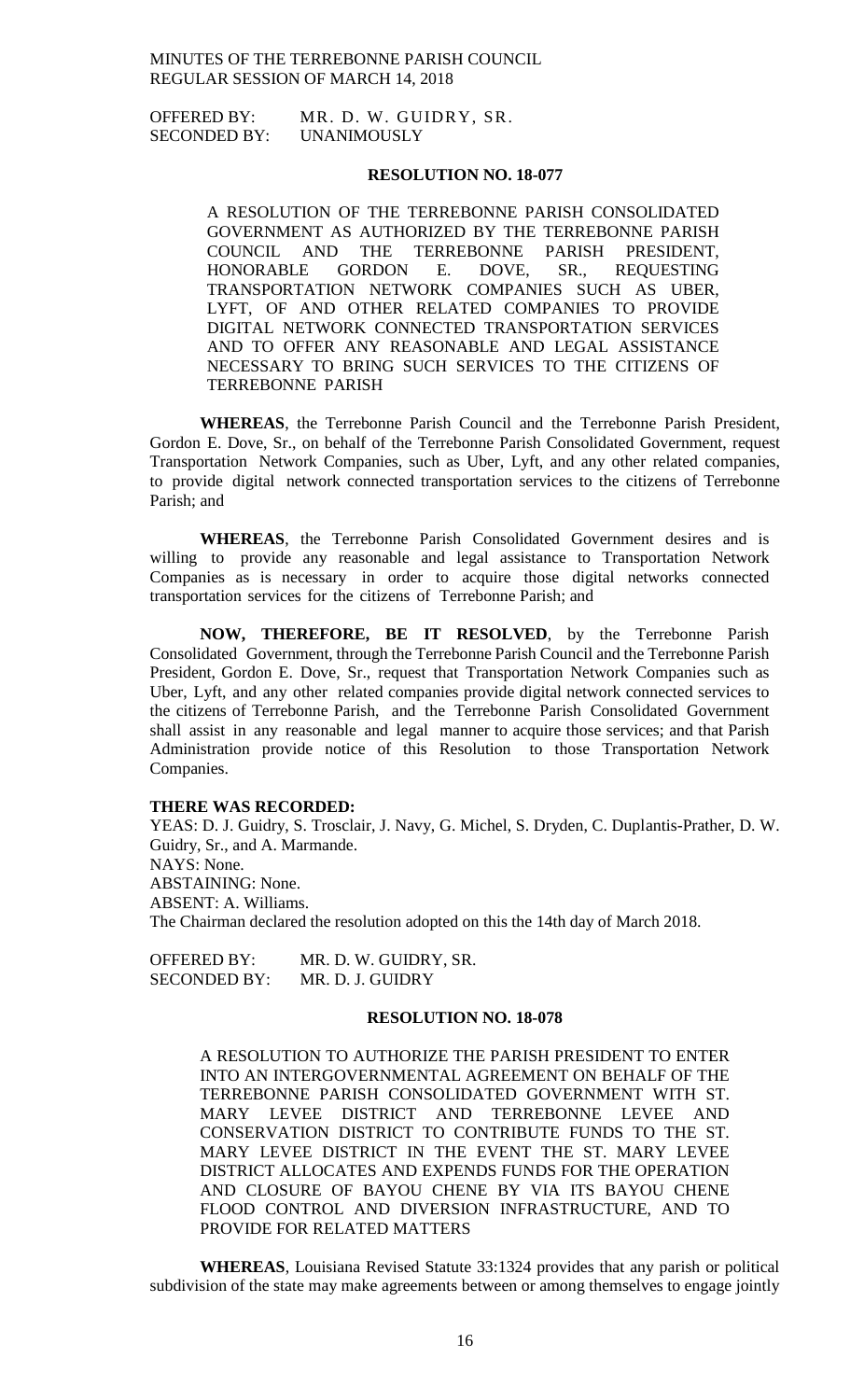in the acquisition or improvement of any public project or improvement provided that at least one of the participants to the agreement is authorized under a provision of law to perform such activity for completion of the undertaking; and

**WHEREAS**, the St. Mary Levee District (SMLD) and the Terrebonne Levee and Conservation District (TLCD) both operate for the objects and purposes, in accordance with *La. R.S. 38:329.3 and La. R.S. 38:329* respectively, for the establishment and the construction of flood control works and the entry of agreements with other governmental bodies to carry out their works;

**WHEREAS**, TLCD and TPCG are each charged with the duty of providing flood protection for the residents of Terrebonne Parish and have overlapping constitutional and statutory authority with respect to providing said flood protection; and

**WHEREAS**, TPCG is a Home Rule Charter local government and is granted the liberally construed "right and authority to exercise any power and perform any function necessary, requisite or proper for the management of its affairs" and "to promote, protect, and preserve the general welfare, safety, health, peace and good order of the parish," not denied by the Charter, by general law, or inconsistent with the Constitution, per Louisiana Constitution Articles VI §§ 5-6 and Terrebonne Parish Charter Sections 1-01, 1-05, 1-06, and 8-08; and

**WHEREAS**, *Article VI, §20 of the Constitution of the State of Louisiana* provides that "Except as otherwise provided by law, a political subdivision may exercise and perform any authorized power and function, including financing, jointly or in cooperation with one or more political subdivisions, either within or without the state, or with the United States or its agencies;"

**WHEREAS,** SMLD installed a temporary flood control structure across Bayou Chene during the 2011 Flood Fight, which successfully demonstrated the effectiveness of preventing backwater flooding into Assumption, Iberia, Iberville, Lafourche, St. Mary, St. Martin & Terrebonne Parishes, warranting the pursuit of a permanent flood control structure for long term protection from river flooding and hurricane storm surge;

**WHEREAS**, thereafter SMLD and TLCD jointly made application to the Economic Development Administration (EDA) of the US Department of Commerce which resulted in the award of a \$1.8 million grant award for design and engineering services for the Bayou Chene Flood Control and Diversion infrastructure project for partial funding of design costs estimated to be about \$7 million;

**WHEREAS**, SMLD, as lead agency on the project, has expended over \$2 million in the design of the project and will be obligated to continue to spend additional amounts to operate the flood control structure;

**WHEREAS**, TLCD has previously contributed \$500,000 to SMLD to partially fund design and engineering fees on the Bayou Chene Flood Control and Diversion Project, which has obtained full authority and approval;

**WHEREAS**, on February 28, 2018, following a declaration of emergency by the Governor of Louisiana, the Parish President of the TPCG declared a parish wide state of emergency in Terrebonne Parish in anticipation of high river water levels and potential flooding anticipated by the U.S. Corps of Engineers in the Spring of 2018;

**WHEREAS,** TLCD has pledged up to \$400,000.00 for the spring floods of 2018 in the event SMLD expends funds to contribute to SMLD in the event it must close the flood control structure in Bayou Chene this year;

**WHEREAS**, TPCG wishes to match TLCD's 2018 contribution and TPCG administration has offered an emergency ordinance to allocate up to \$400,000.00 towards the 2018 flood fight efforts;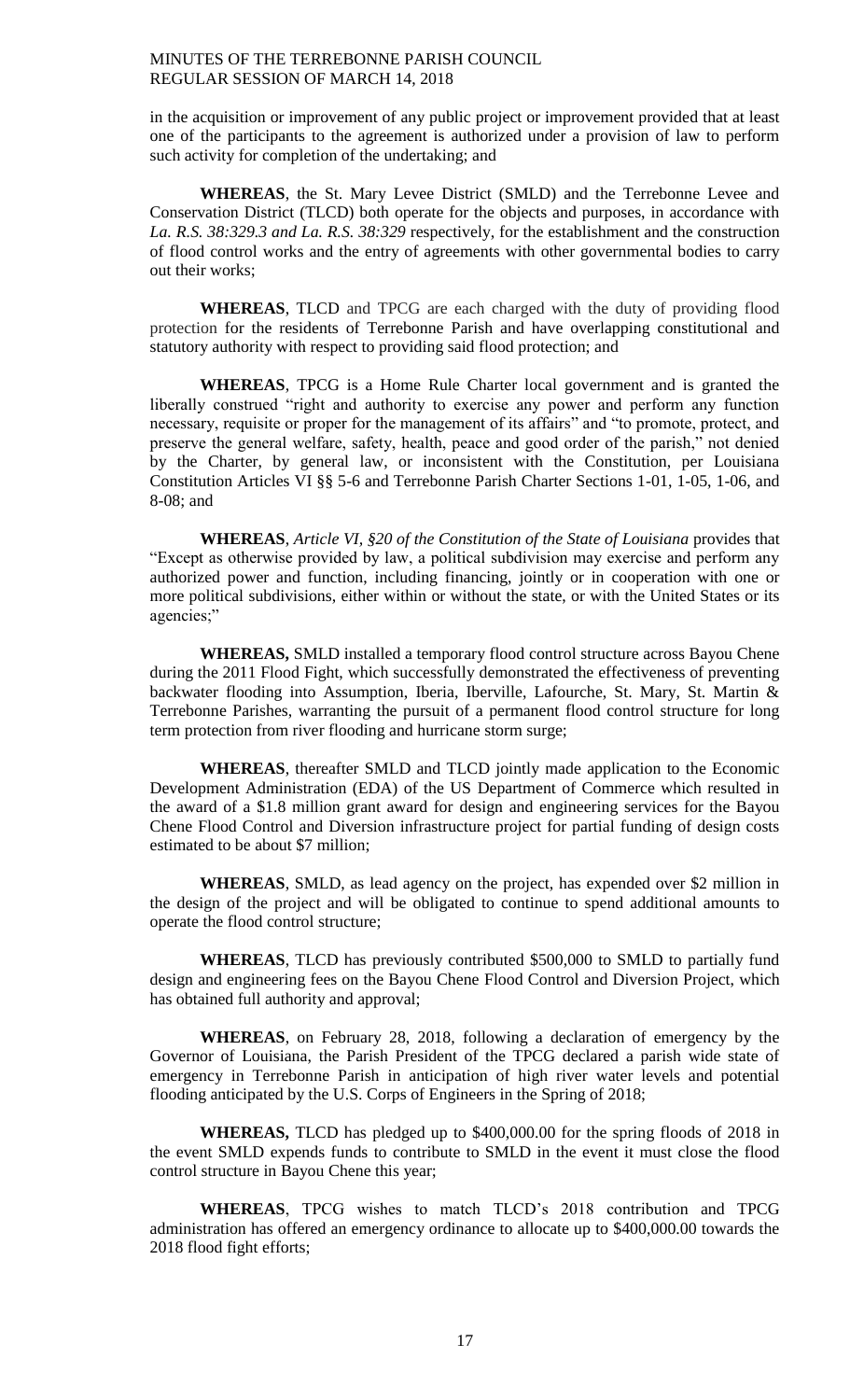**NOW THEREFORE BE IT RESOLVED** that the Parish President is authorized to enter into an Intergovernmental Agreement with the TLCD and SMLD for the purposes of partially funding SMLD's flood control efforts in Bayou Chene, which will directly benefit the 2018 high river water levels and flood fight in the Parish of Terrebonne during the current state of emergency; and

**BE IT FURTHER RESOLVED** that the Parish President is hereby authorized to contribute up to \$400,000.00 to the SMLD, under the said intergovernmental agreement, in the event SMLD expends funds or resources to operate and close the Bayou Chene flood control structure to alleviate flooding from high river water levels flowing into the parishes, including Terrebonne Parish, standing to directly benefit from flood control efforts in Bayou Chene.

# **THERE WAS RECORDED:**

YEAS: D. J. Guidry, S. Trosclair, J. Navy, G. Michel, S. Dryden, C. Duplantis-Prather, D. W. Guidry, Sr., and A. Marmande. NAYS: None. ABSTAINING: None. ABSENT: A. Williams. The Chairman declared the resolution adopted on this the 14th day of March 2018.

Mr. J. Navy moved, seconded by Mr. D. J. Guidry, "THAT, the Council deviate from the regular order of business to allow the Freemasons of Blaine C. Clay Lodge #14 to be recognized."

The Chairman called for a vote on the motion offered by Mr. J. Navy. THERE WAS RECORDED: YEAS: D. J. Guidry, S. Trosclair, J. Navy, G. Michel, S. Dryden, C. Duplantis-Prather, D. W. Guidry, Sr., and A. Marmande. NAYS: None. ABSENT: A. Williams. The Chairman declared the motion adopted.

The Chairman recognized Mr. Troy Welch, Master of Blaine C. Clay Lodge #14, who thanked the Council for recognition of their efforts and their continued support.

Several Council Members shared their thanks for the Lodge and their work in the community over 135 years and expressed their optimism in recognizing positive efforts in the community.

The Chairman recognized Mr. Todd Garlington who gave a presentation regarding Medical Analysis and its potential for providing primary care services for Terrebonne Parish employees and their families.

A discussion ensued relative to the processes utilized by Medical Analysis for providing primary care and other services to its partners and the measures available to Terrebonne Parish for providing affordable health insurance to its employees.

The Chairman recognized Mr. Michel Claudet, Houma resident and past Parish President, who gave a brief explanation of an agreement signed during his administration with LEPA for the construction of a generating plant and its ongoing costs to the Parish. He stated that the agreement was made while considering the cost of natural gas, a need for greater capacity of electricity, and the advanced age of the electrical units at that time.

The Chairman recognized Parish President G. Dove who reiterated some of his opinions on the agreement and suggested that the two of them could discuss the agreement with more information being made available.

Upon request, Kandace Mauldin, Chief Financial Officer, clarified that the original bond issuance associated with the plant would be paid completely in a few years, but that additional debt was issued alongside the agreement with LEPA.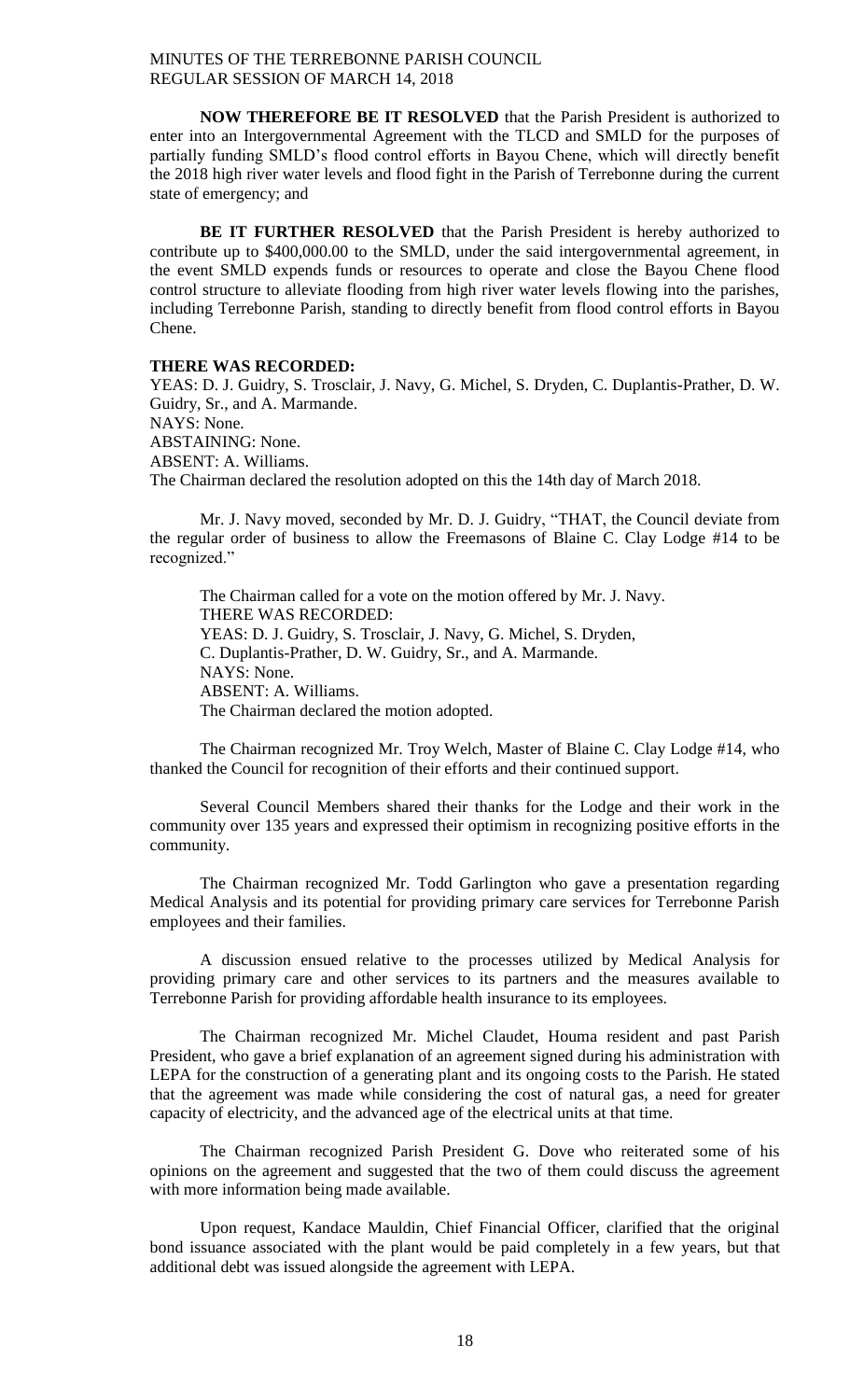A discussion then ensued regarding the terms of the agreement as a cost-effective option for addressing issues at its adoption compared to those experienced today and the options available for addressing the concerns raised by the ongoing costs of the generator plant.

Council Member J. Navy stated that the agreement was one adopted before most of the current Council Members took office and as such they were not privy to any privileged information regarding the agreement at the time of adoption.

Upon request, Parish President G. Dove explained that the generator plant had been built at a higher rate per megawatt provided than comparable plants and that the price of natural gas would not affect the ongoing costs of the plant.

The Chairman called for a report on the Budget and Finance Committee meeting held on 3/12/18, whereupon the Committee Vice-Chairperson, noting ratification of minutes calls a public hearing on March 28, 2018 at 6:30 p.m., rendered the following:

## **BUDGET & FINANCE COMMITTEE**

### **MARCH 12, 2018**

The Vice-Chairman, Dirk J. Guidry, called the Budget & Finance Committee meeting to order at 5:30 p.m. in the Terrebonne Parish Council Meeting Room with an Invocation offered by Committee Member D. W. Guidry, Sr. and the Pledge of Allegiance led by Committee Member S. Dryden. Upon roll call, Committee Members recorded as present were: D. J. Guidry, S. Trosclair, J. Navy, G. Michel, S. Dryden, D. W. Guidry, Sr. and A. Marmande. Committee Members A. Williams and C. Duplantis-Prather were recorded as absent. A quorum was declared present.

The Vice Chairman read aloud a memo from Committee Member A. Williams explaining that her absence from tonight's proceedings is due to a work-related matter. He also read aloud a memo from Committee Member C. Duplantis-Prather explaining that her absence from tonight's proceedings is due to illness.

| <b>OFFERED BY:</b>  | MR. S. TROSCLAIR |
|---------------------|------------------|
| <b>SECONDED BY:</b> | MR. A. MARMANDE  |

### **(EMERGENCY) ORDINANCE NO. 8930**

**AN ORDINANCE DECLARING AN EMERGENCY PURSUANT TO SECTIONS 2-14, 5-04(b) AND 5-11 OF THE HOME RULE CHARTER FOR THE TERREBONNE PARISH CONSOLIDATED GOVERNMENT TO EFFECTUATE THE APPROPRIATION OF FUNDS FROM THE DEDICATED EMERGENCY CONTINGENCY FUND FOR PURPOSES OF ADDRESSING ALL NECESSARY MEASURES TO ENSURE THE SAFETY, HEALTH, AND WELFARE OF THE CITIZENS OF TERREBONNE PARISH AS PER LAW AND ALL RELATED MATTERS THERETO.**

**WHEREAS**, on February 28, 2018, Parish President Gordon E. Dove declared a State of Emergency, due to the developing threat of winds, heavy rainfall, and flooding throughout the Parish of Terrebonne due to spring flooding events of the Lower Mississippi River Basin Flooding, and

**WHEREAS**, due to the developing threat of flooding within Terrebonne Parish, Gordon E. Dove, as Parish President of Terrebonne Parish, seeks to invoke all rights and duties afforded, and

**WHEREAS**, Parish Administration will review the emergency priorities; and it is requesting \$400,000 to fund immediate action to offset the potential expenses related hereto.

#### **SECTION I**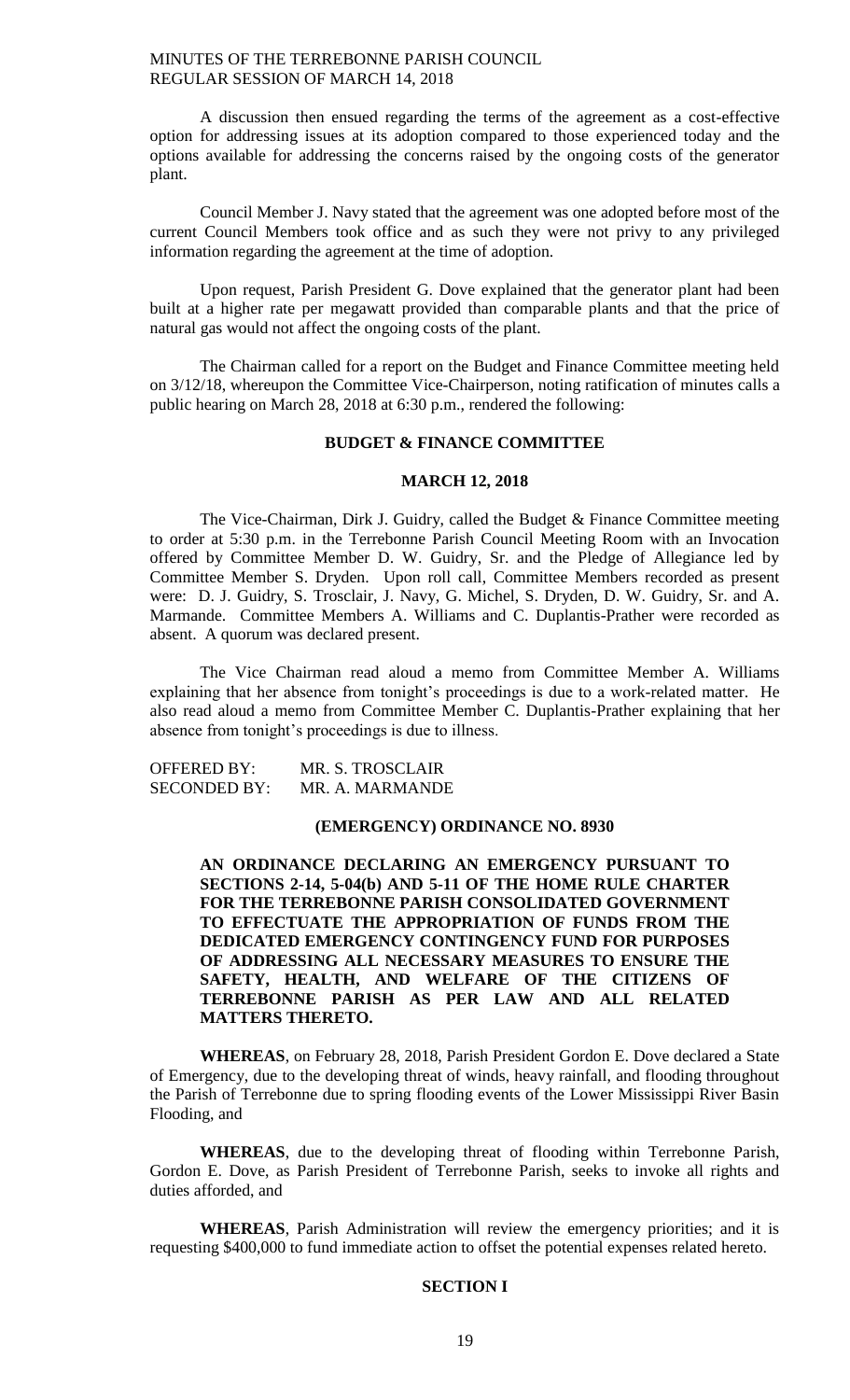**THEREFORE BE IT ORDAI**NED by the Terrebonne Parish Council, on behalf of the Terrebonne Parish Consolidated Government, that:

- 1. An extreme, public emergency, namely an unforeseen event bringing with it the destruction and injury to life or property, is hereby certified and declared to exist with respect to infrastructure and flood damage by the flooding of the Lower Mississippi River Basin Flooding
- 2. Pursuant to Sec. 5-11 of the Home Rule Charter, the Dedicated Emergency Contingency Fund is hereby released for purpose of addressing the emergency situation identified herein; and
- 3. The Parish President is hereby authorized to expend and utilize those monies necessary, from the above emergency appropriation and in his discretion, for purposes of addressing the subject emergency, along with providing the Parish Council with a report of all such actions.

## **SECTION II**

To the extent applicable, the Council Clerk shall cause all necessary notices and publications to occur with respect to the subject ordinance.

### **SECTION III**

If any section, part, paragraph, sentence, or clause of this ordinance should be declared invalid or unenforceable, such invalidity or defect shall not affect the remaining sections, paragraphs, parts, sentences of clauses hereof and, to this end, the several provisions hereof are hereby declared to be severable.

### **SECTION IV**

If any word, clause, phrase, section or other portion of this ordinance shall be declared null, void, invalid, illegal, or unconstitutional, the remaining words, clauses, phrases, sections and other portions of this ordinance shall remain in full force and effect, the provisions of this ordinance hereby being declared to be severable.

# **SECTION V**

This ordinance shall become effective upon approval by the Parish President or as otherwise provided in Section 2-13(b) of the Home Rule Charter for a Consolidated Government for Terrebonne Parish, whichever occurs sooner.

This ordinance, having been introduced and laid on the table for at least two weeks, was voted upon as follows:

THERE WAS RECORDED: YEAS: D.J. Guidry, S. Trosclair, J. Navy, G. Michel, S. Dryden, D.W. Guidry, Sr., and A. Marmande. NAYS: None. NOT VOTING: None. ABSTAINING: None. ABSENT: A. Williams and C. Duplantis-Prather. The Vice-Chairman declared the ordinance adopted on this, the  $12<sup>th</sup>$  day of March 2018.

\*\*\*\*\*\*\*\*\*\*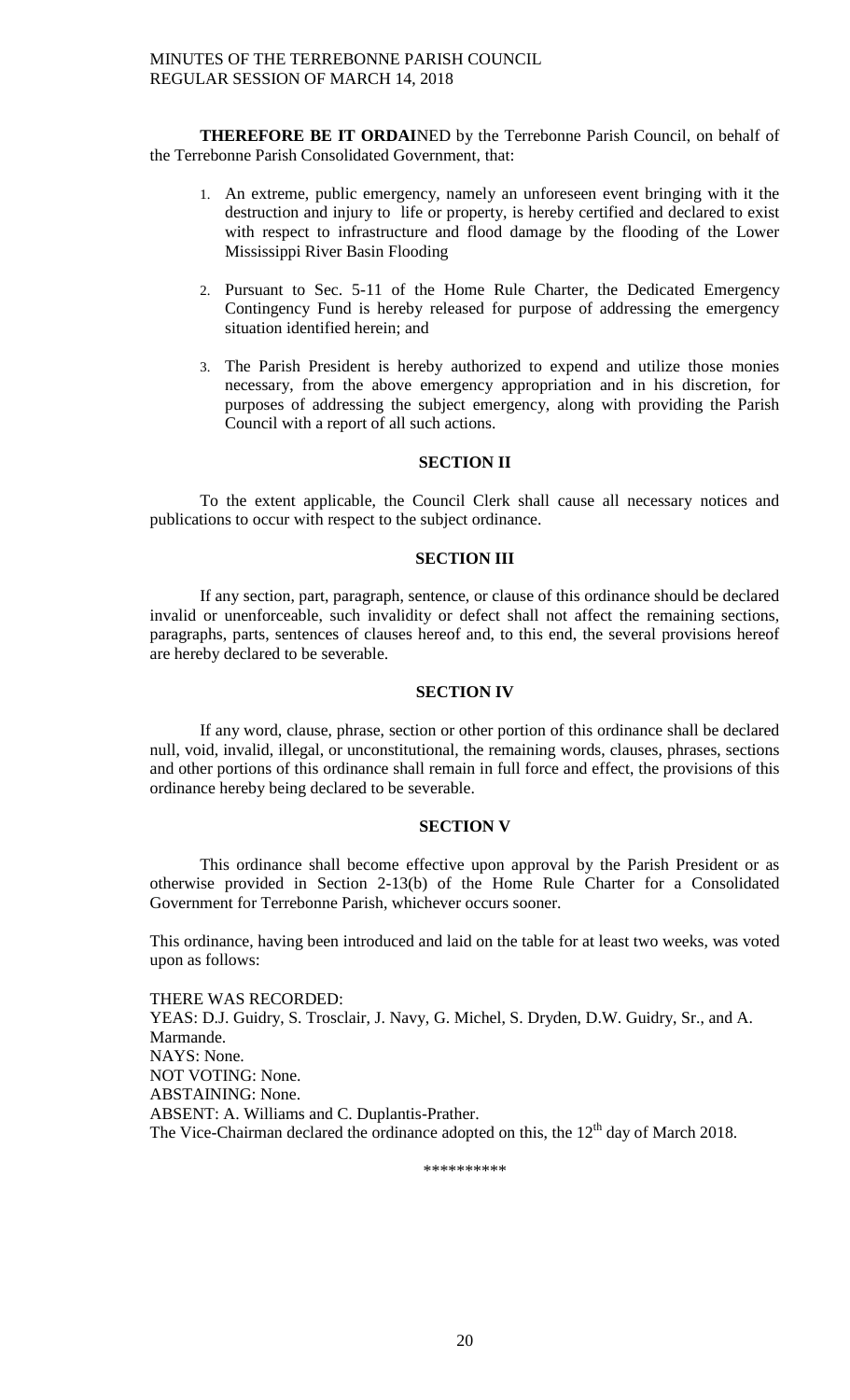OFFERED BY: MR. S. TROSCLAIR SECONDED BY: MR. A. MARMANDE

### **RESOLUTION NO. 18-079**

A RESOLUTION AUTHORIZING THE PARISH PRESIDENT TO EXECUTE ON BEHALF OF THE TERREBONNE PARISH CONSOLIDATED GOVERNMENT AN AMENDMENT TO THE LEASE BY TPCG TO SOUTH CENTRAL LOUISIANA HUMAN SERVICES AUTHORITY OF CERTAIN PREMISES AT 521 LEGION AVENUE, IN HOUMA LOUISIANA

**WHEREAS**, Article VII, Section 14 of the Louisiana Constitution provides that, "[F]or a public purpose, the state and its political subdivisions or political corporations may engage in cooperative endeavors with each other, with the United States or its agencies, or with any public or private association, corporation, or individual"; and

**WHEREAS**, the Terrebonne Parish Consolidated Government is authorized to provide for the safety and welfare of the citizens of Terrebonne Parish; and

**WHEREAS**, the South Central Louisiana Human Services Authority (SCLHSA) operates a mental health clinic and provides other human services at 521 Legion Avenue, in Houma Louisiana, 70360, which is owned by the TPCG; and

**WHEREAS**, in the spirit of cooperation and for the welfare of the citizens of Terrebonne Parish, the TPCG entered into a lease agreement for the above stated premises, wherein TPCG is leasing the premises SCLHSA; and

**WHEREAS**, the current lease is set to expire on February 28, 2018, and SCLHSA has requested that the TPCG extend the term of the lease until and through May 31, 2018, under the same terms and conditions as the original lease agreement, including the monthly payments set forth therein; and

**WHEREAS**, TPCG desires to extend the said lease term for the purposes subscribed in the lease agreement; and

**NOW THEREFORE BE IT RESOLVED**, by the Terrebonne Parish Council, on behalf of the TPCG, that the Parish President, Gordon E. Dove, be and is hereby authorized to execute an amendment to the existing lease agreement by and between the TPCG and the SCLHSA, for the lease of space at 521 Legion Ave., Houma, LA 70360, said lease amendment to be substantially in accordance with the amendment attached to this resolution.

#### **THERE WAS RECORDED:**

YEAS: D. J. Guidry, S. Trosclair, J. Navy, G. Michel, S. Dryden, D. W. Guidry, Sr., and A. Marmande. NAYS: None. ABSTAINING: None. ABSENT: A. Williams and C. Duplantis-Prather. The Vice Chairman declared the resolution adopted on this the 12th day of March 2018.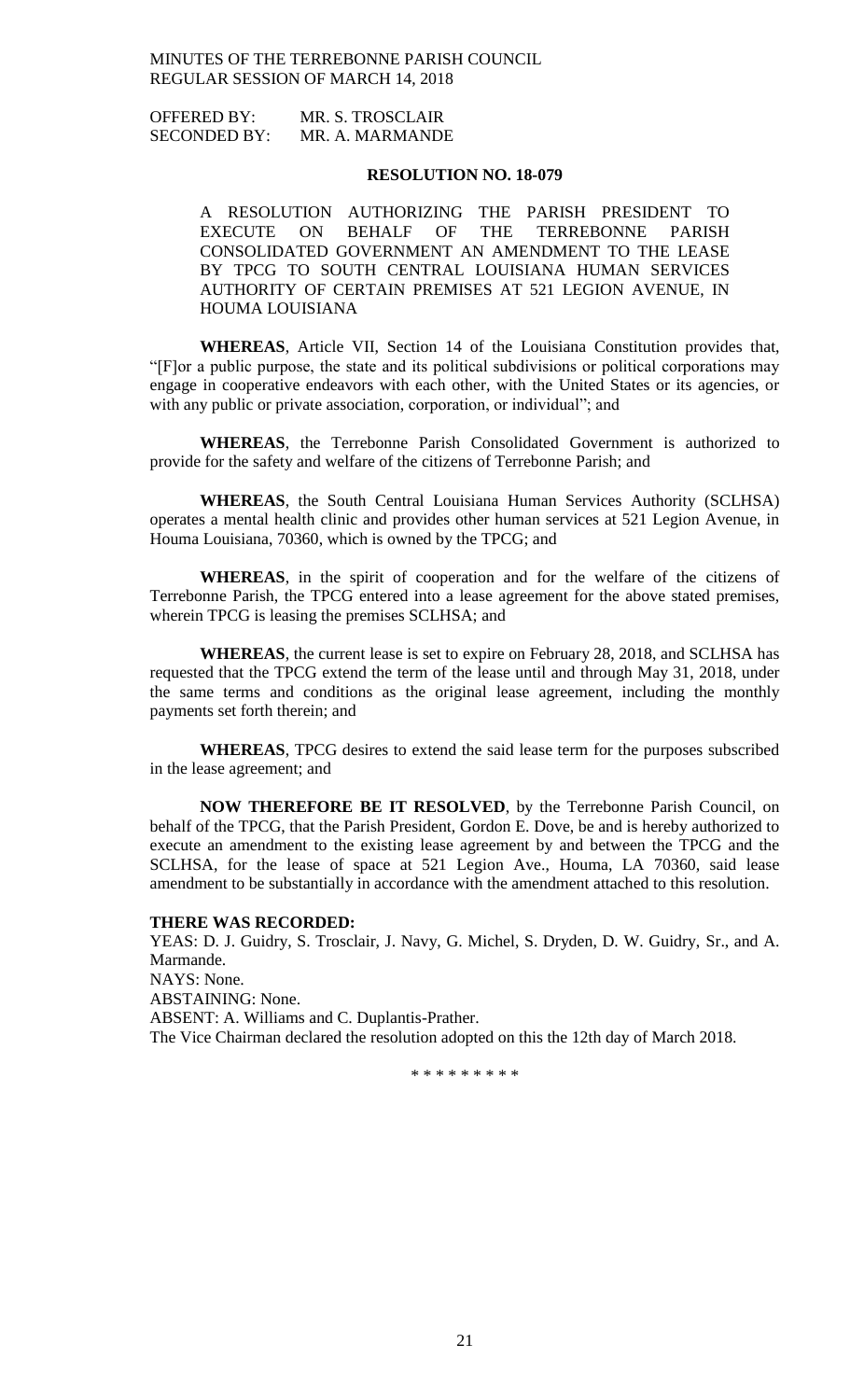OFFERED BY: MR. S. DRYDEN SECONDED BY: MR. S. TROSCLAIR

### RESOLUTION NO. 18-080

**WHEREAS**, prices were obtained through the Louisiana State Commodity Catalog by the Terrebonne Parish Consolidated Government for the purpose of purchasing two (2) Dodge Ram 1500 Extended Cab pickup trucks for the Regulatory and Permit Division of the Planning and Zoning Department under Louisiana State Contract #4400010202, and

**WHEREAS,** after careful review by Christopher Pulaski, Planning and Zoning Director, it has been determined that the price of Twenty-One Thousand, Nine Hundred Fifty Dollars and Eighty-Eight Cents (\$20,950.88) per unit should be accepted from Southland Dodge Inc. for a total Forty-One Thousand, Nine Hundred One Dollar and Seventy-Six Cents (\$41,901.76) as per the attached Louisiana State Contract #4400010201, and

**WHEREAS,** Parish Administration recommends acceptance of the purchase of two (2) Dodge Ram 1500 ½ ton pickup trucks at the aforementioned price from Southland Dodge Inc. as per the attached documents, and

**NOW, THEREFORE BE IT RESOLVED** by the Terrebonne Parish Council (Budget and Finance Committee), on behalf of the Terrebonne Parish Consolidated Government, that the recommendation of the Parish Administration be approved for the purchase of two (2) ½ ton pickup trucks as per the attached documents.

#### **THERE WAS RECORDED:**

YEAS: D. J. Guidry, S. Trosclair, J. Navy, G. Michel, S. Dryden, D. W. Guidry, Sr., and A. Marmande. NAYS: None. ABSTAINING: None. ABSENT: A. Williams and C. Duplantis-Prather. The Vice Chairman declared the resolution adopted on this the 12th day of March 2018.

\* \* \* \* \* \* \* \* \*

OFFERED BY: MR. G. MICHEL SECONDED BY: MR. D. W. GUIDRY, SR.

### **RESOLUTION NO. 18-081**

A RESOLUTION AUTHORIZING THE PARISH PRESIDENT TO EXECUTE A COOPERATIVE ENDEAVOR AGREEMENT BETWEEN THE TERREBONNE PARISH CONSOLIDATED GOVERNMENT ANDVANDEBILT CATHOLIC HIGH

**WHEREAS**, Article VII, Section 14 of the Louisiana Constitution provides that "[F]or a public purpose, the state and its political subdivisions or political corporations may engage in cooperative endeavors with each other, with the United States or its agencies, or with any public or private association, corporation or individual"; and,

**WHEREAS**, the students of VANDEBILT through the school's community service programs provide countless hours of recreation and service to young people and needy citizens in the Terrebonne Parish community; and

**WHEREAS**, with just one program, One Hundred Fifty-Seven Vandebilt seniors provide recreation and support to at-risk children in the parish through the Campus Ministry's annual Christmas Project. This year the school adopted students from the Terrebonne Parish Head Start Program, by providing them with toys and clothing along with spending a day with children reading, crafting and recreating; and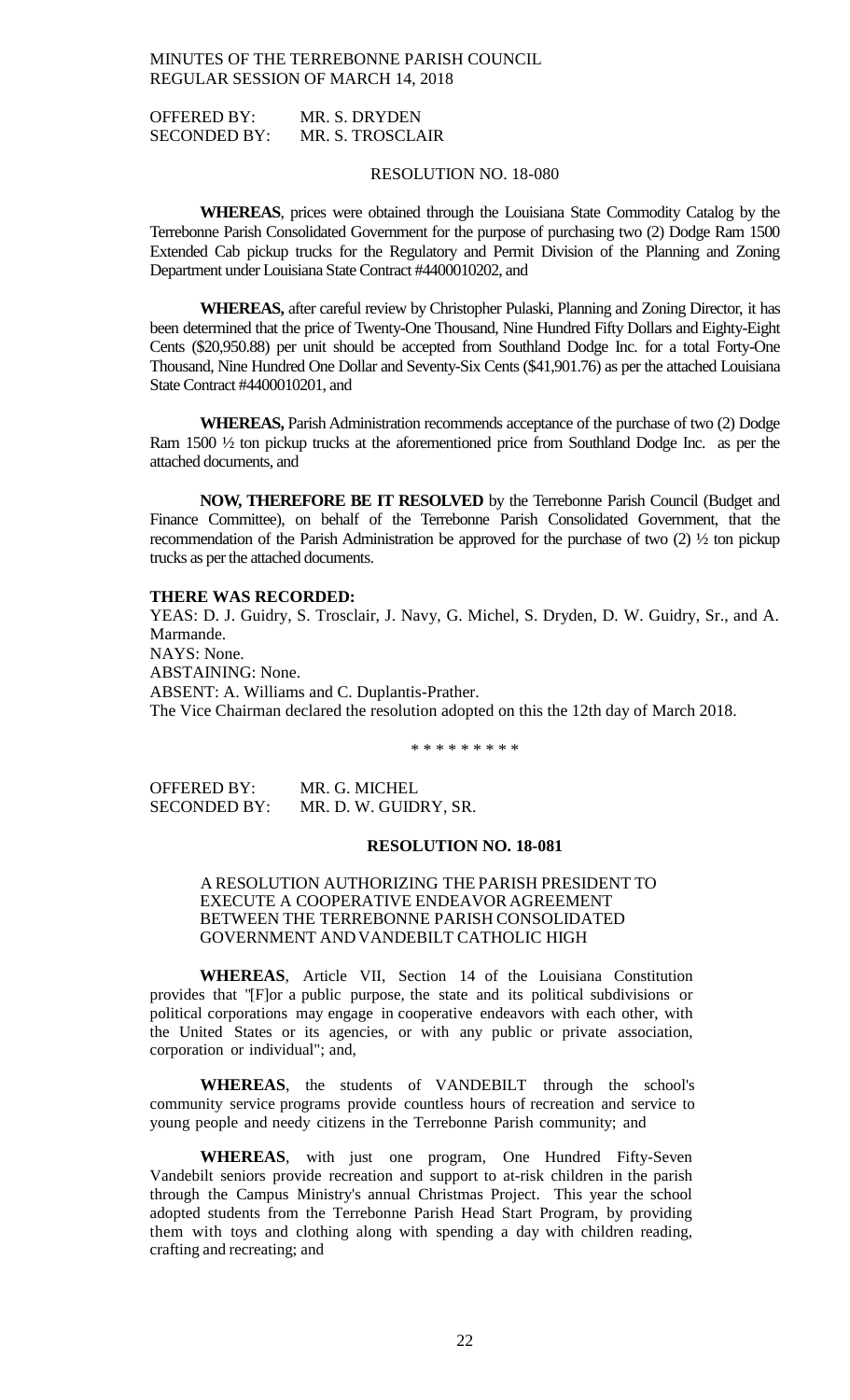**WHEREAS**, TPCG currently waives certain fees associated with the use for graduation ceremonies of the Houma-Terrebonne Civic Center for public schools in Terrebonne Parish and desires to waive the same fees for the students of Vandebilt; and

**WHEREAS**, TPCG finds that its expenditure or transfer according to the terms of this cooperative endeavor, taken as a whole, is not gratuitous, and that it has a demonstrable, objective, and reasonable expectation of receiving at least equivalent value in exchange for the expenditure or transfer of its public funds; and

**NOW THEREFORE BE IT RESOLVED** that the Terrebonne Parish Consolidated Government hereby authorizes its Parish President to execute any and all documents necessary to effectuate this Cooperative Endeavor Agreement in accordance with substantially the same terms as the attached documents.

THERE WAS RECORDED: YEAS: D. J. Guidry, S. Trosclair, J. Navy, G. Michel, S. Dryden, D. W. Guidry, Sr., and A. Marmande. NAYS: None. ABSTAINING: None. ABSENT: A. Williams and C. Duplantis-Prather. The Vice Chairman declared the resolution adopted on this, the 12th day of March 2018.

\* \* \* \* \* \* \* \* \*

OFFERED BY: MR. S. TROSCLAIR SECONDED BY: MR. A. MARMANDE

### **RESOLUTION NO. 18-082**

A RESOLUTION AUTHORIZING THE PARISH PRESIDENT TO ENGAGE UNITED PROFESSIONALS COMPANY, A MEMBER OF SISUNG GROUP, FOR A REVIEW OF LEPA INVESTMENT

**WHEREAS**, Terrebonne Parish Consolidated Government wishes to proceed with a review of TPCG's Investment in LEPA Generator and potential mitigation, and

**WHEREAS**, United Professionals Company, a member of Sisung Group has a team of regulatory, utility, finance and economics professionals who have represented the Louisiana Public Service Commission, and

**WHEREAS,** United Professionals Company's team are qualified and prepared to review, analyze and issue a report concerning TPCG's investment in the LEPA Generator, as well as assist TPCG with potential mitigating efforts related to the impacts of that decision, and

**WHEREAS**, the services will be provided for a total cost of labor and expenses not exceeding \$180,000.

**NOW, THEREFORE BE IT RESOLVED** by the Terrebonne Parish Council, on behalf of the Terrebonne Parish Consolidated Government, hereby authorizes Gordon E. Dove, Parish President to engage United Professionals Company, a member of Sisung Group, pending legal review.

#### **THERE WAS RECORDED:**

YEAS: D. J. Guidry, S. Trosclair, J. Navy, S. Dryden, D. W. Guidry, Sr., and A. Marmande. NAYS: G. Michel. ABSTAINING: None. ABSENT: A. Williams and C. Duplantis-Prather. The Vice Chairman declared the resolution adopted on this the 12th day of March 2018.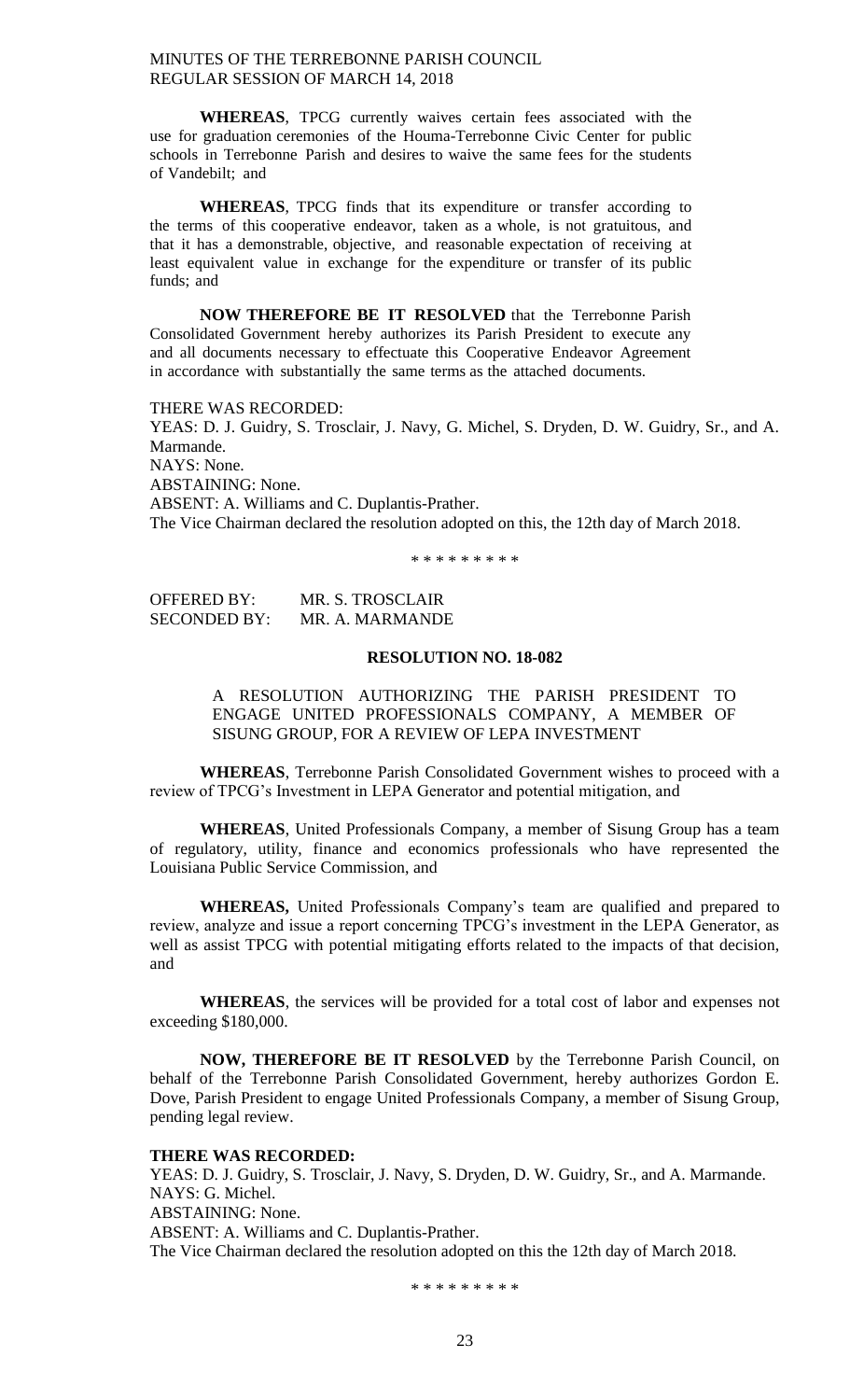OFFERED BY: MR. J. NAVY SECONDED BY: MR. A. MARMANDE

#### **RESOLUTION NO. 18-083**

A RESOLUTION AUTHORIZING THE PARISH PRESIDENT, GORDON E. DOVE, TO ENTER INTO AN AGREEMENT WITH START CORPORATION TO PARTIALLY FUND THE SERVICES AND OPERATIONS OF THE VETERANS SHELTER TO BE PROVIDED AND STAFFED BY START CORPORATION IN THE AMOUNT OF \$15,000.

**WHEREAS**, Article VII, Section 14 of the Louisiana Constitution authorizes the use of public funds and property "for programs of social welfare for the aid and support of the needy"; and

**WHEREAS**, the Attorney General for the State of Louisiana has determined that the mentally handicapped and developmentally disabled qualify as needy within the meaning of Article VII, Section 14 of the Louisiana Constitution; and

**WHEREAS**, Article VII, Section 14 of the Louisiana Constitution further provides that "[F]or a public purpose, the state and its political subdivisions or political corporations may engage in cooperative endeavors with each other, with the United States or its agencies, or with any public or private association, corporation or individual"; and,

**WHEREAS**, START Corporation will be providing a shelter facility to qualifying low-income veterans in Terrebonne Parish, and

**WHEREAS**, TPCG believes that partially funding the services of START Corporation will serve a public purpose and is not gratuitous in light of the benefit provided.

**NOW, THEREFORE BE IT RESOLVED** by the Terrebonne Parish Council (Budget and Finance Committee), on behalf of the Terrebonne Parish Consolidated Government, hereby authorizes Gordon E. Dove, Parish President to enter into a Cooperative Endeavor Agreement pending Legal review with START Corporation for an amount not to exceed \$15,000.

#### **THERE WAS RECORDED:**

YEAS: D. J. Guidry, S. Trosclair, J. Navy, G. Michel, S. Dryden, D. W. Guidry, Sr., and A. Marmande. NAYS: None. ABSTAINING: None. ABSENT: A. Williams and C. Duplantis-Prather.

The Vice Chairman declared the resolution adopted on this the 12th day of March 2018.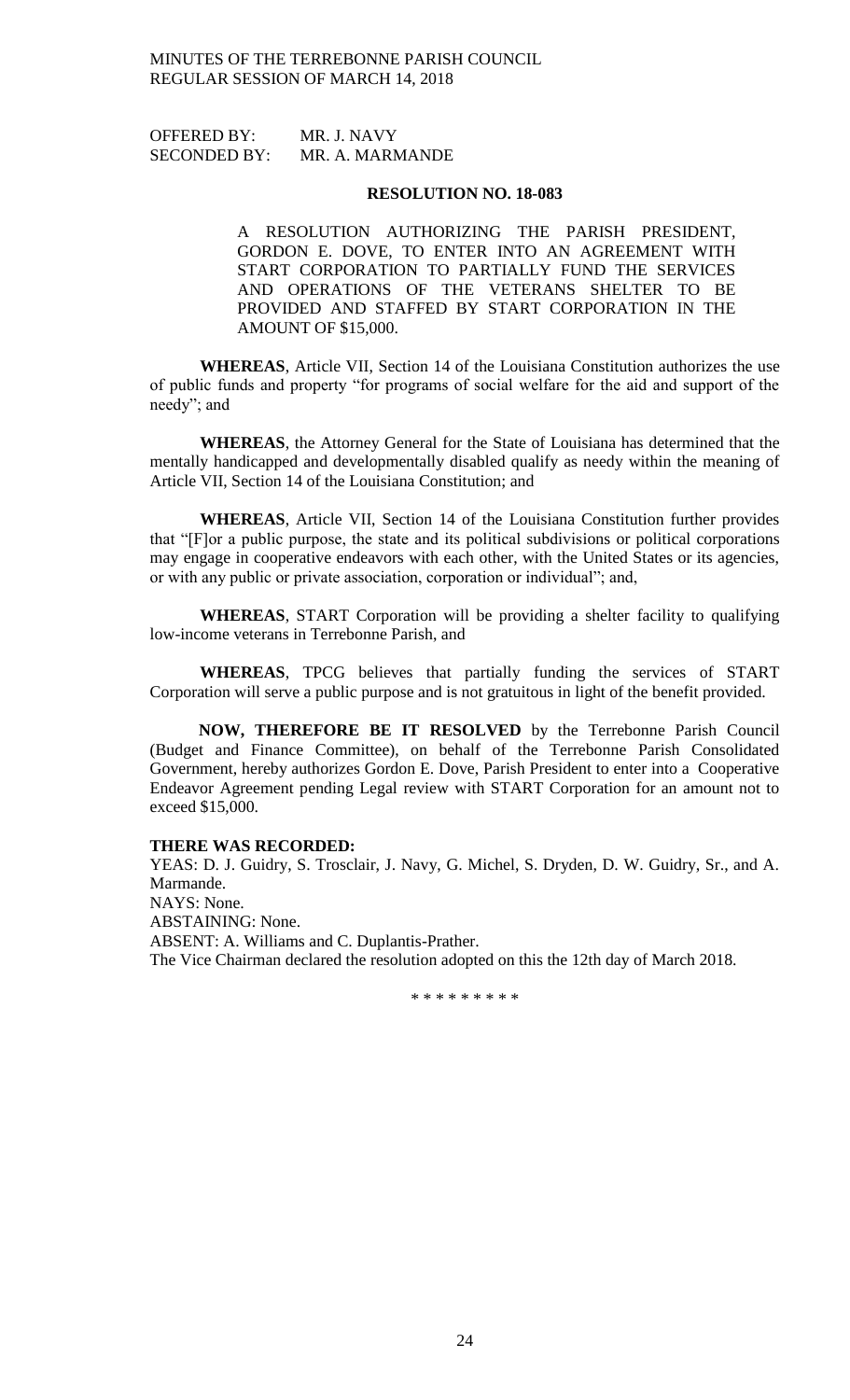OFFERED BY: MR. G. MICHEL SECONDED BY: MR. D. W. GUIDRY, SR.

### **RESOLUTION NO. 18-084**

A RESOLUTION IN ACCORDANCE WITH SECTION 21-90 OF THE TERREBONNE PARISH CODE OF ORDINANCES TO APPROVE MONETARY SPENDING FOR A PROJECT, CONTRACT OR PURCHASE WHICH LOUISIANA LAW REQUIRES BE LET FOR BID OR AWARDED THROUGH A REQUEST FOR PROPOSALS PROCESS, AS PROPOSED BY TERREBONNE PARISH RECREATION DISTRICT NO. 2/3 TO AWARD A BID FOR THE BAYOU COUNTRY SPORTS PARK SOFTBALL FIELD LIGHTING PROJECT.

**WHEREAS,** Section 21-90 of the Terrebonne Parish Code of Ordinances requires each recreation district within Terrebonne Parish to obtain Terrebonne Parish Council approval by resolution for "any monetary spending which Louisiana law requires be let out for bid or be awarded through a request for proposals process";

**WHEREAS**, on March 2, 2018, in accordance with Section 21-90, Terrebonne Parish Recreation District Number 2/3 submitted its request for this Council's approval for the project, contract, or purchase as further described in the attachments to this resolution;

**WHEREAS**, the Board of the said District advises that the project, contract, or purchase, as proposed, is one which Louisiana law requires be let out for bid or be awarded through a request for proposals process, and, therefore, requests approval via resolution by the Terrebonne Parish Council prior to any action by the District Board; and

**WHEREAS**, the Terrebonne Parish Council finds the project, contract, or purchase, as proposed and attached hereto, to be acceptable; and

**NOW THEREFORE, BE IT RESOLVED** that the Terrebonne Parish Council approves the project, contract, or purchase as proposed by and for Terrebonne Parish Recreation District No. 2/3, and directs the District Board to comply with all local, state, and federal laws and regulations when managing the said project, contract, or purchase.

#### **THERE WAS RECORDED:**

YEAS: D. J. Guidry, S. Trosclair, J. Navy, G. Michel, S. Dryden, D. W. Guidry, Sr., and A. Marmande. NAYS: None. ABSTAINING: None. ABSENT: A. Williams and C. Duplantis-Prather. The Vice Chairman declared the resolution adopted on this the 12th day of March 2018.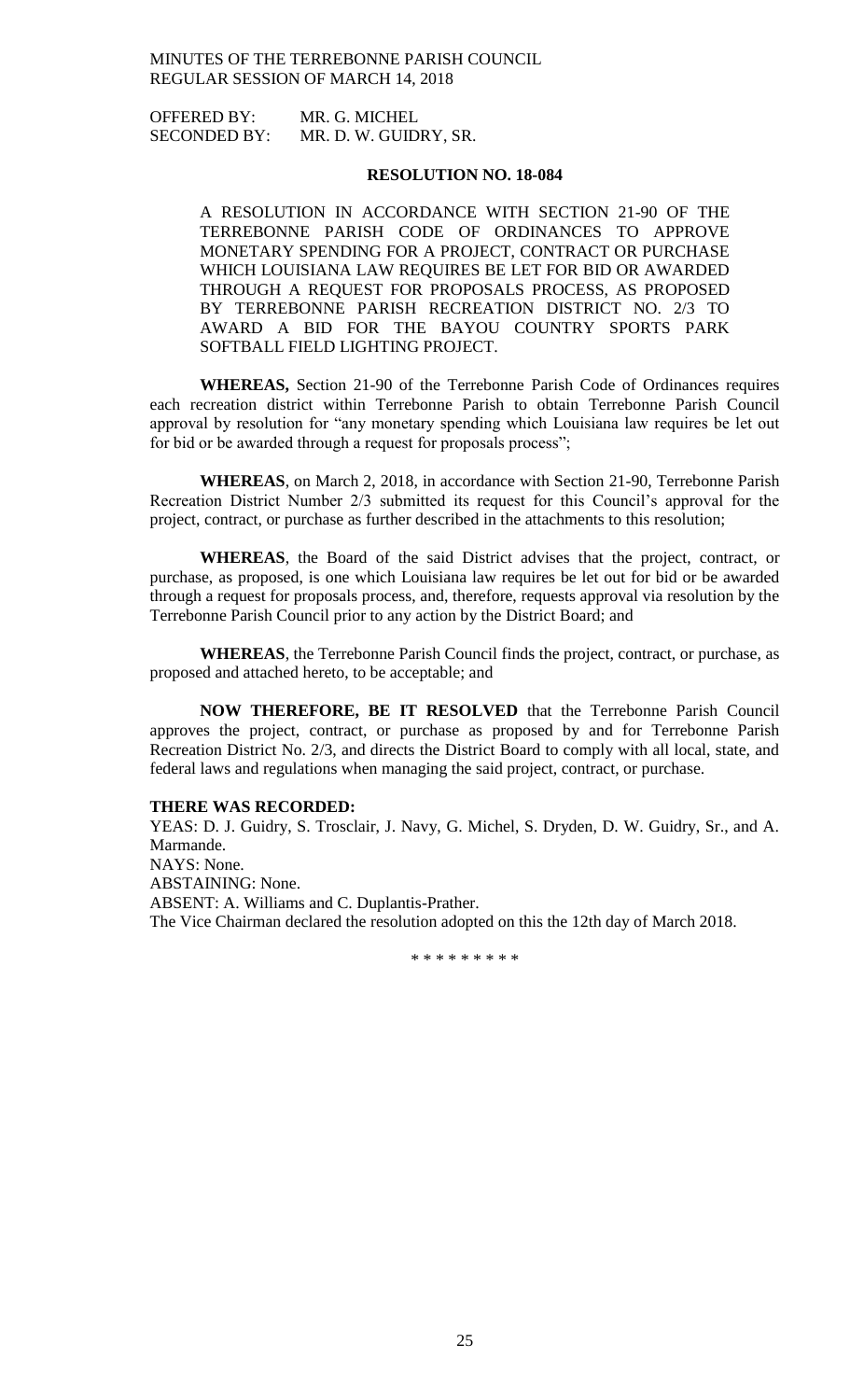| <b>OFFERED BY:</b>  | MR. S. TROSCLAIR |
|---------------------|------------------|
| <b>SECONDED BY:</b> | MR. A. MARMANDE  |

# **RESOLUTION NO. 18-085**

**WHEREAS**, the Terrebonne Parish Consolidated Government desires to lease the Civic Center premises to non-profit organizations for charitable gaming events, and

**WHEREAS**, Louisiana State charitable gaming laws require the completion of a charitable gaming license application in order to be designated as a Commercial Lessor, and

**WHEREAS**, the said application requires information on Board of Directors and Stakeholders which does not apply to Terrebonne Parish Consolidated Government, and

**WHEREAS**, the Terrebonne Parish Consolidated Government and the Terrebonne Parish Council designates Civic Center personnel to complete the application and renew their current Commercial Lessor status, and

**WHEREAS**, Resolution No. 17-108 authorized Civic Center personnel to execute the State's Charitable Gaming application for the period of July 1, 2017 to June 30, 2018, and

**WHEREAS**, within the period listed above, we have had one charitable gaming event take place, with a second one booked for April 2018, and

**WHEREAS**, this resolution will authorize the Civic Center to renew their agreement with the State's Charitable Gaming Office for another year to lease the premises for said events, and

**NOW, THEREFORE BE IT RESOLVED** by the Terrebonne Parish Council (Budget & Finance Committee), on behalf of the Terrebonne Parish Consolidated Government, that the Civic Center Director is hereby authorized to renew the charitable gaming application for the Civic Center to remain a Commercial Lessor with the Louisiana State Charitable Gaming office for use of charitable gaming events scheduled between July 1, 2018 and June 30, 2019.

# **THERE WAS RECORDED:**

YEAS: D. J. Guidry, S. Trosclair, J. Navy, G. Michel, S. Dryden, D. W. Guidry, Sr., and A. Marmande. NAYS: None. ABSTAINING: None. ABSENT: A. Williams and C. Duplantis-Prather. The Vice Chairman declared the resolution adopted on this the 12th day of March 2018.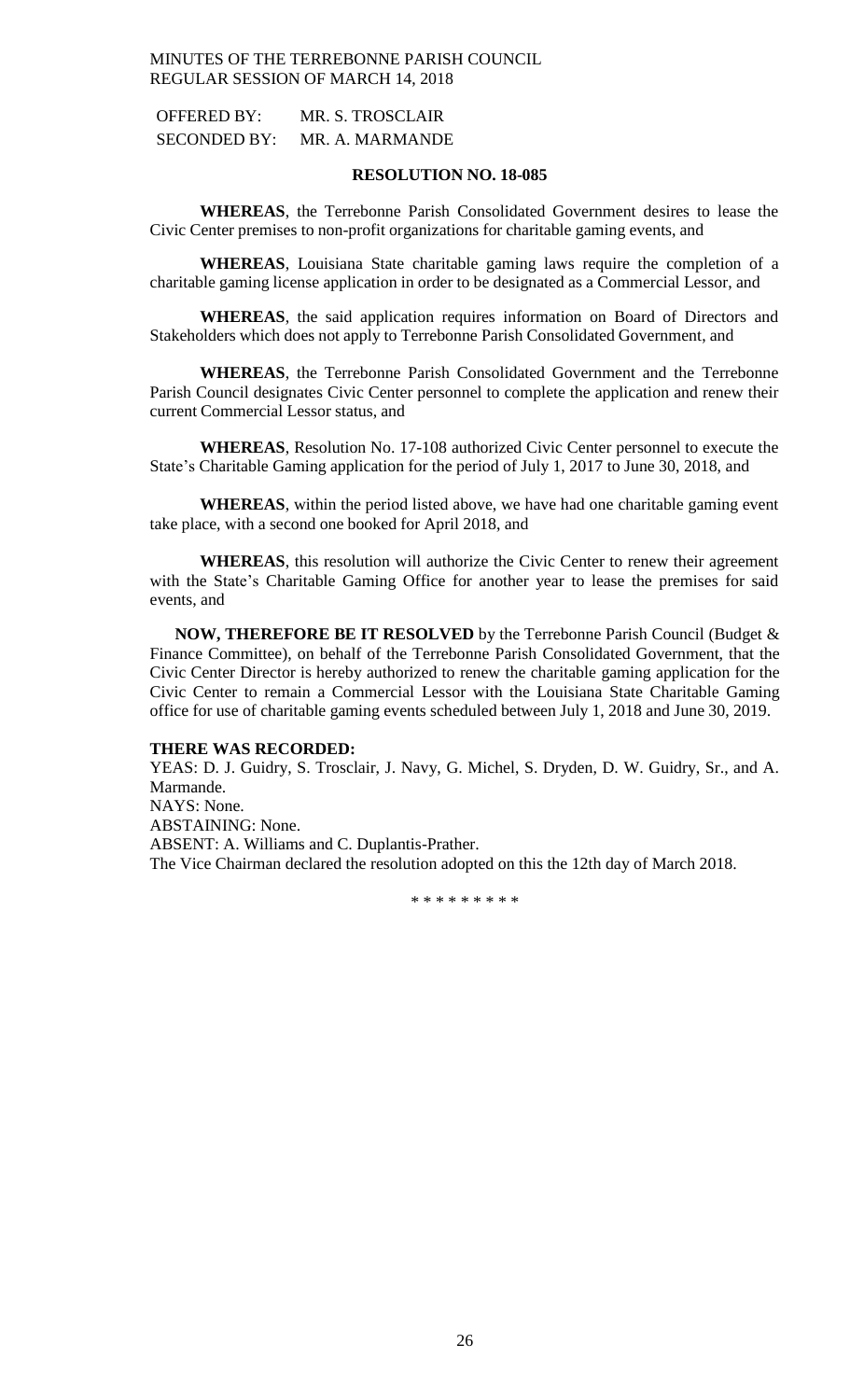| <b>OFFERED BY:</b>  | MR. G. MICHEL   |
|---------------------|-----------------|
| <b>SECONDED BY:</b> | MR. A. MARMANDE |

## **RESOLUTION NO: 18-086**

A Resolution awarding and authorizing the signing of a service contract for the purpose of Landscaping and Lawn Maintenance Services for the Houma-Terrebonne Civic Center.

**WHEREAS,** Terrebonne Parish Consolidated Government desires to authorize a service contract for the purpose of Landscaping and Lawn Maintenance Services for the Houma-Terrebonne Civic Center to Green Scapes of Louisiana Inc, and

**WHEREAS,** the contract will be effective from April 23, 2018, for the next three (3) years until April 23, 2021, at the negotiated contract prices, terms and conditions, and

**WHEREAS,** Civic Center Management has been very satisfied with the services of Green Scapes of Louisiana Inc. in the current contract term which expires on April 23 2018, and

**WHEREAS,** the Parish Administration concurs with the award of the negotiated service contract for Landscaping and Lawn Maintenance Services for the Houma-Terrebonne Civic Center to Green Scapes of Louisiana Inc, and

**NOW, THEREFORE BE IT RESOLVED,** that the Terrebonne Parish Council, on behalf of the Terrebonne Parish Consolidated Government, that the recommendation of the Parish Administration be approved and that the service contract be awarded for Landscaping and Lawn Maintenance Services for the Houma-Terrebonne Civic Center for a period of three (3) years, at the negotiated unit prices, terms and conditions.

### **THERE WAS RECORDED:**

YEAS: D. J. Guidry, S. Trosclair, J. Navy, G. Michel, S. Dryden, D. W. Guidry, Sr., and A. Marmande.

NAYS: None. ABSTAINING: None.

ABSENT: A. Williams and C. Duplantis-Prather.

The Vice Chairman declared the resolution adopted on this the 12th day of March 2018.

\* \* \* \* \* \* \* \* \*

Upon questioning from Committee Member S. Trosclair, Chief Financial Officer K. Mauldin explained that the most of the parish contracts for lawn maintenance are for three years, which is the standard process.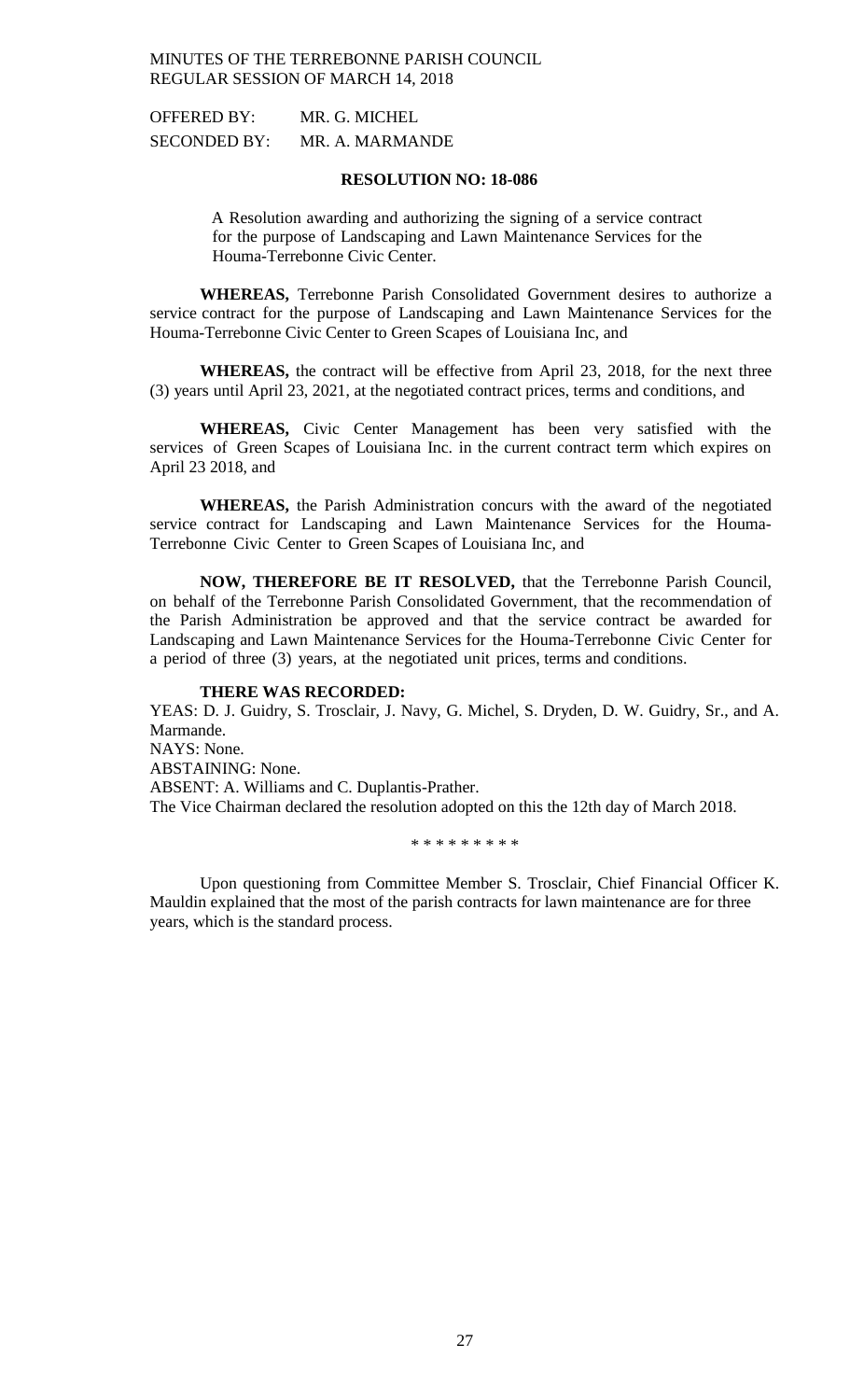| <b>OFFERED BY:</b>  | MR. S. TROSCLAIR |
|---------------------|------------------|
| <b>SECONDED BY:</b> | MR. A. MARMANDE  |

### **RESOLUTION NO. 18-087**

A RESOLUTION TO AUTHORIZE PARISH PRESIDENT TO ENTER INTO A COOPERATIVE ENDEAVOR AGREEMENT BETWEEN TERREBONNE PARISH CONSOLIDATED GOVERNMENT AND FLETCHER TECHNICAL COMMUNITY COLLEGE.

**WHEREAS**, Article VII, Section 14 of the Louisiana Constitution further provides that "[F]or a public purpose, the state and its political subdivisions or political corporations may engage in cooperative endeavors with each other, with the United States or its agencies, or with any public or private association, corporation or individual"; and,

**WHEREAS**, the mission of Fletcher Technical Community College is an openadmission, two-year public institution of higher education dedicated to offering high-quality technical and academic programs to the community of South Louisiana in order to prepare individuals for employment, career advancement, and lifelong learning, and

**WHEREAS**, Fletcher Technical Community College is striving to build a Center for College and Careers, and

**WHEREAS,** this career center is going to provide a one-stop-shop for our community where individuals will be able to discover the training and educational opportunities available, and

**WHEREAS**, this career center will provide a variety of services including, but not limited to career and job exploration discover, college admissions, personal and career consulting, academic advising, and

**WHEREAS**, the Center will grow our local economy, and

**WHEREAS**, the funding for this career center is coming from the state through ACT 360 of the 2013 Louisiana Legislative Session which provides for the issuance of bonds for financing capital improvements and facility enhancements contingent upon a 12% private match, and

**WHEREAS**, Fletcher Technical Community College has already received \$463,000 private matches but is still in need of \$150,000, and

**WHEREAS**, the Parish has in our 2018 Adopted Operating Budget \$150,000 to Fletcher Technical Community College, and

NOW, THEREFORE BE IT RESOLVED, by the Terrebonne Parish Council, that Parish President, Gordon E. Dove, is authorized to enter into an Cooperative Endeavor Agreement with Fletcher Technical Community College, subject to approval by legal counsel for the Parish.

#### **THERE WAS RECORDED:**

YEAS: D. J. Guidry, S. Trosclair, J. Navy, G. Michel, S. Dryden, D. W. Guidry, Sr., and A. Marmande. NAYS: None. ABSTAINING: None. ABSENT: A. Williams and C. Duplantis-Prather. The Vice Chairman declared the resolution adopted on this the 12th day of March 2018.

\*\*\*\*\*\*\*\*\*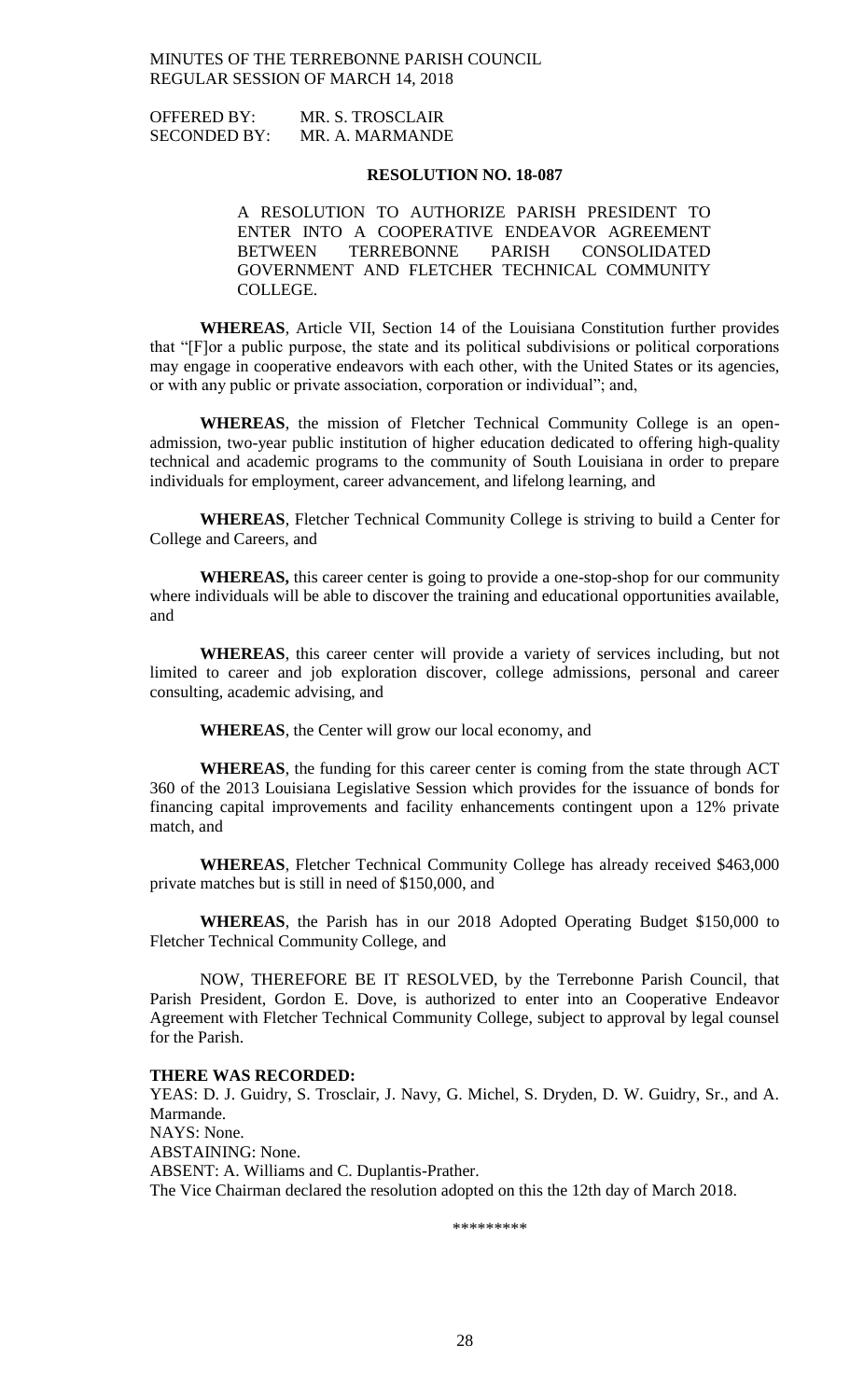OFFERED BY: MR. G. MICHEL SECONDED BY: MR. J. NAVY

# **RESOLUTION NO. 18-088**

**WHEREAS**, St. John the Baptist Parish has a surplus 1250 KW Cummins Power Generator with a Cummins diesel drive engine, a weather tight enclosure, transformer, other electrical items and wiring, all mounted onto a trailer, originally purchased from the LOUISIANA FEDERAL PROPERTY ASSISTANCE PROGRAM for the amount of \$50,000.00 that the Terrebonne Parish Consolidated Government wishes to purchase for the same purchase price of \$50,000.00, and

**WHEREAS**, after careful review by Mike Toups, Parish Manager and physical inspection by Forced Gravity Superintendent, Mr. Carl Ledet and one of TPCG's diesel mechanics, it has been determined that the quoted price of Fifty-Thousand Dollars and No Cents (\$50,000.00) is a more than fair price for this generator and that it be accepted, and

**WHEREAS**, the Parish Administration has recommended the acceptance of the quoted price for the aforementioned Generator at the cost of Fifty Thousand Dollars and No Cents, (\$50,000.00) as per the attached invoice.

**NOW THEREFORE BE IT RESOLVED**, that the Terrebonne Parish Council (Budget and Finance Committee), on behalf of the Terrebonne Parish Consolidated Government, that the recommendation of the Parish Administration be approved and the purchase of the Generator be accepted as per the attached documents.

#### **THERE WAS RECORDED:**

YEAS: D. J. Guidry, S. Trosclair, J. Navy, G. Michel, S. Dryden, D. W. Guidry, Sr., and A. Marmande. NAYS: None. ABSTAINING: None. ABSENT: A. Williams and C. Duplantis-Prather.

The Vice Chairman declared the resolution adopted on this the 12th day of March 2018.

\* \* \* \* \* \* \* \* \*

Mr. G. Michel moved, seconded by Mr. D. W. Guidry, Sr., "THAT, the Budget  $\&$ Finance Committee introduce an ordinance to amend the 2018 Adopted Operating Budget, the 5-Year Capital Outlay Budget, and Budgeted Positions of the Terrebonne Parish Consolidated Government for the following items and to provide for related matters:

|  | Civic Center, \$0                      |
|--|----------------------------------------|
|  | a. add Assistant Operations Supervisor |

- b. delete Electrician Engineering Foreman
- II. Re-class Several CDBG Recovery Projects, Net Affect \$0

and call a public hearing on said matter on March 28, 2018 at 6:30 p.m."

The Vice-Chairman called for the vote on the motion offered by Mr. G. Michel. THERE WAS RECORDED: YEAS: D. J. Guidry, S. Trosclair, J. Navy, G. Michel, S. Dryden, D. W. Guidry, Sr. and A. Marmande. NAYS: None.

ABSENT: A. Williams and C. Duplantis-Prather.

The Vice-Chairman declared the motion adopted.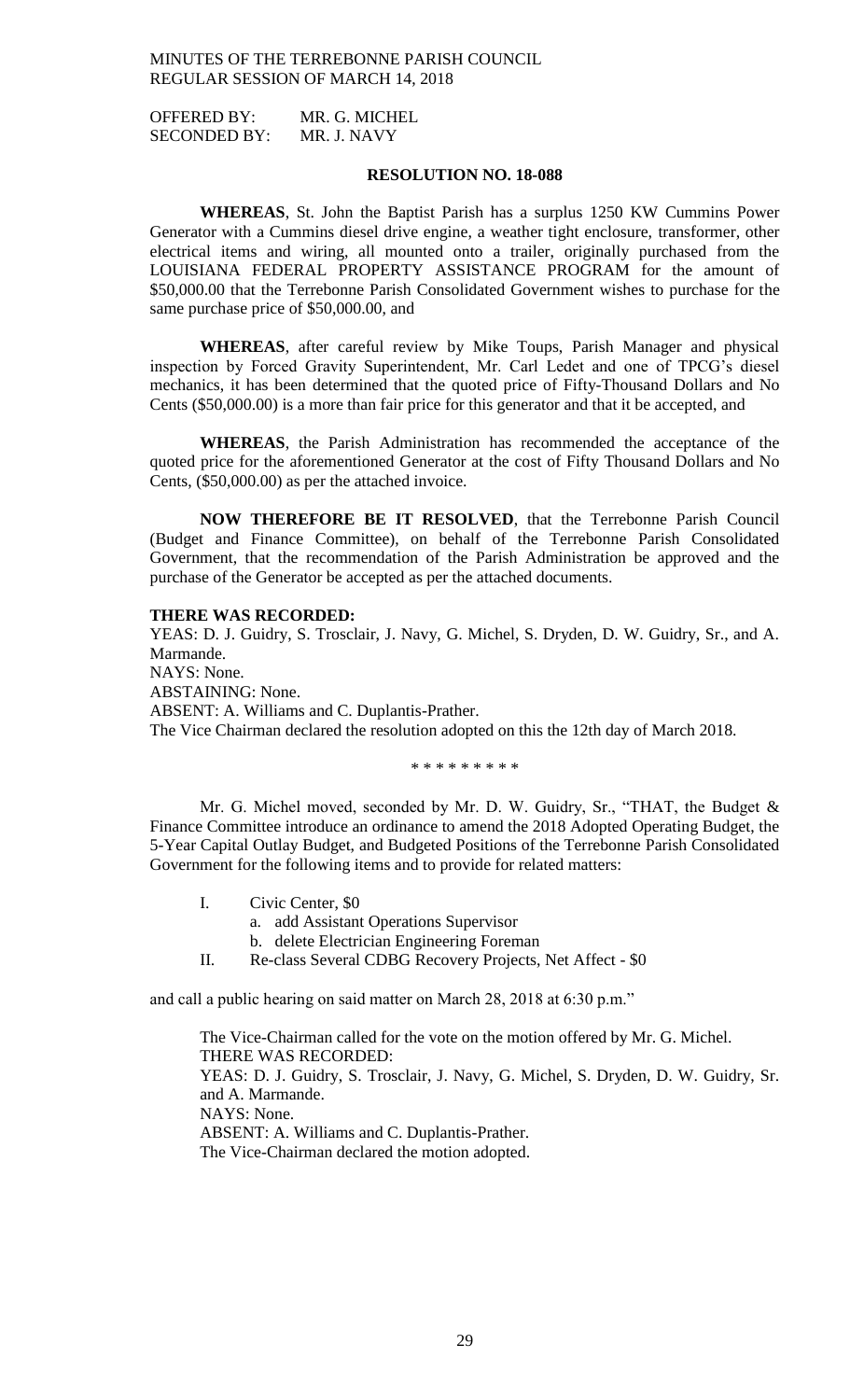OFFERED BY: MR. G. MICHEL SECONDED BY: MR. A. MARMANDE

### **RESOLUTION NO. 18-089**

**WHEREAS** on August 10, 2017 bids were obtained by St. Charles Parish Wastewater Department for the purpose of purchasing Submersible Flygt Pumps or Approved Equal (Bid Number 18-122), with two (2) twelve month renewal options (January 1, 2019 to December 31, 2019 and January 1, 2020 to December 31, 2020), if agreed by both parties in writing, and

**WHEREAS**, St. Charles Parish and Gulf States Engineering Co., Inc. has elected to renew the contract for Submersible Flygt Pumps under Contract #18-122 for the year January 1, 2018 to December 31 2018, and

**WHEREAS**, after careful review by Gregory E. Bush, Pollution Control Administrator and Mike Toups, Parish Manager, it has been determined that the unit prices be accepted and award be made to Gulf States Engineering Co., Inc. to provide Submersible Flygt Pumps or Approved Equal should be accepted as per the attached documents, and

**WHEREAS**, the Parish Administration has recommended the acceptance of the unit prices for the aforementioned Submersible Flygt Pumps or Approved Equal purchases as per the attached documents.

**NOW THEREFORE BE IT RESOLVED**, that the Terrebonne Parish Council (Budget and Finance Committee), on behalf of the Terrebonne Parish Consolidated Government, that the recommendation of the Parish Administration be approved and the purchase of the Submersible Flygt Pumps be accepted as per the attached documents.

### **THERE WAS RECORDED:**

YEAS: D. J. Guidry, S. Trosclair, J. Navy, G. Michel, S. Dryden, D. W. Guidry, Sr., and A. Marmande. NAYS: None. ABSTAINING: None. ABSENT: A. Williams and C. Duplantis-Prather. The Vice Chairman declared the resolution adopted on this the 12th day of March 2018.

\* \* \* \* \* \* \* \* \*

Agenda Item No. 15 was a duplicate, and was previously handled under Agenda Item No. 11. (Purchase of generator from St. John the Baptist).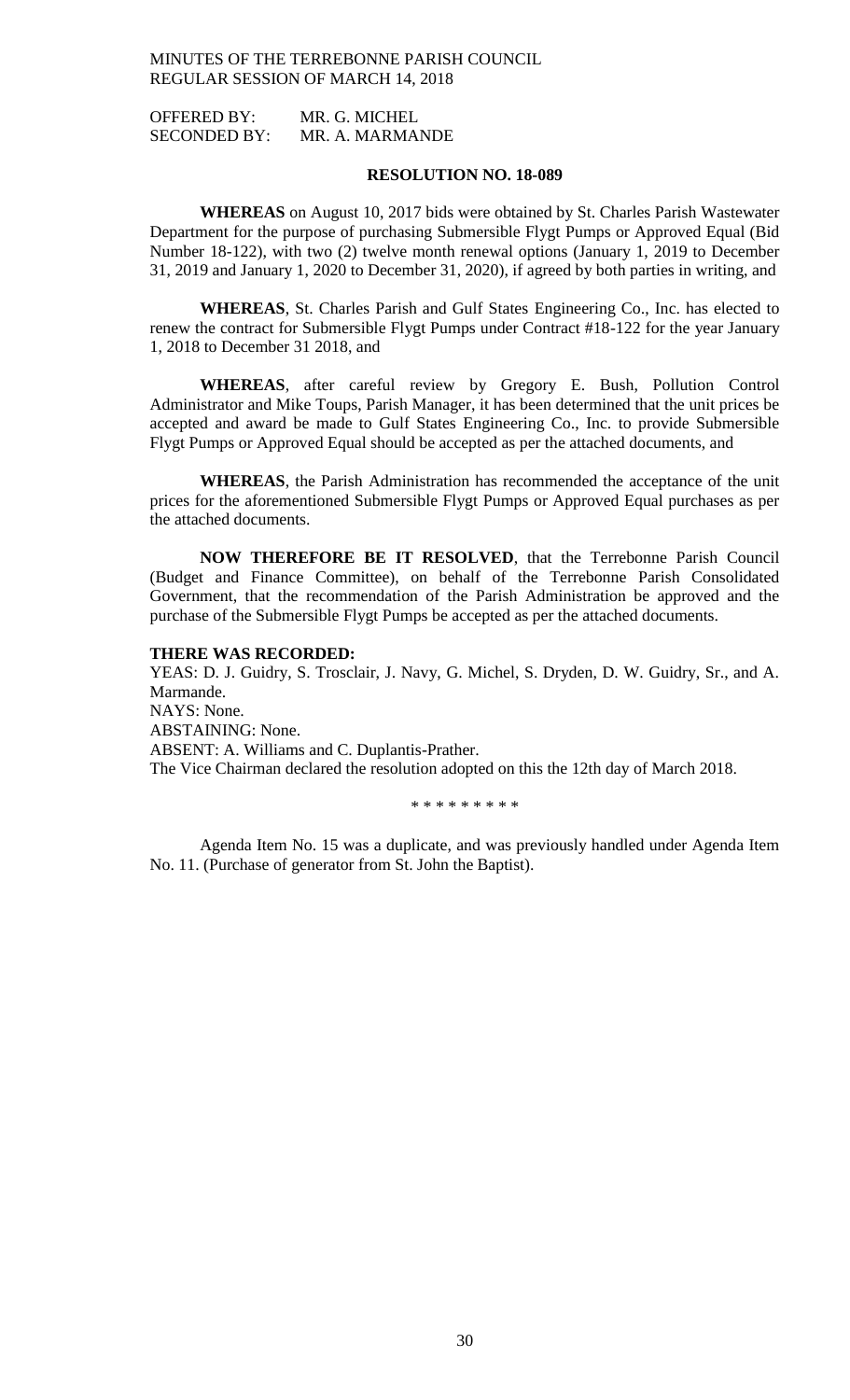OFFERED BY: MR. D. W. GUIDRY, SR. SECONDED BY: MR. G. MICHEL

### **RESOLUTION NO. 18-090**

# **A RESOLUTION OF SUPPORT FOR AN APPLICATION TO BE MADE TO THE TRANSPORTATION IMPROVEMENT PROGRAM ON BEHALF OF THE PARISH BY SOUTH CENTRAL PLANNING AND DEVELOPMENT COMMISSION AS OUR METROPOLITAN PLANNING ORGANIZATION**

**WHEREAS,** the Terrebonne Parish Consolidated Government values the safety and efficiency of our transportation network, roads, and intersections; and

**WHEREAS,** the recent opening of Westside Boulevard Extension and other regional road improvements have caused traffic patterns to change; and

**WHEREAS,** as our MPO, South Central Planning is authorized to provide the administering of this application and program at no additional cost to the Parish; and

**WHEREAS,** the implementation of the improvements recommended by the traffic study as part of this project will serve to improve the level of service and safety at this intersection;

**NOW, THEREFORE, BE IT RESOLVED** by the Terrebonne Parish Council, on behalf of the Terrebonne Parish Consolidated Government, that we support the efforts of South Central Planning and Development Commission as our MPO to submit an application to the Transportation Improvement Program for a traffic study and implementation of recommended improvements to the intersection of Hwy 311 and Savanne Road.

#### **THERE WAS RECORDED:**

YEAS: D. J. Guidry, S. Trosclair, J. Navy, G. Michel, S. Dryden, D. W. Guidry, Sr., and A. Marmande. NAYS: None. ABSTAINING: None. ABSENT: A. Williams and C. Duplantis-Prather. The Vice Chairman declared the resolution adopted on this the 12th day of March 2018.

\* \* \* \* \* \* \* \* \*

Mr. D. W. Guidry, Sr. moved, seconded by Mr. G. Michel, "THAT, there being no further business to come before the Budget & Finance Committee, the meeting be adjourned."

The Vice-Chairman called for the vote on the motion offered by Mr. D. W. Guidry, Sr. THERE WAS RECORDED:

YEAS: D. J. Guidry, S. Trosclair, J. Navy, G. Michel, S. Dryden, D. W. Guidry, Sr. and A. Marmande.

NAYS: None.

ABSENT: A. Williams and C. Duplantis-Prather.

The Vice-Chairman declared the motion adopted and the meeting was adjourned at 5:38 p.m.

Dirk J. Guidry, Vice-Chairman

Tammy E. Triggs, Minute Clerk

Mr. D. J. Guidry moved, seconded by Mr. S. Dryden, "THAT the Council accept and ratify the minutes of the Budget and Finance Committee meeting held on 3/12/18."

The Chairman called for a vote on the motion offered by Mr. D. J. Guidry.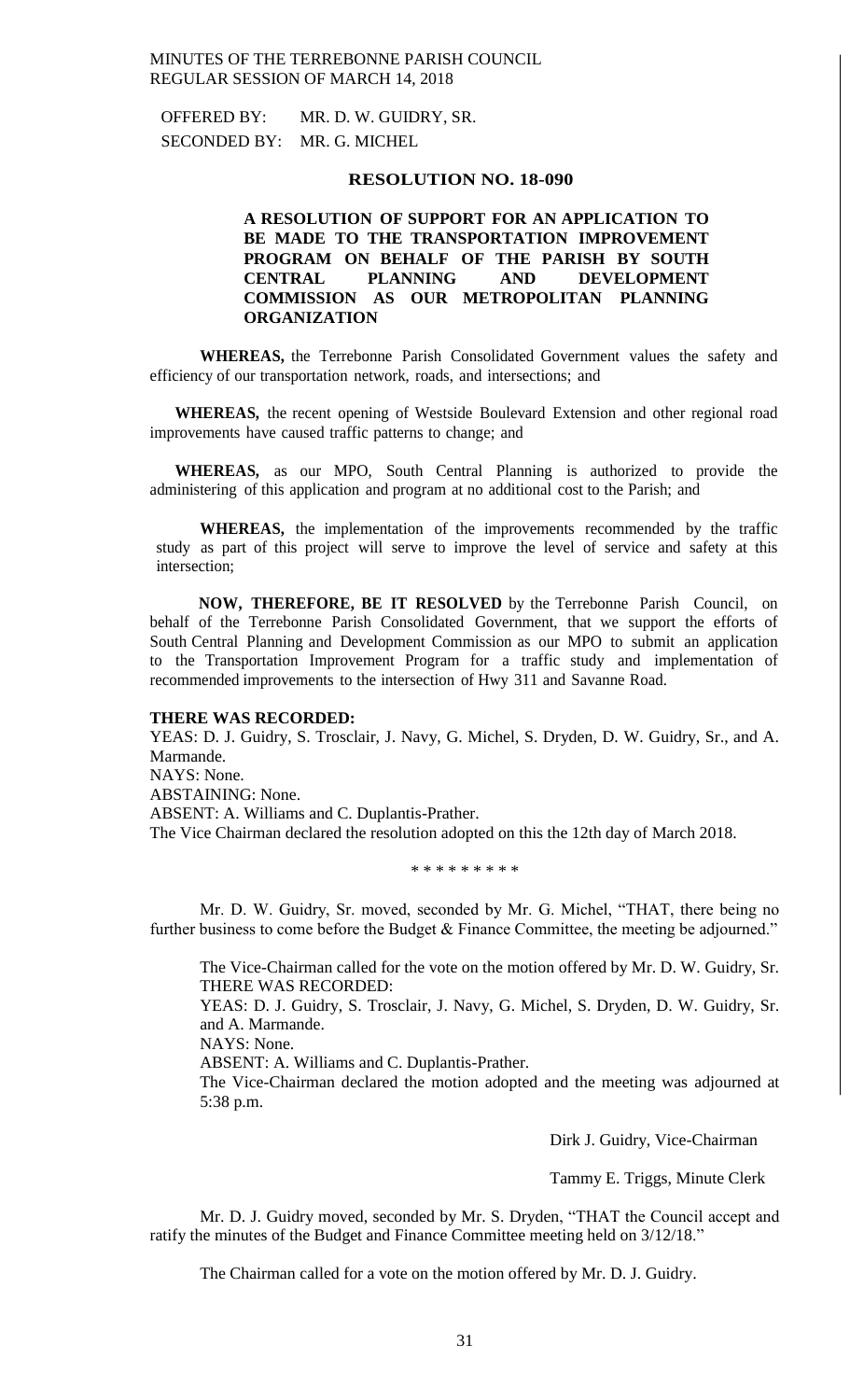THERE WAS RECORDED: YEAS: D. J. Guidry, S. Trosclair, J. Navy, G. Michel, S. Dryden, C. Duplantis-Prather, D. W. Guidry, Sr., and A. Marmande. NAYS: None. ABSENT: A. Williams. The Chairman declared the motion adopted.

The Chairman called for a report on the Policy, Procedure, and Legal Committee meeting held on 3/12/18, whereupon the Committee Chairman, noting ratification of minutes calls public hearings on March 28, 2018 at 6:30 p.m., rendered the following:

#### **POLICY, PROCEDURE, & LEGAL COMMITTEE**

### **MARCH 12, 2018**

The Chairman, Darrin W. Guidry, Sr., called the Policy, Procedure, & Legal Committee meeting to order at 5:40 p.m. in the Terrebonne Parish Council Meeting Room with an Invocation offered by Committee Member G. Michel and the Pledge of Allegiance led by Committee Member D. J. Guidry. Upon roll call, Committee Members recorded as present were: D. J. Guidry, S. Trosclair, J. Navy, G. Michel, S. Dryden, D. W. Guidry, Sr. and A. Marmande. Committee Members A. Williams and C. Duplantis-Prather were recorded as absent. A quorum was declared present.

The Chairman read aloud a memo from Committee Member A. Williams explaining that her absence from tonight's proceedings is due to work-related matters. He also read aloud a memo from Committee Member C. Duplantis-Prather explaining that her absence from tonight's proceedings is due to illness.

| <b>OFFERED BY:</b>  | MR. G. MICHEL |
|---------------------|---------------|
| <b>SECONDED BY:</b> | MR. S. DRYDEN |

### **RESOLUTION NO. 18-091**

**WHEREAS**, Terrebonne Parish Consolidated Government (TPCG) is authorized to provide Casualty Insurance Coverage through its Department of Risk Management; and

**WHEREAS**, Administration and the Risk Management Department reviewed and analyzed Casualty Insurance quotes and submits a recommendation for Casualty Insurance coverage; and

**WHEREAS**, it is the recommendation of Administration and the Risk Management Department that the attached schedule of Casualty Insurance premiums become accepted effective for April 1, 2018.

**NOW THEREFORE BE IT RESOLVED**, by the Terrebonne Parish Council (Policy, Procedure and legal Committee) on behalf of the Terrebonne Parish Consolidated Government that the recommendation of Administration and the Risk Management Department is to accept the attached schedule of Casualty Insurance premiums effective for April 1, 2018.

#### **THERE WAS RECORDED:**

YEAS: D. J. Guidry, G. Michel, S. Dryden, D. W. Guidry, Sr., and A. Marmande. NAYS: None. ABSTAINING: None. ABSENT: J. Navy, A. Williams, C. Duplantis-Prather, and S. Trosclair. The Chairwoman declared the resolution adopted on this the 12th day of March 2018.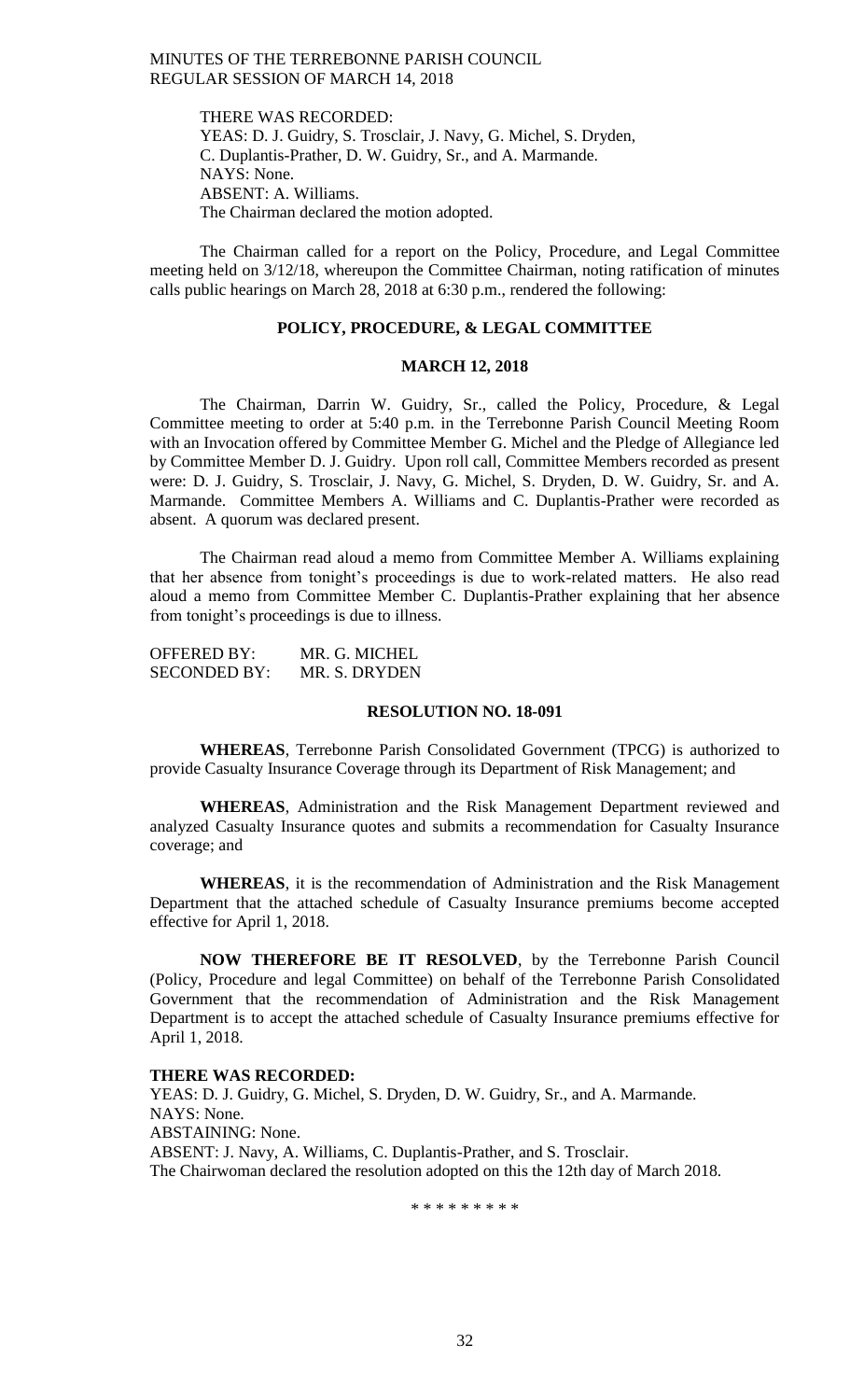OFFERED BY: MR. G. MICHEL SECONDED BY: MR. S. DRYDEN

### **RESOLUTION NO. 18-092**

**WHEREAS**, Terrebonne Parish Consolidated Government (TPCG) is authorized to provide Casualty Insurance coverage through its Department of Risk Management for Houma Fire Department; and

**WHEREAS**, Administration and the Risk Management Department reviewed and analyzed Casualty Insurance quotes and submits a recommendation for Casualty Insurance coverage for Houma Fire Department; and

**WHEREAS**, it is the recommendation of Administration and the Risk Management Department that the attached schedule of Casualty Insurance premiums for the Houma Fire Department become accepted effective for April 1, 2018.

**NOW THEREFORE BE IT RESOLVED**, by the Terrebonne Parish Council (Policy, Procedure and legal Committee) on behalf of the Terrebonne Parish Consolidated Government that the recommendation of Administration and the Risk Management Department is to accept the attached schedule for Casualty Insurance premiums for Houma Fire Department to become effective for April 1, 2018.

### **THERE WAS RECORDED:**

YEAS: D. J. Guidry, S. Trosclair, J. Navy, , G. Michel, S. Dryden, D. W. Guidry, Sr., and A. Marmande. NAYS: None. ABSTAINING: None. ABSENT: A. Williams and C. Duplantis-Prather. The Chairwoman declared the resolution adopted on this the 12th day of March 2018.

\* \* \* \* \* \* \* \* \*

Mr. D. J. Guidry moved, seconded by Mr. S. Trosclair, "THAT, the Policy, Procedure, & Legal Committee approve the co-sponsorship request from the Terrebonne Advocates for Possibility for the Chauvin Trash Bash 2018 on March 24, 2018 in Chauvin, LA."

The Chairman called for the vote on the motion offered by Mr. D. J. Guidry. THERE WAS RECORDED:

YEAS: D. J. Guidry, S. Trosclair, J. Navy, G. Michel, S. Dryden, D. W. Guidry, Sr. and A. Marmande.

NAYS: None.

ABSENT: A. Williams and C. Duplantis-Prather.

The Chairman declared the motion adopted.

Mr. S. Trosclair moved, seconded by Mr. D. J. Guidry, "THAT, the Policy, Procedure, & Legal Committee approve the co-sponsorship request from Houma Irish Italian Parading Club, Inc. for the Houma Irish Parade."

The Chairman called for the vote on the motion offered by Mr. S. Trosclair. THERE WAS RECORDED: YEAS: D. J. Guidry, S. Trosclair, J. Navy, G. Michel, S. Dryden, D. W. Guidry, Sr. and A. Marmande. NAYS: None. ABSENT: A. Williams and C. Duplantis-Prather. The Chairman declared the motion adopted.

Mr. D. J. Guidry moved, seconded by Mr. G. Michel, "THAT, the Policy, Procedure, & Legal Committee approve the co-sponsorship request from the Rotary District 6200 Conference for the Food Fest to be held on April 20, 2018 at the Courtyard Marriott."

The Chairman called for the vote on the motion offered by Mr. D. J. Guidry.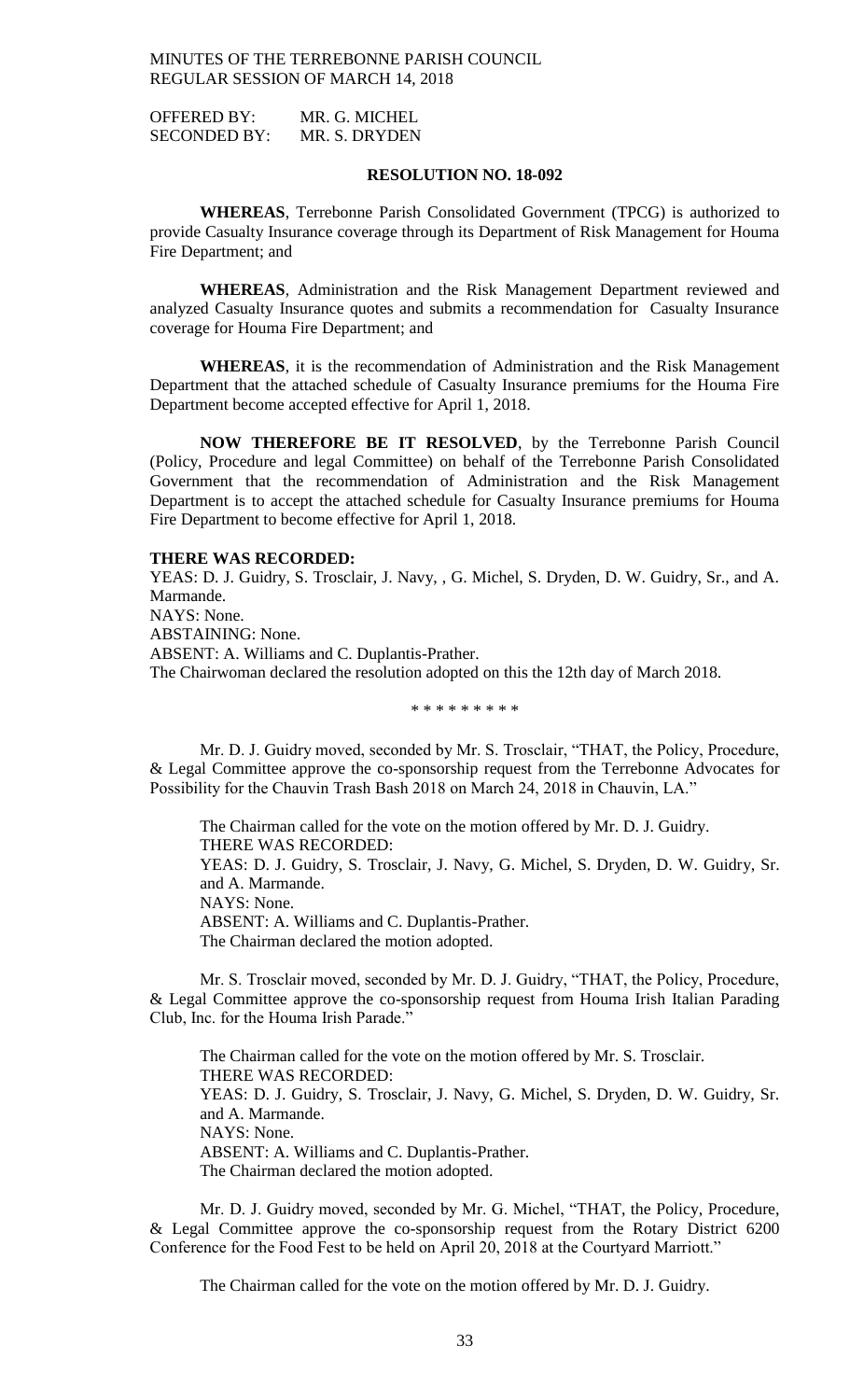THERE WAS RECORDED: YEAS: D. J. Guidry, S. Trosclair, J. Navy, G. Michel, S. Dryden, D. W. Guidry, Sr. and A. Marmande. NAYS: None. ABSENT: A. Williams and C. Duplantis-Prather. The Chairman declared the motion adopted.

Mr. A. Marmande moved, seconded by Mr. S. Dryden, "THAT, the Policy, Procedure, & Legal Committee approve the co-sponsorship request from the American Heart Association's 43rd Annual Over and Under Tunnel Run that was held on March 10, 2018 at the Houma Municipal Auditorium."

The Chairman called for the vote on the motion offered by Mr. A. Marmande. THERE WAS RECORDED: YEAS: D. J. Guidry, S. Trosclair, J. Navy, G. Michel, S. Dryden, D. W. Guidry, Sr. and A. Marmande. NAYS: None. ABSENT: A. Williams and C. Duplantis-Prather. The Chairman declared the motion adopted.

Mr. G. Michel moved, seconded by Mr. A. Marmande, "THAT, the Policy, Procedure, & Legal Committee approve the co-sponsorship request from District Attorney's Office, Juvenile and Victim Services for the National Crime Victims Right's Week Vigil to be held on April 10, 2018 at the Courthouse Square."

The Chairman called for the vote on the motion offered by Mr. G. Michel. THERE WAS RECORDED: YEAS: D. J. Guidry, S. Trosclair, J. Navy, G. Michel, S. Dryden, D. W. Guidry, Sr. and A. Marmande. NAYS: None. ABSENT: A. Williams and C. Duplantis-Prather. The Chairman declared the motion adopted.

Mr. G. Michel moved, seconded by Mr. A. Marmande, "THAT, the Policy, Procedure, & Legal Committee approve the co-sponsorship request for the  $11<sup>th</sup>$  Annual CASA of Terrebonne Crawfish Boil-Off and 5K to be held on April 21, 2018 at the Houma-Terrebonne Civic Center."

The Chairman called for the vote on the motion offered by Mr. G. Michel. THERE WAS RECORDED: YEAS: D. J. Guidry, S. Trosclair, J. Navy, G. Michel, S. Dryden, D. W. Guidry, Sr. and A. Marmande. NAYS: None. ABSENT: A. Williams and C. Duplantis-Prather. The Chairman declared the motion adopted.

Mr. J. Navy moved, seconded by Mr. D. J. Guidry, "THAT, the Policy, Procedure, & Legal Committee approve the co-sponsorship request from St. Lucy Child Development Center's Graduation ceremony for pre-k students on May 25, 2018 at the Dumas Auditorium."

The Chairman called for the vote on the motion offered by Mr. J. Navy. THERE WAS RECORDED: YEAS: D. J. Guidry, S. Trosclair, J. Navy, G. Michel, S. Dryden, D. W. Guidry, Sr. and A. Marmande. NAYS: None. ABSENT: A. Williams and C. Duplantis-Prather. The Chairman declared the motion adopted.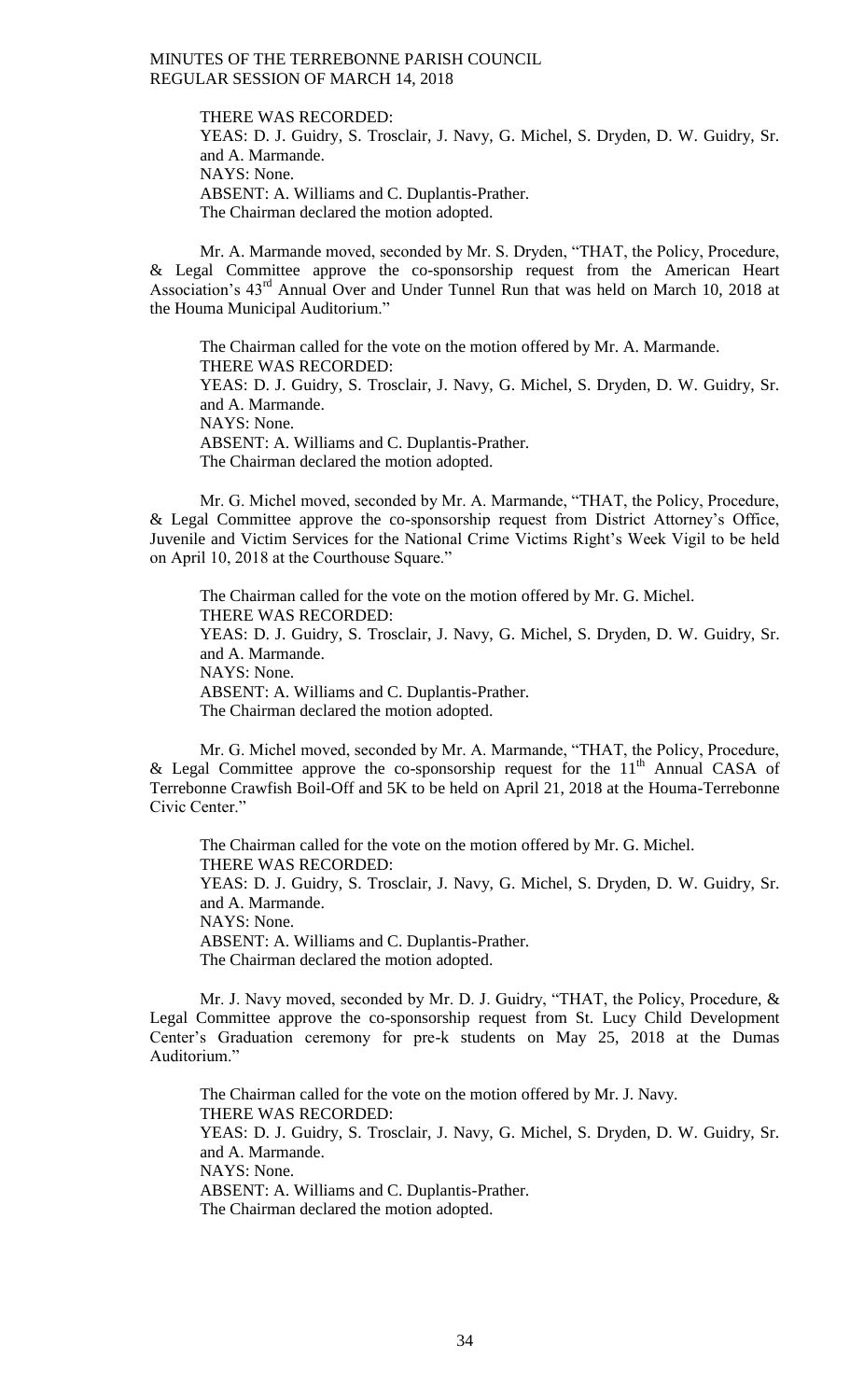| <b>OFFERED BY:</b>  | MR. G. MICHEL    |
|---------------------|------------------|
| <b>SECONDED BY:</b> | MR. S. TROSCLAIR |

### **RESOLUTION NO. 18-093**

A RESOLUTION GIVING NOTICE OF INTENT TO ADOPT AN ORDINANCE TO AMEND CHAPTER 2, ADMINISTRATION, ARTICLE IV, ADMINISTRATIVE ORGANIZATIONAL STRUCTURE, SECTION 2-77, PLANNING AND ZONING DEPARTMENT, OF THE TERREBONNE PARISH CODE OF ORDINANCES AND TO DISCUSS OTHER MATTERS RELATIVE THERETO.

*WHEREAS*, the Planning & Zoning Department consist of several Division which are supervised by the head of the Department, and;

*WHEREAS*, the Nuisance Abatement Division and the Recovery Assistance and Mitigation Planning Division need to be added as Division under the Planning and Zoning Department, and;

*WHEREAS*, it is being requested that the Coastal Zone Management Division which is currently listed under the Planning and Zoning Department in this Section be removed.

*THEREFORE, BE IT RESOLVED* by the Terrebonne Parish Council, on behalf of the Terrebonne Parish Consolidated Government, that Notice of Intent is given for adopting an Ordinance to amend Chapter 2, Administration, Article IV, Administrative Organizational Structure, Section 2-77, Planning and Zoning Department of the Terrebonne Parish Code of Ordinances.

**BE IT FURTHER RESOLVED** that a public hearing on said ordinance be called for Wednesday, March 28, 2018 at 6:30p.m.

### **THERE WAS RECORDED:**

YEAS: D. J. Guidry, S. Trosclair, J. Navy, G. Michel, S. Dryden, D. W. Guidry, Sr., and A. Marmande. NAYS: None. ABSTAINING: None. ABSENT: A. Williams and C. Duplantis-Prather. The Chairwoman declared the resolution adopted on this the 12th day of March 2018.

\* \* \* \* \* \* \* \* \*

In reference to Agenda Item No. 11 – Introduction of an ordinance to restructure regulations over Terrebonne Parish recreation districts, Committee Member J. Navy questioned, for clarification purposes, the aforementioned clause and asked how would it effect any and all recreation districts that may be under the oversight by the Parish Council; and noted that any recreation district under oversight provisions has to come before the Council in six months for a review and vote to determine whether or not they will be further managed for oversight or whether they are able to function independently.

Assistant Parish Attorney M. Neil explained that aforementioned Sunset Clause automatically releases any and all recreation districts from oversight after 180 days from the time that the motion is passed by the Council. She stated that the aforementioned ordinance would have to be amended to allow the Council to take additional action and renew the oversight after the 180 days. She further explained that the Council has authority over the recreation districts and that a legal opinion was rendered pertaining to this matter. According to Ms. Neil, if a recreation board is not complying with the regulations, then the Council has the authority to remove board members or abolishing the recreation district completely. Furthermore, Ms. Neil stated that if the Council abolishes the board, they would have to make provisions to have the recreation district operated without the board and the budget may have to be amended to allow the district to run efficiently until the board is replaced. She added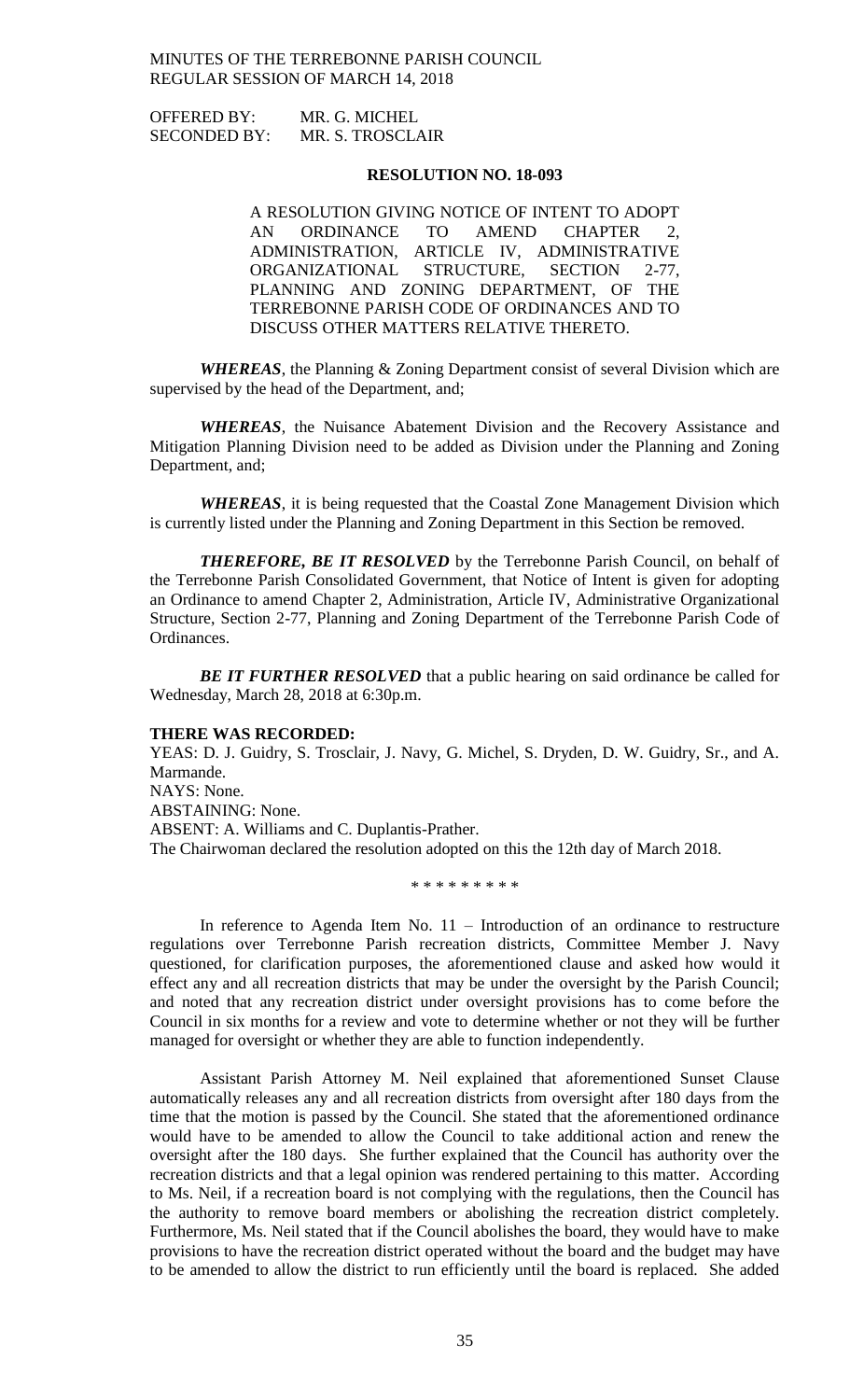that by state law and the Attorney General's Opinion, the Council has authority over recreation boards already.

Committee Member S. Trosclair explained that some action needs to be taken if there is a recreation board that is not in compliance but, in his opinion, if a recreation board is complying with all of the regulations than they need to be able to function independently without oversight.

Chief Financial Officer K. Mauldin explained that some of the recreation boards are not complying with the current ordinance by submitting monthly financial statement and agendas. Ms. Mauldin stated that with the new ordinance all the recreation boards are going to be in compliance.

A discussion ensued regarding requesting the Legal Department to incorporate some kind of consequences when a recreation board is not in compliance with the oversight requirements.

Committee Member D. J. Guidry expressed his concerns relative to Recreation District No. 11 having more parks and facilities to maintain than any other recreation district.

Mr. D. J. Guidry moved, seconded by Mr. S. Trosclair, "THAT, the Policy, Procedure and Legal Committee convene into a five minute recess (6:08 p.m.) to allow the Legal Department to amend the aforementioned ordinance."

The Chairman called for the vote on the motion offered by Mr. D. J. Guidry. THERE WAS RECORDED: YEAS: D. J. Guidry, S. Trosclair, J. Navy, G. Michel, S. Dryden, D. W. Guidry, Sr. and A. Marmande. NAYS: None. ABSENT: A. Williams and C. Duplantis-Prather. The Chairman declared the motion adopted.

Mr. D. J. Guidry moved, seconded by Mr. G. Michel, "THAT, the Policy, Procedure and Legal Committee reconvene after the five minute recess (6:13 p.m.)."

The Chairman called for the vote on the motion offered by Mr. D. J. Guidry. THERE WAS RECORDED: YEAS: D. J. Guidry, S. Trosclair, J. Navy, G. Michel, S. Dryden, D. W. Guidry, Sr. and A. Marmande. NAYS: None. ABSENT: A. Williams and C. Duplantis-Prather. The Chairman declared the motion adopted.

Assistant Parish Attorney M. Neil explained the amendments to the proposed ordinance and as follows: to *strike* in the title of the ordinance the following words to enact a Sunset Clause applicable to any Council action to invoke expenditure, payroll, project, and board oversight; to *strike* at Section 21-92A, the words, for 180 calendar days from the date the motion is adopted unless, to reinsert in this same section the word, *until,* to *strike* the words, in the same section, *renewing or* and to *insert* before the last sentence, the Council shall revisit the requirements under this section invoke against each district every six (6) months following the effective date of the requirements until the district is released from the requirements by the Council.

Mr. J. Navy moved, seconded by Mr. S. Trosclair, "THAT, the Policy, Procedure and Legal Committee introduce an ordinance to amend the Terrebonne Code of Ordinances, Chapter 21, Article V, to restructure regulations over the Terrebonne Parish Recreation Districts; as amended and to provide for related matters, and call a public hearing on March 28, 2018 at 6:30 p.m."

The Chairman called for the vote on the motion offered by Mr. J Navy. THERE WAS RECORDED: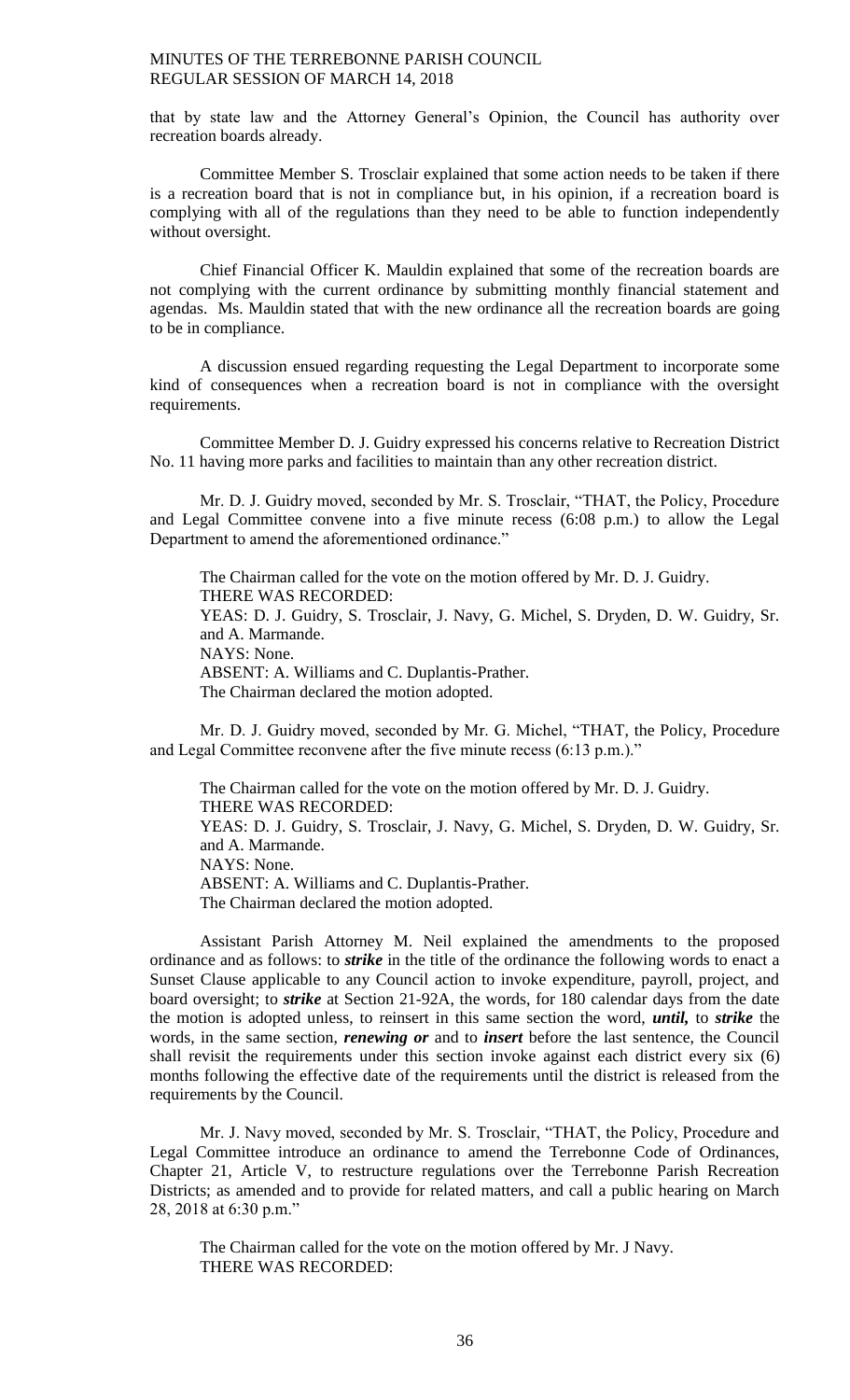YEAS: D. J. Guidry, S. Trosclair, J. Navy, G. Michel, S. Dryden, D. W. Guidry, Sr. and A. Marmande. NAYS: None. ABSENT: A. Williams and C. Duplantis-Prather. The Chairman declared the motion adopted.

Mr. D. J Guidry moved, seconded by Mr. A. Marmande, "THAT, there being no further business to come before the Policy, Procedure, & Legal Committee, the meeting be adjourned."

The Chairman called for the vote on the motion offered by Mr. D. J. Guidry. THERE WAS RECORDED:

YEAS: D. J. Guidry, S. Trosclair, J. Navy, G. Michel, S. Dryden, D. W. Guidry, Sr. and A. Marmande.

NAYS: None.

ABSENT: A. Williams and C. Duplantis-Prather.

The Chairman declared the motion adopted and the meeting was adjourned at 6:16 p.m.

Darrin W. Guidry, Sr., Chairman

Tammy E. Triggs, Minute Clerk

Mr. D. W. Guidry, Sr. moved, seconded by Mr. S. Dryden, "THAT the Council accept and ratify the minutes of the Policy, Procedure, and Legal Committee meeting held on 3/12/18."

The Chairman called for a vote on the motion offered by Mr. D. W. Guidry, Sr. THERE WAS RECORDED: YEAS: D. J. Guidry, S. Trosclair, J. Navy, G. Michel, S. Dryden, C. Duplantis-Prather, D. W. Guidry, Sr., and A. Marmande. NAYS: None. ABSENT: A. Williams. The Chairman declared the motion adopted.

The Chairman called for a report on the Public Services Committee meeting held on 3/12/18, whereupon the Committee Chairman, noting ratification of minutes calls a public hearing on March 28, 2018 at 6:30 p.m., rendered the following:

# **PUBLIC SERVICES COMMITTEE**

#### **MARCH 12, 2018**

The Chairman, Alidore "Al" Marmande, called the Public Services Committee meeting to order at 6:17 p.m. in the Terrebonne Parish Council Meeting Room with an Invocation offered by Committee Member S. Dryden and the Pledge of Allegiance led by Committee Member G. Michel. Upon roll call, Committee Members recorded as present were: D. J. Guidry, S. Trosclair, J. Navy, G. Michel, S. Dryden, C. Duplantis-Prather, D. W. Guidry, Sr. and A. Marmande. Committee Members A. Williams and C. Duplantis-Prather were recorded as absent. A quorum was declared present.

The Chairman read aloud a memo from Committee Member A. Williams explaining that her absence from tonight's proceedings is due to work-related matters. He also read aloud a memo from Committee Member C. Duplantis-Prather explaining that her absence from tonight's proceedings is due to illness.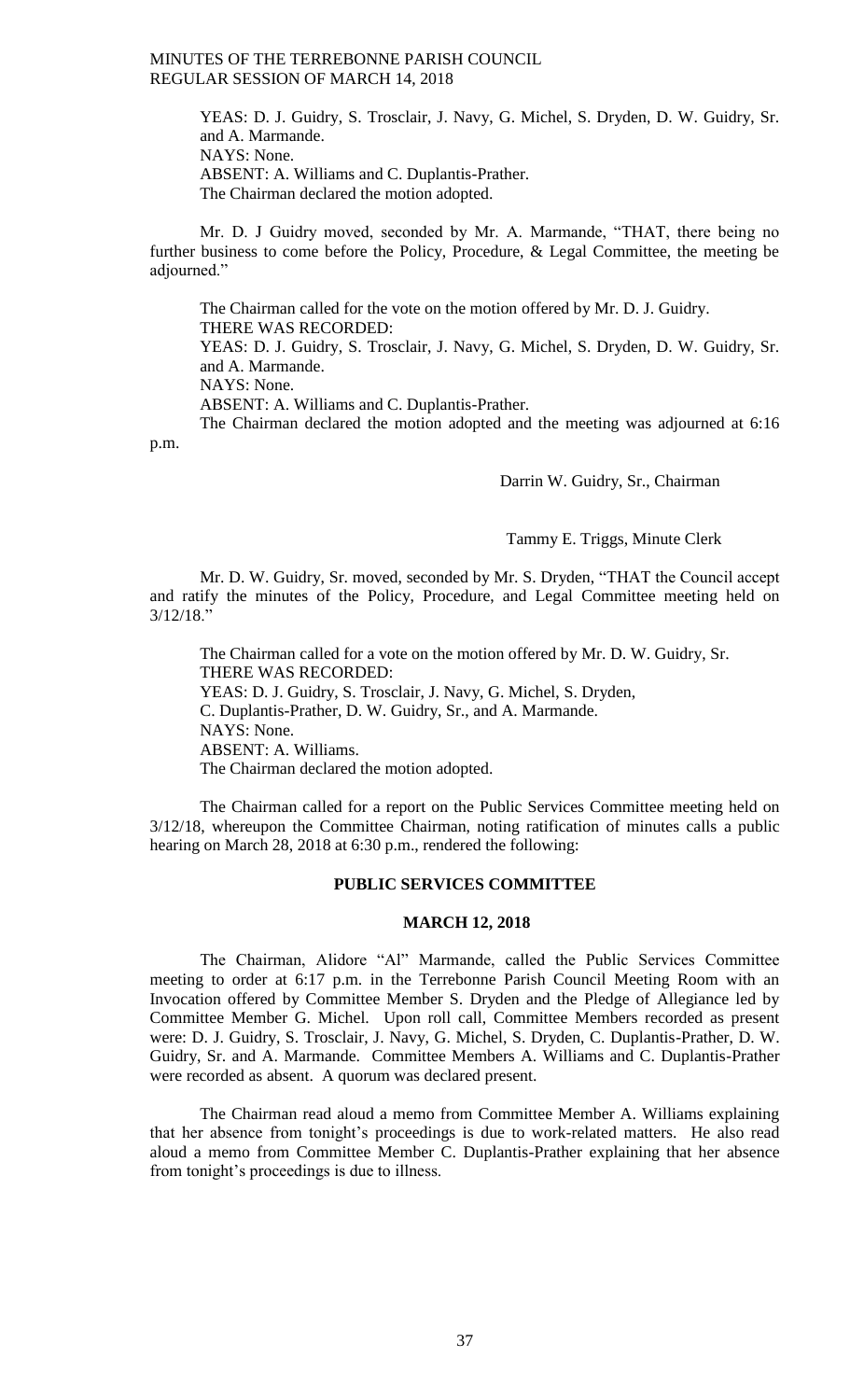| <b>OFFERED BY:</b>  | MR. D. J. GUIDRY |
|---------------------|------------------|
| <b>SECONDED BY:</b> | MR. S. TROSCLAIR |

### **RESOLUTION NO. 18-094**

# A RESOLUTION PROVIDING APPROVAL OF AMENDMENT NO. 1 TO THE ENGINEERING AGREEMENT FOR PARISH PROJECT NO. **17-PAV-01**, **FALGOUT CANAL ROAD REPAVING PROJECT**, TERREBONNE PARISH, LOUISIANA.

**WHEREAS**, the Terrebonne Parish Consolidated Government did enter into an original engineering agreement with GIS Engineering, Inc. dated April 3, 2017, recordation number 1531015, for the Falgout Canal Road Repaving Project identified as Parish Project 17-PAV-01, and

**WHEREAS**, the Engineering Agreement between OWNER and ENGINEER provides for certain limitations for Basic Services and specific Additional Services, and

**WHEREAS,** Falgout Canal Road has experienced extensive settling and deterioration due to construction activities of the past couple of years, and

**WHEREAS,** the parish is desirous of restoring Falgout Canal Road back to preexisting condition, and

**WHEREAS**, the Parish requested GIS to provide preliminary engineering services for the evaluation and recommendation for improvements and restoration of Falgout Canal Road, and

**WHEREAS**, the Parish is requesting that GIS provide final design engineering services for the restoration of Falgout Canal Road, and

**WHEREAS**, the TPCG is desirous of having these services continued so that there is a need for additional funds to be added to the contract, and

**WHEREAS**, this above work will increase the basic services section of the contract by \$199,315.00 and the additional services section by \$183,815.00.

**NOW, THEREFORE BE IT RESOLVED** that the Terrebonne Parish Council, on behalf of the Terrebonne Parish Consolidated Government, does hereby approve this Amendment No. 1 to the Engineering Agreement for an increase of \$199,315.00 in Basic Services and \$183,815.00 in additional services, and authorizes Parish President Gordon E. Dove to execute this Amendment No. 1 to the Engineering Agreement for the Falgout Canal Road Repaving Project Parish Project No. 17-PAV-01, with GIS Engineering, LLC, and

**BE IT FURTHER RESOLVED** that a certified copy of the resolution be forwarded to the Engineer, GIS Engineering, LLC.

#### **THERE WAS RECORDED:**

YEAS: D. J. Guidry, S. Trosclair, J. Navy, G. Michel, S. Dryden, D. W. Guidry, Sr., and A. Marmande. NAYS: None. ABSTAINING: None. ABSENT: A. Williams and C. Duplantis-Prather. The Chairwoman declared the resolution adopted on this the 12th day of March 2018.

\* \* \* \* \* \* \* \* \*

Committee Member J. Navy asked that Agenda Item No. 2 - Discussion and possible action relative to an update on generators at various Parish pump stations- be placed on the agenda in order to receive monthly status reports on the installation of generators at pump stations. Mr. Navy passionately explained that he was unaware of the pump station's inability to function when the electricity goes out. He stated that, if the pump station is powered by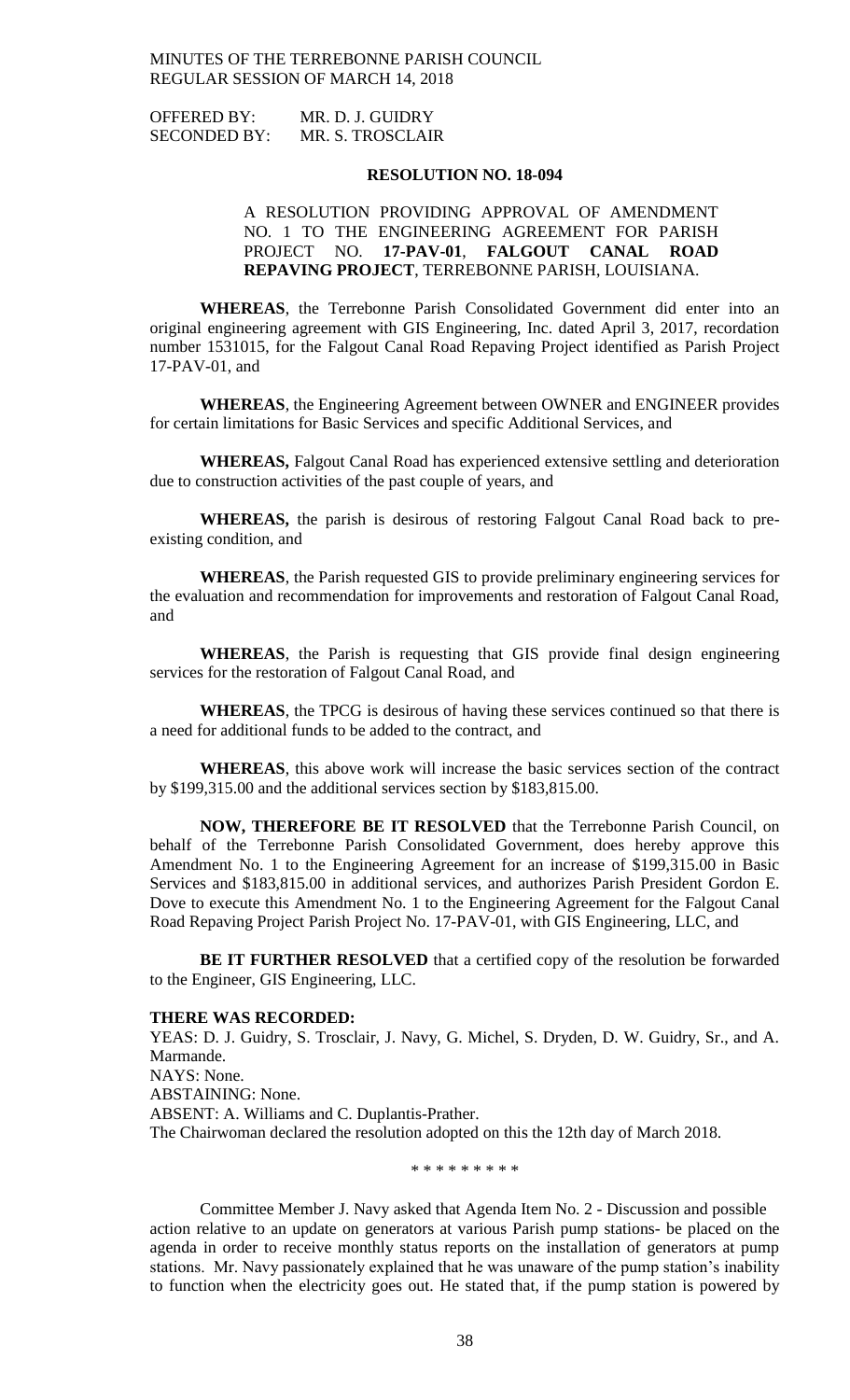electricity and there is no power or a generator, there is no way for the water to be pumped out of certain areas which leaves that area prone to extensive flooding when there is a rain and/or storm event.

Parish Manager M. Toups explained that some of the parish pump stations do not have back-up generators and that Administration is in the process of purchasing wholesale emergency generators. He explained that some of the generators are run by diesel and some are run by electricity; and noted that every pump station is operating to its full capacity. Mr. Toups stated that they are adding four new quasi forced drainage systems, one system at Savanne Road, one system at Plantation Gardens, one system at Summerfield Subdivision and one system near Menard Road off of Dularge Road. Mr. Toups continued that Administration is in the process of installing a 12 inch pump at the Bayou Black Marina.

Upon questioning from Committee Member D. J. Guidry pertaining to the amount of fuel trucks available during a storm event, Forced Drainage Superintendent C. Ledet explained that they have two fuel trucks and when a rain or storm event occurs, their operators have fuel tanks on the back of their trucks that allow them to fuel pump stations.

Committee Member S. Trosclair explained that the pump stations have been in this state since design and construction. He thanked Parish President Dove and Parish Manager M. Toups for all of their hard work in trying to get this matter resolved.

| <b>OFFERED BY:</b>  | MR. D. W. GUIDRY, SR. |
|---------------------|-----------------------|
| <b>SECONDED BY:</b> | MR. G. MICHEL         |

#### **RESOLUTION NO. 18-095**

# A RESOLUTION TO APPROVE K&B MACHINE WORKS, LLC FOR PARTICIPATION IN THE INDUSTRIAL TAX EXEMPTION PROGRAM AT TERREBONNE PARISH, LOUISIANA

**WHEREAS**, Article 7, Section 21(F) of the Louisiana Constitution provides for the Board of Commerce and Industry ("BCI"), with the approval of the Governor, to approve contracts for the exemption of ad valorem taxes of a new manufacturing establishment or an addition to an existing manufacturing establishment, on such terms and conditions as the board, with the approval of the Governor, deems in the best interest of the state; and

**WHEREAS**, K&B Machine Works, LLC has applied for an Industrial Tax Exemption ("ITE") and seeks approval of the BCI and the Governor for a contract granting that exemption; and

**WHEREAS**, Governor Edwards, through Executive Order JBE 16-26 and 16-73, as amended, has set forth the conditions for his approval of ITE contracts, and affirmed that those conditions are in the best interest of the State of Louisiana; and

**WHEREAS**, Executive Order JBE 16-26 and 16-73, as amended, provides that ITE contracts should be premised upon job and payroll creation at new or expanded manufacturing plants or establishments, or upon showing that investment in modernization of the facility represents a compelling basis for retention of jobs and that the percentage of exemption from ad valorem taxes, and length of the contract for such exemption, may vary depending upon the nature of the project and its economic benefit in accordance with guidance received from the Secretary of Economic Development and concurred in by the Terrebonne Parish Council, school board and sheriff; and

**WHEREAS**, Executive Order JBE 16-26 and 16-73, as amended, mandates that each exemption contract approved by the Governor shall include as Exhibit "A" a Cooperative Endeavor Agreement for the ITE between the State of Louisiana, the Louisiana Department of Economic Development, and the applicant for the ITE contract, which provides for the creation or retention of jobs, and provides for the exercise of the option in the Louisiana Constitution for the term or percentage of the parish ad valorem tax exemption granted in the contract, and provides for the reduction or loss of the exemption based on the applicant's compliance with the contract; and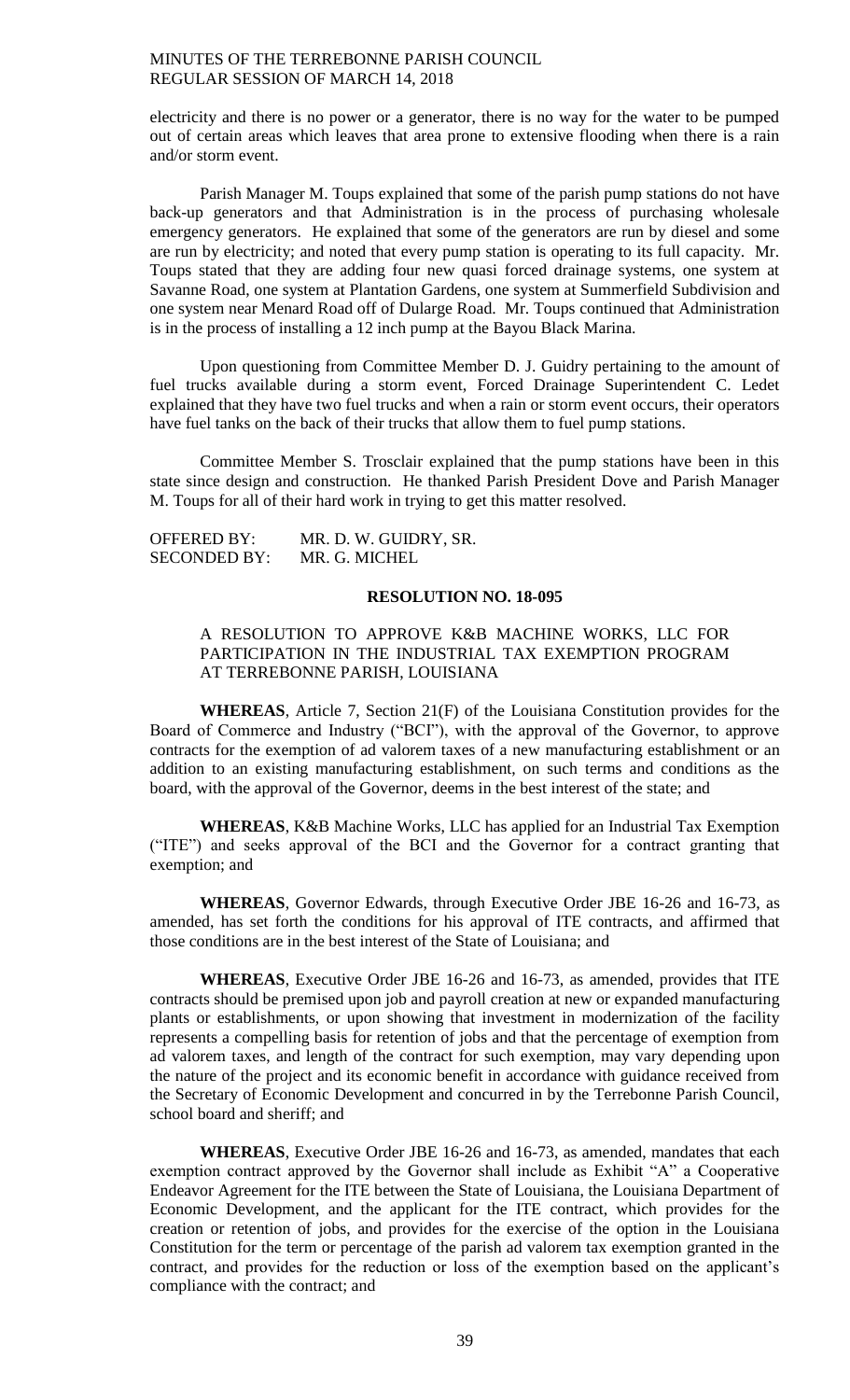**WHEREAS**, Executive Order JBE 16-26 and 16-73, as amended, further requires that this parish council, together with the other required local government entities signify consent to the terms of the exemption by resolution and the sheriff of this parish shall signify consent to the terms of the exemption by letter. Executive Order JBE 16-26 and 16-73, as amended, further provides that the resolutions of approval and the sheriff's approval shall be attached as Exhibit "B" to the ITE contract between BCI and K&B Machine Works, LLC; and

**WHEREAS**, K&B Machine Works, LLC and the Louisiana Department of Economic Development have advised that certain terms and conditions forming Exhibit "A" to the Industrial Tax Exemption Contract pending approval before the Louisiana Board of Commerce and Industry have been reached and have conveyed the same to this parish council, and thus this matter is now ready for a determination of approval of this parish council as required by JBE 16-26 and 16-73, as amended; and,

**WHEREAS**, the Terrebonne Parish Council in consideration of JBE 16-26 and 16-73, as amended, and in accordance with Louisiana Administrative Code §501, et seq., Louisiana Revised Statutes 47:1703 and 47:4311, et seq., finds the project, contract, or purchase, as proposed and attached hereto, to be acceptable; and

**NOW THEREFORE, BE IT RESOLVED**, upon consideration of the foregoing and the public discussion held this day that the Terrebonne Parish Council finds that K&B Machine Works, LLC has presented compelling evidence that as a result of the contemplated investment for which the exemption is being sought, it will create/ retain manufacturing jobs if this exemption is granted, approves the terms of the Industrial Tax Exemption contract based on the inclusion of the following terms and conditions into Exhibit "A" (the Cooperative Endeavor Agreement) between the State of Louisiana, the Louisiana Department of Economic Development, and K&B Machine Works, LLC to the Industrial Tax Exemption contract between the Board of Commerce and Industry and K&B Machine Works, LLC with respect to the manufacturing plant located at Terrebonne Parish, Louisiana.

126 Retained Direct Jobs at the Manufacturing Establishment

\$8,540,000.00 Payroll

Term of Exemption Contract: 5 years at 100% and renewed for 3 years at 80%, subject to comporting with all laws, regulations, Executive Orders and approval by BCI for renewal.

Documentation of the investment and yearly review of employment and payroll provided that a greater than 10% reduction of jobs or payroll may result in reconsideration of the terms of the exemption or the opportunity for renewal of the initial five-year exemption.

This Terrebonne Parish Council further authorizes the Louisiana Department of Economic Development, on behalf of the Board of Commerce and Industry, to include this resolution in Exhibit "B" to the Industrial Tax Exemption Contract between the Board of Commerce and Industry and K&B Machine Works, LLC.

THEREFORE, BE IT FURTHER RESOLVED by the parish council, that a copy of this resolution shall be forwarded to the Board of Commerce and Industry and the Louisiana Department of Economic Development.

THERE WAS RECORDED: YEAS: D. J. Guidry, S. Trosclair, J. Navy, G. Michel, S. Dryden, D. W. Guidry, Sr., and A. Marmande. NAYS: None. ABSTAINING: None. ABSENT: A. Williams and C. Duplantis-Prather. The Chairman declared the resolution adopted on this, the 12th day of March 2018.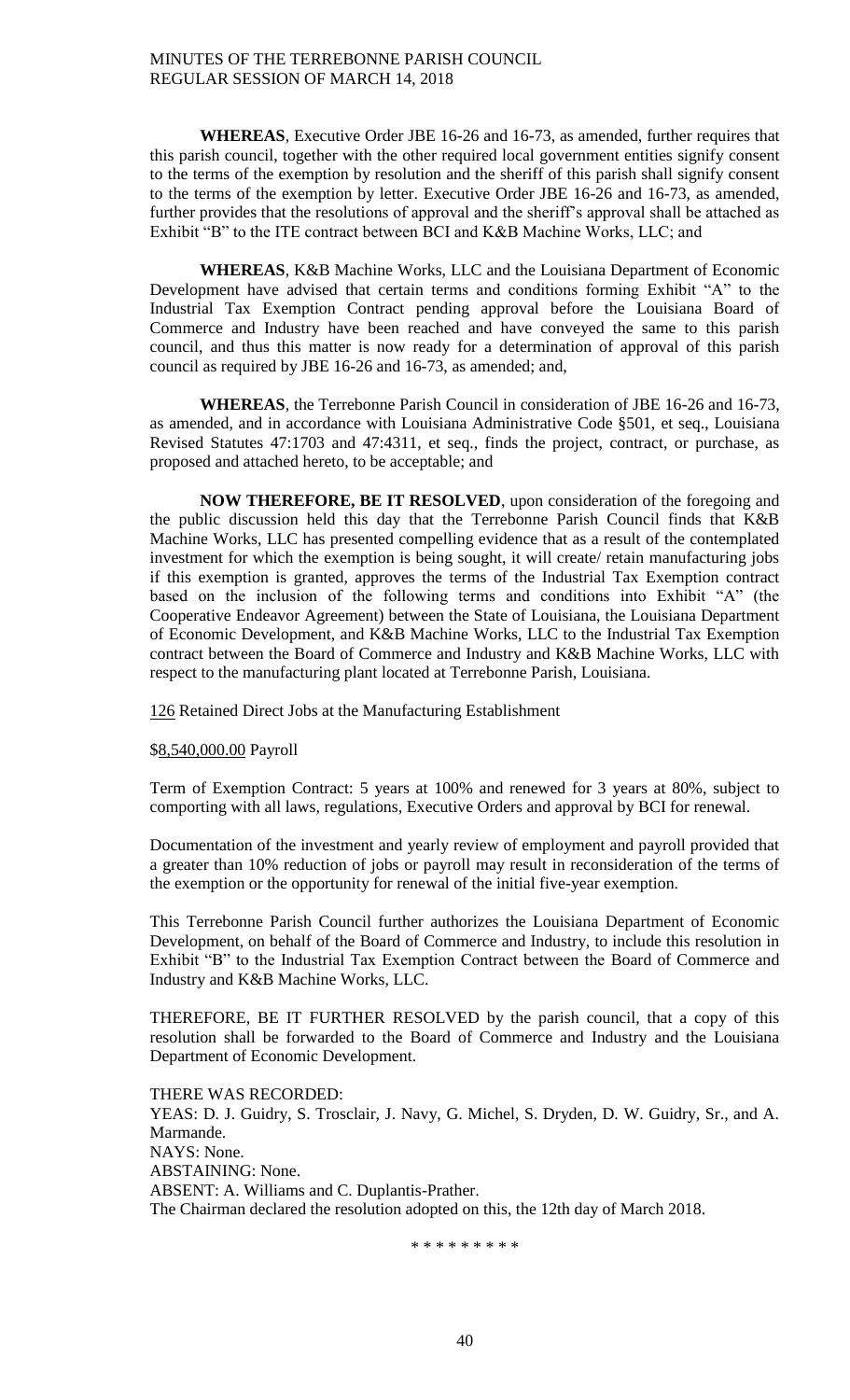Mr. G. Michel moved, seconded by Mr. S. Dryden, "THAT, the Public Services Committee introduce an ordinance to declare as surplus and to authorize the Terrebonne Parish Consolidated Government to Donate Five (5) Transit Buses no longer needed for public purposes to Terrebonne Council on Aging, Inc. for use in the transportation of the elderly in Terrebonne Parish, Louisiana, and to authorize the Terrebonne Parish President to execute the necessary documents to effectuate the donation, and to provide for related matters and calling a public hearing on March 28, 2018 at 6:30 p.m.

The Chairman called for the vote on the motion offered by Mr. G. Michel. THERE WAS RECORDED: YEAS: D. J. Guidry, S. Trosclair, J. Navy, G. Michel, S. Dryden, D. W. Guidry, Sr. and A. Marmande. NAYS: None. ABSENT: A. Williams and C. Duplantis-Prather. The Chairman declared the motion adopted.

Upon questioning from Committee Member D. J. Guidry relative to the number of individuals using transportation on a daily and/or weekly basis, Parish Manager M. Toups explained that Administration receives data weekly from mass transit detailing the number of riders per week and added that the mass transit program is federally funded and they have to follow the federal guidelines and/or regulations.

| <b>OFFERED BY:</b>  | MR. D. J. GUIDRY |
|---------------------|------------------|
| <b>SECONDED BY:</b> | MR. S. DRYDEN    |

#### **RESOLUTIOIN NO. 18-096**

AUTHORIZING A CONTRACT WITH BLADE RUNNER TURBOMACHINERY SERVICES, LLC FOR THE HOUMA GENERATING STATION UNIT 15 TURBINE-GENERATOR DISMANTLED INSPECTION AND REPAIR PROJECT.

**WHEREAS,** the Terrebonne Parish Consolidated Government, Department of Utilities solicited proposals for the Houma Generating Station Unit 15 Turbine-Generator Dismantled Inspection and Repair project on February 20, 2018, and

**WHEREAS,** the Department of Utilities, Electric Generation Division has reviewed the proposals submitted and recommends the proposal of Blade Runner Turbomachinery Services, LLC as the lowest and best proposal offered, and

**NOW THEREFORE BE IT RESOLVED**, by the Terrebonne Parish Council, on behalf of Terrebonne Parish Consolidated Government, that a contract with Blade Runner Turbomachinery Services, LLC for the Houma Generating Station Unit 15 Turbine-Generator Dismantled Inspection and Repair project be, and is hereby, approved, and

**BE IT FURTHER RESOLVED,** that the Parish President and all other appropriate parties be, and they are hereby, authorized to execute any and all contract documents associated therewith.

## **THERE WAS RECORDED:**

YEAS: D. J. Guidry, G. Michel, S. Dryden, D. W. Guidry, Sr., and A. Marmande. NAYS: None. ABSTAINING: None. ABSENT: S. Trosclair, J. Navy, A. Williams, and C. Duplantis-Prather. The Chairwoman declared the resolution adopted on this the 12th day of March 2018.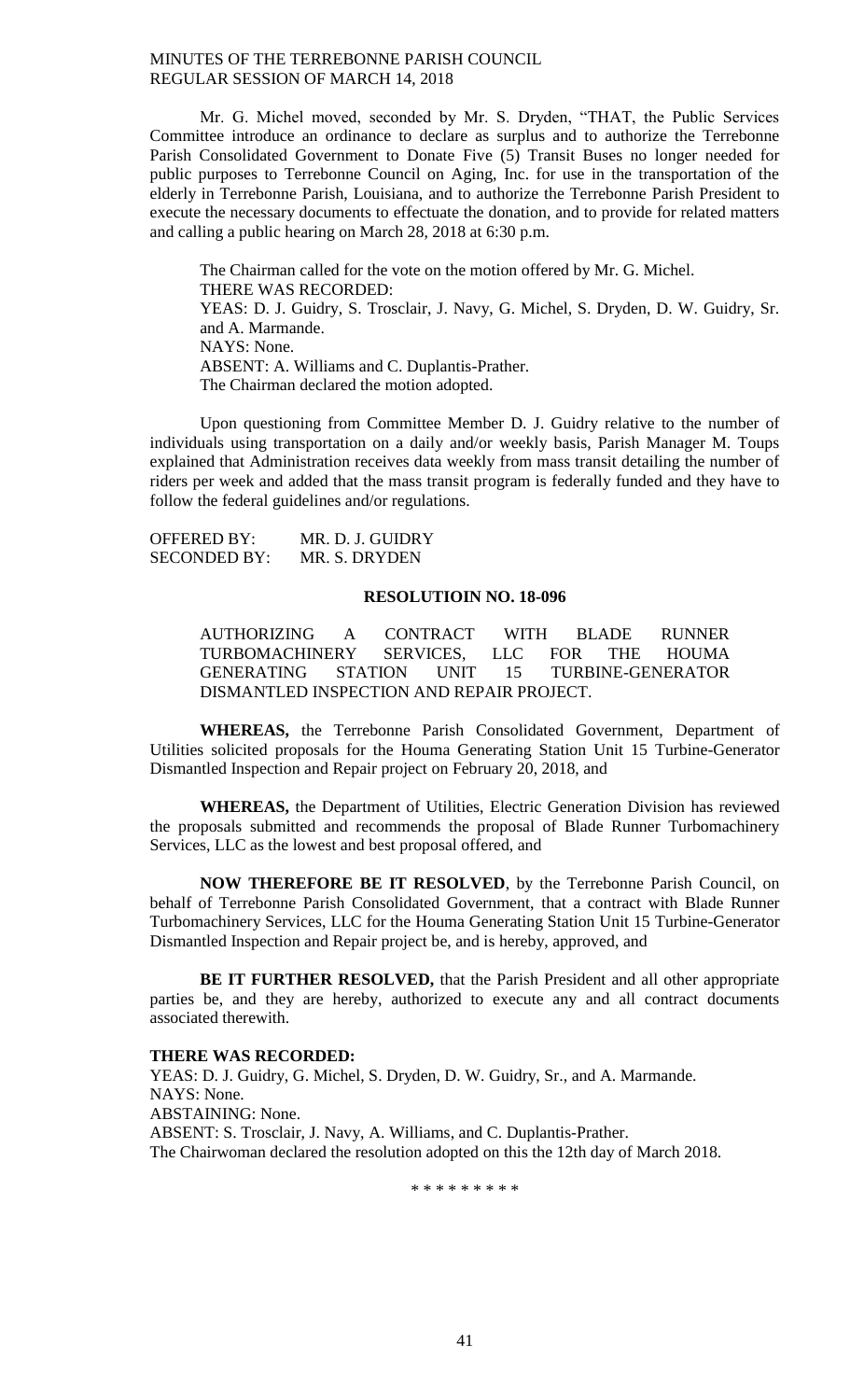| <b>OFFERED BY:</b>  | MR. D. W. GUIDRY, SR. |
|---------------------|-----------------------|
| <b>SECONDED BY:</b> | MR. S. DRYDEN         |

#### **RESOLUTION NO. 18-097**

# A RESOLUTION AUTHORIZING THE EXECUTION OF CHANGE ORDER NO. 2 FOR PARISH PROJECT NO. 11-BLDG-25, WIND HARDENING – TPCG GOVERNMENT TOWER PROJECT (HMGP), TERREBONNE PARISH, LOUISIANA.

**WHEREAS**, the Terrebonne Parish Consolidated Government did receive construction bids on Parish Project No. 11-BLDG-25, Wind Hardening – TPCG Government Tower Project (HMGP), Terrebonne Parish, Louisiana, and

**WHEREAS**, Change Order No. 1 included the replacement of three (3) doors at the roof/penthouse level of the government tower were not included in the project, and

**WHEREAS**, there was a delay in shipment of the penthouse doors and frames, and

**WHEREAS**, the delay was beyond the control of the Contractor, and

**WHEREAS**, the Contractor requested Forty-One (41) calendar days to the contract due to the delay of the doors, and

**WHEREAS**, this Change Order No. 2 has been recommended by the Engineer, Duplantis Design Group, PC, for this project.

**NOW, THEREFORE, BE IT RESOLVED** that the Terrebonne Parish Council on behalf of the Terrebonne Parish Consolidated Government, does hereby approve and authorize the execution by Terrebonne Parish President Gordon E. Dove of Change Order No. 2 to the construction agreement with Thomassie Construction, Inc. for Parish Project No. 11- BLDG-25, Wind Hardening – TPCG Government Towers Project (HMGP), Terrebonne Parish, Louisiana, for an increase of Forty-One (41) calendar days to the construction contract, and

**BE IT FURTHER RESOLVED**, that a certified copy of the resolution be forwarded to Engineer, Duplantis Design Group, PC.

### **THERE WAS RECORDED:**

YEAS: D. J. Guidry, G. Michel, S. Dryden, D. W. Guidry, Sr., and A. Marmande. NAYS: None. ABSTAINING: None. ABSENT: S. Trosclair, J. Navy, A. Williams and C. Duplantis-Prather. The Chairwoman declared the resolution adopted on this the 12th day of March 2018.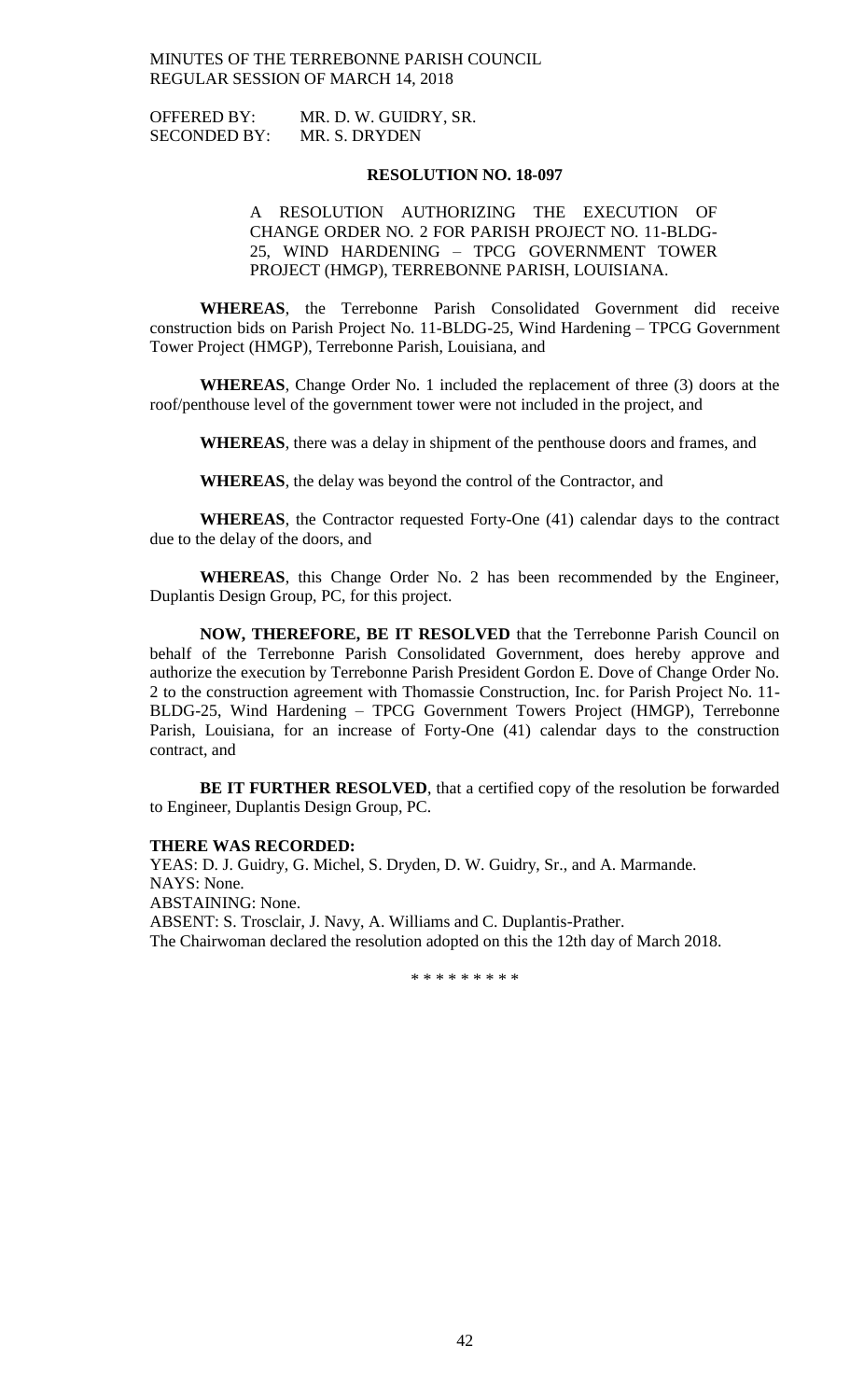| <b>OFFERED BY:</b>  | MR. D. W. GUIDRY, SR. |
|---------------------|-----------------------|
| <b>SECONDED BY:</b> | MR. D. J. GUIDRY      |

### **RESOLUTION NO. 18-098**

A RESOLUTION PROVIDING FOR THE ACCEPTANCE OF WORK PERFORMED BY THOMASSIE CONSTRUCTION, INC., IN ACCORDANCE WITH THE CERTIFICATE OF SUBSTANTIAL COMPLETION FOR PARISH PROJECT 11- BLDG-25, WIND HARDENING – TPCG GOVERNMENT TOWER, TERREBONNE PARISH, LOUISIANA.

**WHEREAS**, the Terrebonne Parish Consolidated Government entered into a contract dated December 13, 2016 with Lamar Contractors, LLC, for Parish Project 11-BLDG-25, Wind Hardening – TPCG Government Tower, Terrebonne Parish, Louisiana, as will be seen by reference to said contract which is recorded under Entry No. 1523239 of the records of Terrebonne Parish, and

**WHEREAS**, the work performed has been inspected by authorized representatives of the Owner, Engineer, and Contractor and found to be substantially complete, and

**WHEREAS**, the Engineer for this project, Duplantis Design Group, PC, recommends the acceptance of the substantial completion, and

**NOW, THEREFORE BE IT RESOLVED** that the Terrebonne Parish Council, on behalf of the Terrebonne Parish Consolidated Government, does hereby accept the work performed, effective as of the date of recording of this resolution, and does authorize and direct the Clerk of Court and Ex-Officio Recorder of Mortgages of Terrebonne Parish to note this acceptance thereof in the margin of the inscription of said contract under Entry No. 1523239 of the Records of Terrebonne Parish, Louisiana, and

**BE IT FURTHER RESOLVED** that a certified copy of the resolution be forwarded to the Architect, Duplantis Design Group, PC and

**BE IT FURTHER RESOLVED** that a certified copy of the resolution be recorded in the office of the Clerk of Court of Terrebonne Parish to commence a 45-day clear lien period, and

**BE IT FURTHER RESOLVED** that the Administration is authorized to make payment of retainage upon the presentation of a Clear Lien Certificate.

### **THERE WAS RECORDED:**

YEAS: D. J. Guidry, S. Trosclair, G. Michel, S. Dryden, D. W. Guidry, Sr., and A. Marmande.

NAYS: None. ABSTAINING: None. ABSENT: J. Navy, A. Williams and C. Duplantis-Prather. The Chairwoman declared the resolution adopted on this the 12th day of March 2018.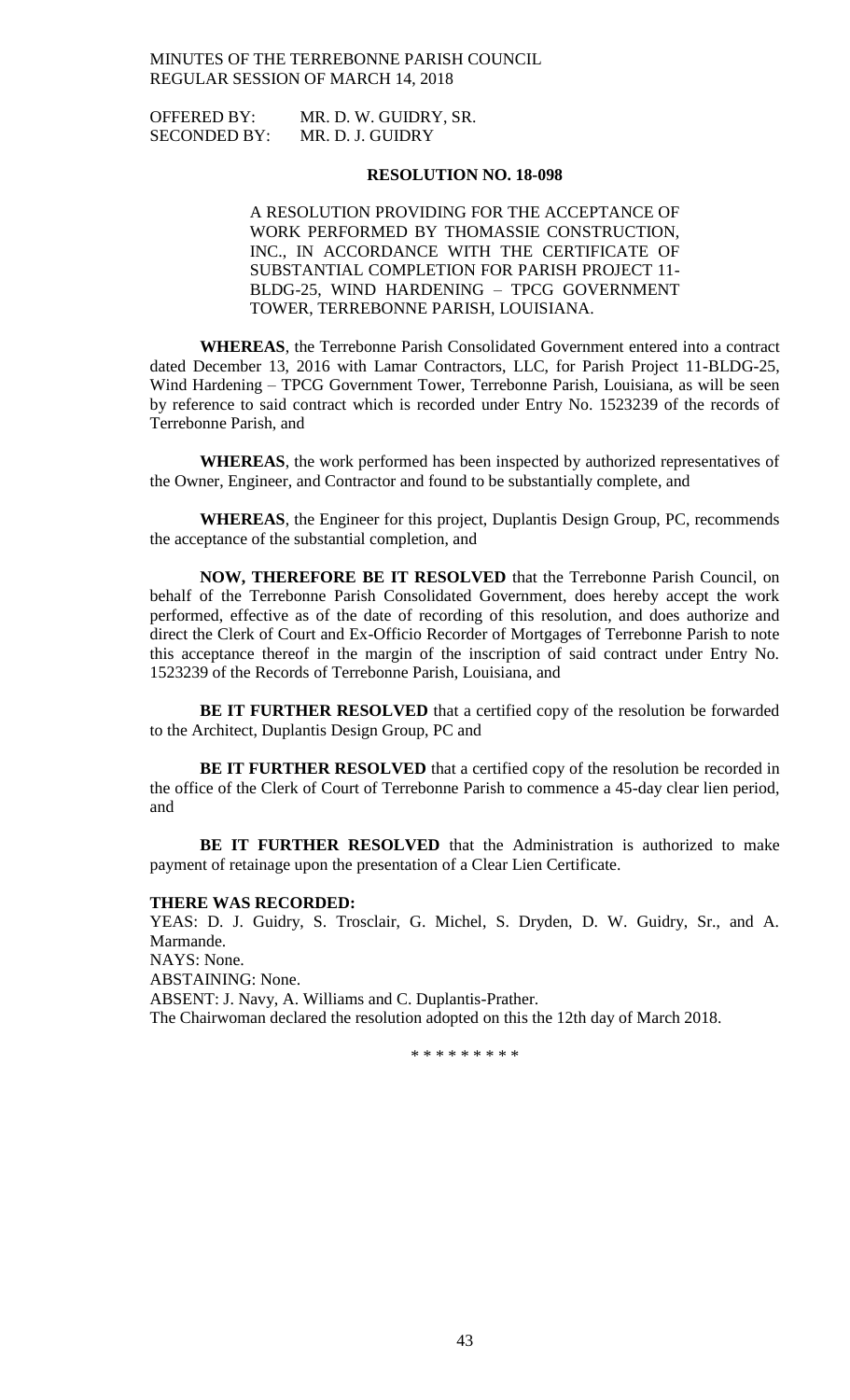| <b>OFFERED BY:</b>  | MR. D. W. GUIDRY, SR. |
|---------------------|-----------------------|
| <b>SECONDED BY:</b> | MR. S. TROSCLAIR      |

### **RESOLUTION NO. 18-099**

A RESOLUTION AUTHORIZING THE EXECUTION OF CHANGE ORDER NO. 1 FOR PARISH PROJECT NO. 16-HMGP-29, CRITICAL FACILITIES HARDENING – GENERATING STATION (HMGP), TERREBONNE PARISH, LOUISIANA.

**WHEREAS**, the Terrebonne Parish Consolidated Government did receive construction bids on Parish Project No. 16-HMGP-29, Critical Facilities Hardening – Generating Station (HMGP), Terrebonne Parish, Louisiana, and

**WHEREAS**, a permit submitted by the contractor was rejected due to the proposed overhead doors not meeting the 160 mph local requirement, and

**WHEREAS**, the Contractor had re-order the overhead doors to comply with the 160 mph local building requirement, and

**WHEREAS**, this change order will increase the overall contract price by Four Thousand, Five Hundred Ten Dollars (\$4,510.00), and

**WHEREAS**, this Change Order No. 1 has been recommended by the Engineer, Quality Engineering & Surveying, for this project.

**NOW, THEREFORE, BE IT RESOLVED** that the Terrebonne Parish Council on behalf of the Terrebonne Parish Consolidated Government, does hereby approve and authorize the execution by Terrebonne Parish President Gordon E. Dove of Change Order No. 1 to the construction agreement with Thomassie Construction, Inc. for Parish Project No. 16- HMGP-29, Critical Facilities Hardening – Generating Station (HMGP), Terrebonne Parish, Louisiana, for an increase of Four Thousand, Five Hundred Ten Dollars (\$4,510.00), and

**BE IT FURTHER RESOLVED**, that a certified copy of the resolution be forwarded to Engineer, Quality Engineering & Surveying.

### **THERE WAS RECORDED:**

YEAS: D. J. Guidry, S. Trosclair, J. Navy, G. Michel, S. Dryden, D. W. Guidry, Sr., and A. Marmande. NAYS: None. ABSTAINING: None. ABSENT: A. Williams and C. Duplantis-Prather. The Chairwoman declared the resolution adopted on this the 12th day of March 2018.

\* \* \* \* \* \* \* \* \*

Mr. S. Trosclair moved, seconded by Mr. D. W. Guidry, Sr., "THAT, there being no further business to come before the Public Services Committee, the meeting be adjourned."

The Chairman called for the vote on the motion offered by Mr. S Trosclair. THERE WAS RECORDED:

YEAS: D. J. Guidry, S. Trosclair, J. Navy, G. Michel, S. Dryden, D. W. Guidry, Sr. and A. Marmande.

NAYS: None.

ABSENT: A. Williams and C. Duplantis-Prather.

The Chairman declared the motion adopted and the meeting was adjourned at 6:48 p.m.

Alidore Marmande, Chairman

Tammy E. Triggs, Minute Clerk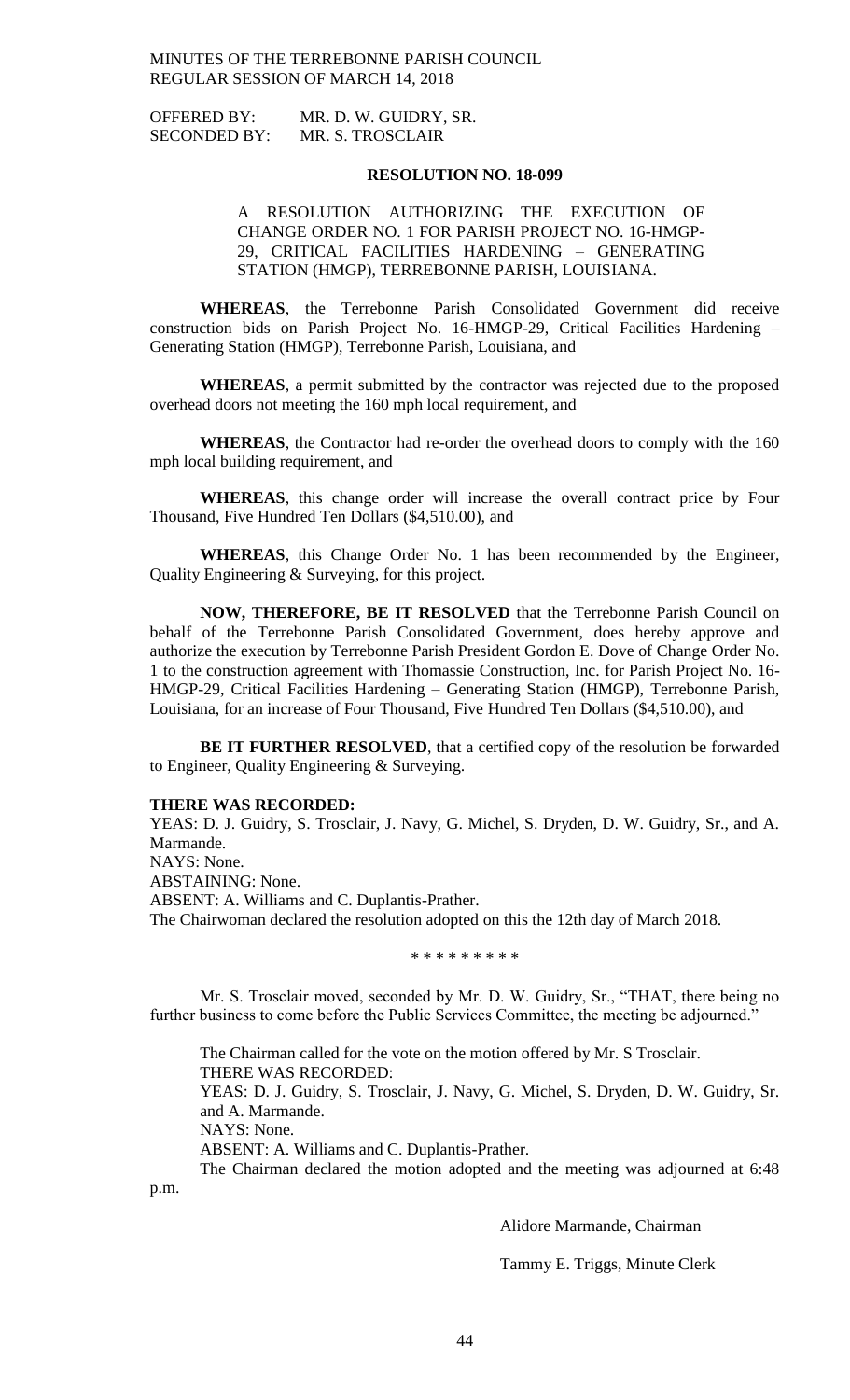Mr. A. Marmande moved, seconded by Mr. S. Dryden, "THAT the Council accept and ratify the minutes of the Public Services Committee meeting held on 3/12/18."

The Chairman called for a vote on the motion offered by Mr. A. Marmande. THERE WAS RECORDED: YEAS: D. J. Guidry, S. Trosclair, J. Navy, G. Michel, S. Dryden, C. Duplantis-Prather, D. W. Guidry, Sr., and A. Marmande. NAYS: None. ABSENT: A. Williams. The Chairman declared the motion adopted.

The Chairman called for a report on the Community Development and Planning Committee meeting held on 3/12/18, whereupon the Committee Chairman, noting ratification of minutes calls a public hearing on March 28, 2018 at 6:30 p.m. and condemnation hearings on April 23, 2018 at 5:30 p.m., rendered the following:

### **COMMUNITY DEVELOPMENT & PLANNING COMMITTEE**

### **MARCH 12, 2018**

The Chairman, Dirk J. Guidry, called the Community Development & Planning Committee meeting to order at 6:49 p.m. in the Terrebonne Parish Council Meeting Room with an Invocation offered by Committee Member J. Navy and the Pledge of Allegiance led by Committee Member D.W. Guidry, Sr. Upon roll call, Committee Members recorded as present were: D. J. Guidry, S. Trosclair, J. Navy, G. Michel, S. Dryden, D. W. Guidry, Sr. and A. Marmande. Committee Members A. Williams and C. Duplantis-Prather were recorded as absent. A quorum was declared present.

The Chairman read aloud a memo from Committee Member A. Williams explaining that her absence from tonight's proceedings is due to work-related matters. He also read aloud a memo from Committee Member C. Duplantis-Prather explaining that her absence from tonight's proceedings is due to illness.

OFFERED BY: MR. S. TROSCLAIR SECONDED BY: MR. A. MARMANDE

### **RESOLUTION NO. 18-100**

A RESOLUTION AUTHORIZING THE PARISH PRESIDENT TO SIGN AN EMERGENCY SOLUTIONS GRANT AGREEMENT BETWEEN TERREBONNE PARISH CONSOLIDATED GOVERNMENT AND THE LOUISIANA HOUSING CORPORATION.

**WHEREAS**, the Louisiana Housing Corporation has awarded Emergency Solutions Grant funding to Terrebonne Parish Consolidated Government in the amount of \$113,300.00 to provide assistance to homeless families in need of emergency shelter and rapid re-housing, and

**WHEREAS**, there are families with children and single women that are in need of emergency shelter and this grant will provide supplemental funding for the operation of the Beautiful Beginnings Center, and

**WHEREAS**, rapid re-housing services will be provided to help eligible homeless families obtain housing quickly, increase self- sufficiency, and stay housed.

**NOW THEREFORE BE IT RESOLVED** that the Terrebonne Parish Council, on behalf of the Terrebonne Parish Consolidated Government does hereby authorize the Parish President to sign and submit the Emergency Solutions Grant Program agreement in the amount 113,300.00.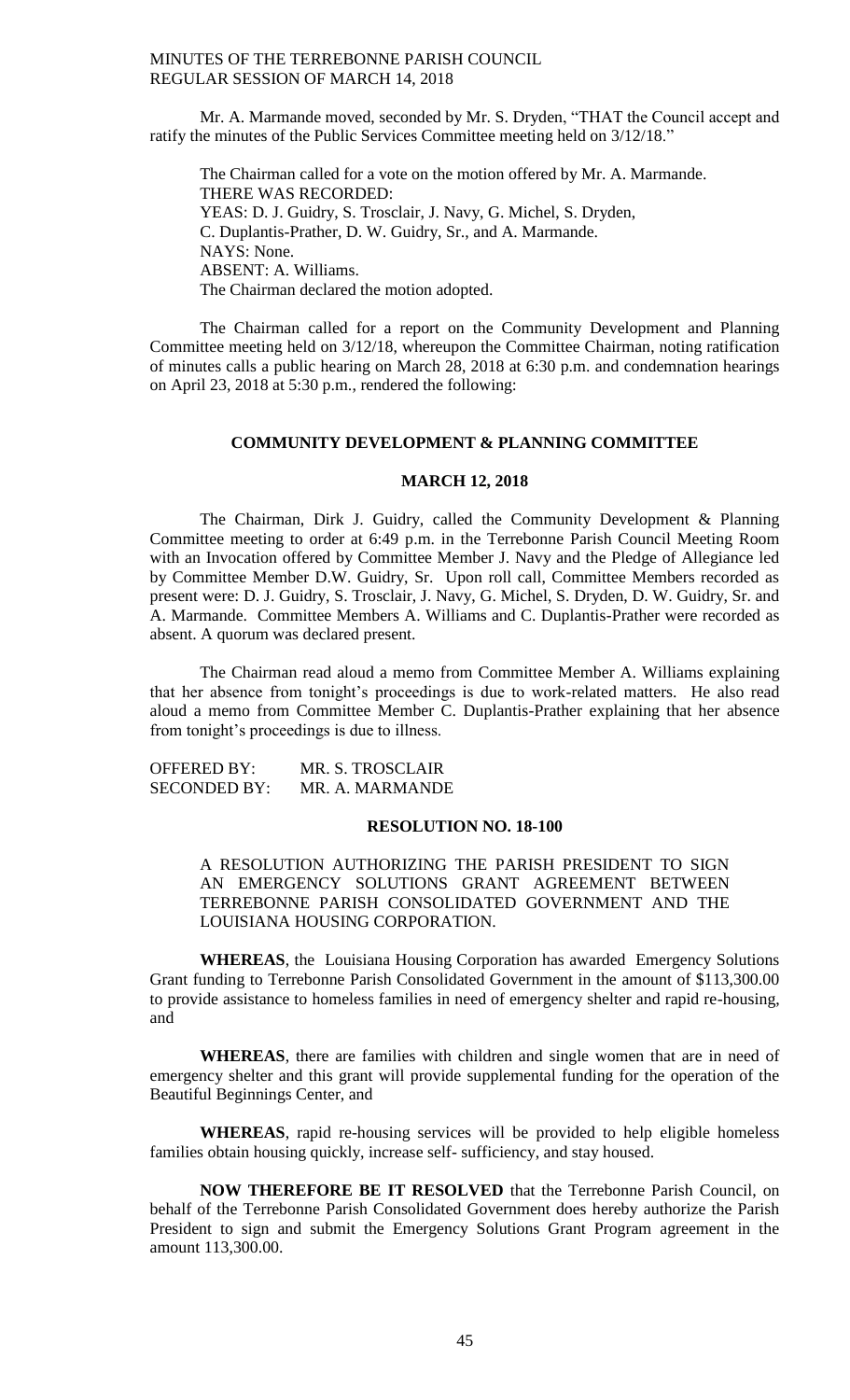**BE IT FURTHER RESOLVED** that the Terrebonne Parish Council on behalf of the Terrebonne Parish Consolidated Government does hereby authorize the Parish President to execute any and all agreements, certifications, amendments and other documents necessary between the Terrebonne Parish Consolidated Government and the Louisiana Housing Corporation related to this grant award.

#### **THERE WAS RECORDED:**

YEAS: D. J. Guidry, S. Trosclair, J. Navy, G. Michel, S. Dryden, D. W. Guidry, Sr., and A. Marmande. NAYS: None.

ABSTAINING: None.

ABSENT: A. Williams and C. Duplantis-Prather.

The Chairwoman declared the resolution adopted on this the 12th day of March 2018.

\* \* \* \* \* \* \* \* \*

OFFERED BY: MR. S. TROSCLAIR SECONDED BY: MR. S. DRYDEN

### **RESOLUTION NO. 18-101**

A RESOLUTION CALLING A CONDEMNATION HEARING ON THE RESIDENTIAL ACCESSORY STRUCTURE SITUATED AT 3221 WEST PARK AV, 70359, HAVING A FRONTAGE 1/2 ARPENT X DEPTH TO LOST BAYOU; BEING LOT 9, BATEY PLANTATION., FOR MONDAY, APRIL 23, 2018, AT 5:30 P.M. AND ADDRESSING OTHER MATTERS RELATIVE THERETO.

**WHEREAS**, on January 31, 2017, the Department of Planning and Zoning was notified of extensive violations to the Terrebonne Parish Nuisance Abatement Ordinance occurring at 3221 WEST PARK AV, 70359; and

**WHEREAS**, from an inspection of the property conducted by the Department of Planning and Zoning on February 13, 2017, it was found that the structure located at 3221 WEST PARK AV, 70359 was, in fact, in such condition that it has been formally declared a dilapidated and dangerous structure, as defined under Section 14-26 of the Terrebonne Parish Code of Ordinances and, therefore, constitutes a nuisance; and

**WHEREAS**, the owner of record has been issued the required warning via certified mail by the Department of Planning and Zoning, of the violations occurring on the property; and

**WHEREAS**, subsequent to the required notifications and numerous inspections of the property, the last of which occurring on December 28, 2017, no work to remedy the violations has occurred.

**NOW, THEREFORE, BE IT RESOLVED** by the Terrebonne Parish Council that a condemnation hearing on the Residential Accessory Structure located at 3221 WEST PARK AV, 70359 be called for Monday, April 23, 2018, at 5:30 p. m.; and

**BE IT FURTHER RESOLVED** that the appropriate notice be sent to the property owner(s) requiring him/her to show just cause at the hearing as to why the structure should not be condemned; and

**BE IT FURTHER RESOLVED** that the Parish President is hereby authorized to appoint an attorney ad hoc to ensure that the property owner(s) are given proper notice and representation, if needed.

#### **THERE WAS RECORDED:**

YEAS: D. J. Guidry, S. Trosclair, J. Navy, G. Michel, S. Dryden, D. W. Guidry, Sr., and A. Marmande. NAYS: None.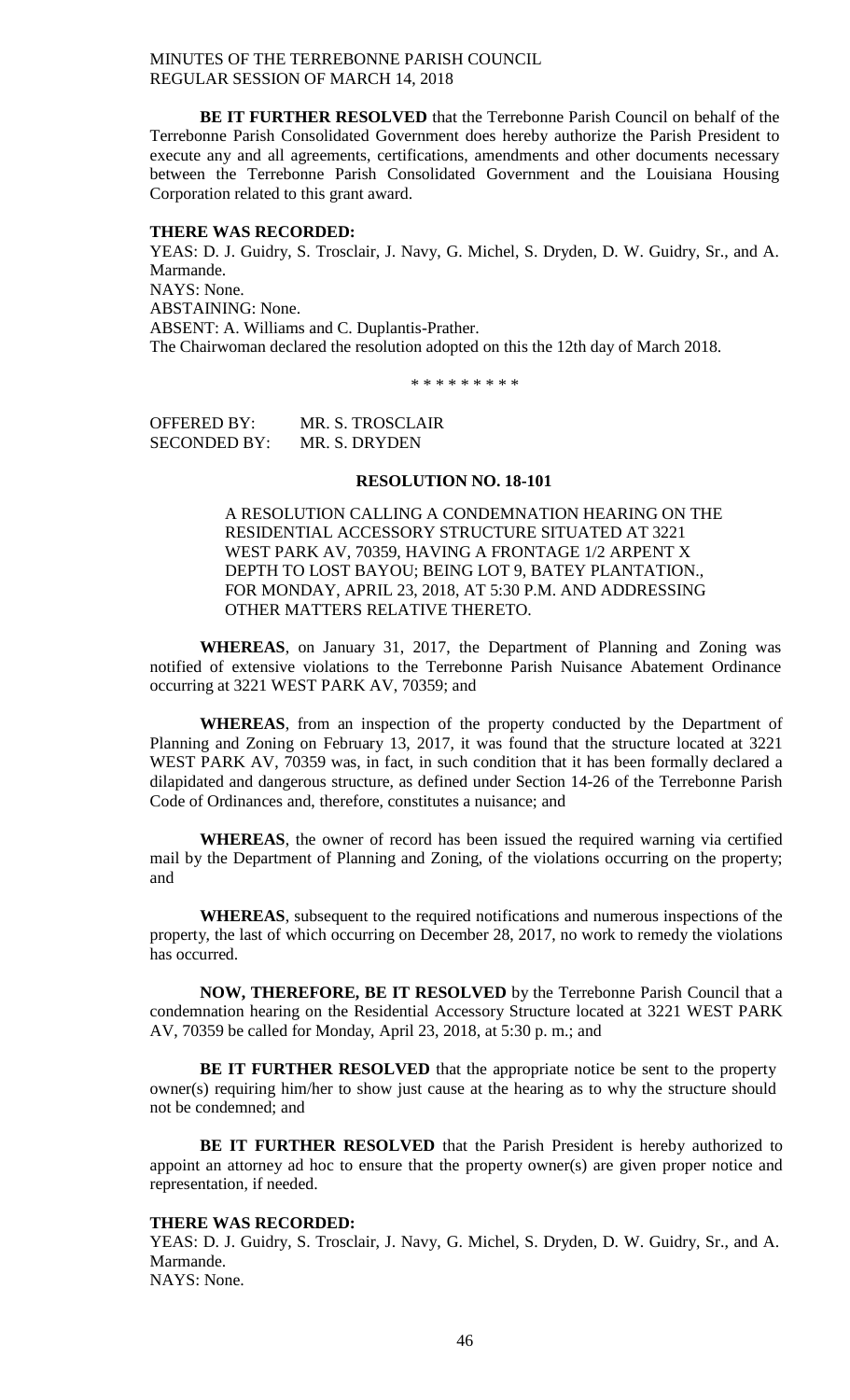ABSTAINING: None. ABSENT: A. Williams and C. Duplantis-Prather. The Chairwoman declared the resolution adopted on this the 12th day of March 2018.

\* \* \* \* \* \* \* \* \*

OFFERED BY: MR. A. MARMANDE SECONDED BY: MR. S. DRYDEN

### **RESOLUTION NO. 18-102**

A RESOLUTION CALLING A CONDEMNATION HEARING ON THE RESIDENTIAL STRUCTURE SITUATED AT 171 MARJORIE ST, LOT 18 BLOCK 1 A.J. AUTHEMENT SUBD. #2, FOR MONDAY, APRIL 23, 2018, AT 5:30 P.M. AND ADDRESSING OTHER MATTERS RELATIVE THERETO.

**WHEREAS**, on August 09, 2017, the Department of Planning and Zoning was notified of extensive violations to the Terrebonne Parish Nuisance Abatement Ordinance occurring at 171 MARJORIE ST; and

**WHEREAS**, from an inspection of the property conducted by the Department of Planning and Zoning on August 22, 2017, it was found that the structure located at 171 MARJORIE ST was, in fact, in such condition that it has been formally declared a dilapidated and dangerous structure, as defined under Section 14-26 of the Terrebonne Parish Code of Ordinances and, therefore, constitutes a nuisance; and

**WHEREAS**, after attempts to contact the owner of record via certified mail, the Department of Planning and Zoning published the required warning giving the owner notice of the violations; and

**WHEREAS**, subsequent to the required publication of the nuisance warning and numerous inspections of the property, the last of which occurring on February 02, 2018, no work to remedy the violations has occurred.

**NOW, THEREFORE, BE IT RESOLVED** by the Terrebonne Parish Council that a condemnation hearing on the Residential Structure located at 171 MARJORIE ST be called for Monday, April 23, 2018, at 5:30 p. m.; and

**BE IT FURTHER RESOLVED** that the appropriate notice be sent to the property owner(s) requiring him/her to show just cause at the hearing as to why the structure should not be condemned; and

**BE IT FURTHER RESOLVED** that the Parish President is hereby authorized to appoint an attorney ad hoc to ensure that the property owner(s) are given proper notice and representation, if needed.

#### **THERE WAS RECORDED:**

YEAS: D. J. Guidry, S. Trosclair, J. Navy, G. Michel, S. Dryden, D. W. Guidry, Sr., and A. Marmande. NAYS: None. ABSTAINING: None. ABSENT: A. Williams and C. Duplantis-Prather. The Chairwoman declared the resolution adopted on this the 12th day of March 2018.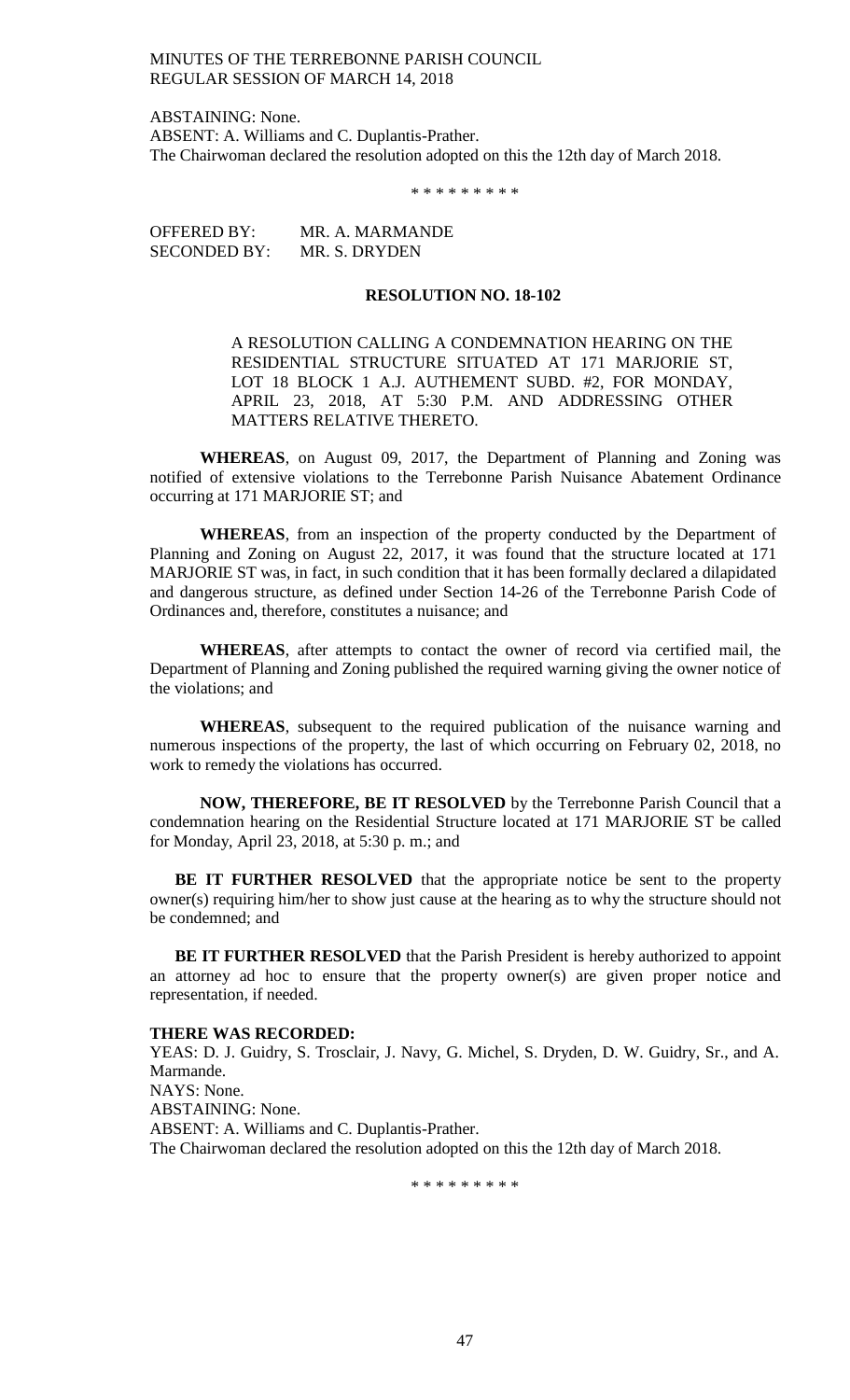OFFERED BY: MR. S. DRYDEN SECONDED BY: MR. A. MARMANDE

# **RESOLUTION NO. 18-103**

A RESOLUTION CALLING A CONDEMNATION HEARING ON THE RESIDENTIAL STRUCTURE SITUATED AT 6302 NORTH BAYOU BLACK DR, LOT 136FT X 238FT MORE OR LESS ON NORTH SIDE OF PUBLIC ROAD; SECTION 2 T16S-R14E; ALSO BATTURE LOT 61FT FRONT, FOR MONDAY, APRIL 23, 2018, AT 5:30 P.M. AND ADDRESSING OTHER MATTERS RELATIVE THERETO.

**WHEREAS**, on July 24, 2017, the Department of Planning and Zoning was notified of extensive violations to the Terrebonne Parish Nuisance Abatement Ordinance occurring at 6302 NORTH BAYOU BLACK DR; and

**WHEREAS**, from an inspection of the property conducted by the Department of Planning and Zoning on July 31, 2017, it was found that the structure located at 6302 NORTH BAYOU BLACK DR was, in fact, in such condition that it has been formally declared a dilapidated and dangerous structure, as defined under Section 14-26 of the Terrebonne Parish Code of Ordinances and, therefore, constitutes a nuisance; and

**WHEREAS**, after attempts to contact the owner of record via certified mail, the Department of Planning and Zoning published the required warning giving the owner notice of the violations; and

**WHEREAS**, subsequent to the required publication of the nuisance warning and numerous inspections of the property, the last of which occurring on February 01, 2018, no work to remedy the violations has occurred.

**NOW, THEREFORE, BE IT RESOLVED** by the Terrebonne Parish Council that a condemnation hearing on the Residential Structure located at 6302 NORTH BAYOU BLACK DR be called for Monday, April 23, 2018, at 5:30 p.m.; and

**BE IT FURTHER RESOLVED** that the appropriate notice be sent to the property owner(s) requiring him/her to show just cause at the hearing as to why the structure should not be condemned; and

**BE IT FURTHER RESOLVED** that the Parish President is hereby authorized to appoint an attorney ad hoc to ensure that the property owner(s) are given proper notice and representation, if needed.

#### **THERE WAS RECORDED:**

YEAS: D. J. Guidry, S. Trosclair, J. Navy, G. Michel, S. Dryden, D. W. Guidry, Sr., and A. Marmande. NAYS: None.

ABSTAINING: None.

ABSENT: A. Williams and C. Duplantis-Prather.

The Chairwoman declared the resolution adopted on this the 12th day of March 2018.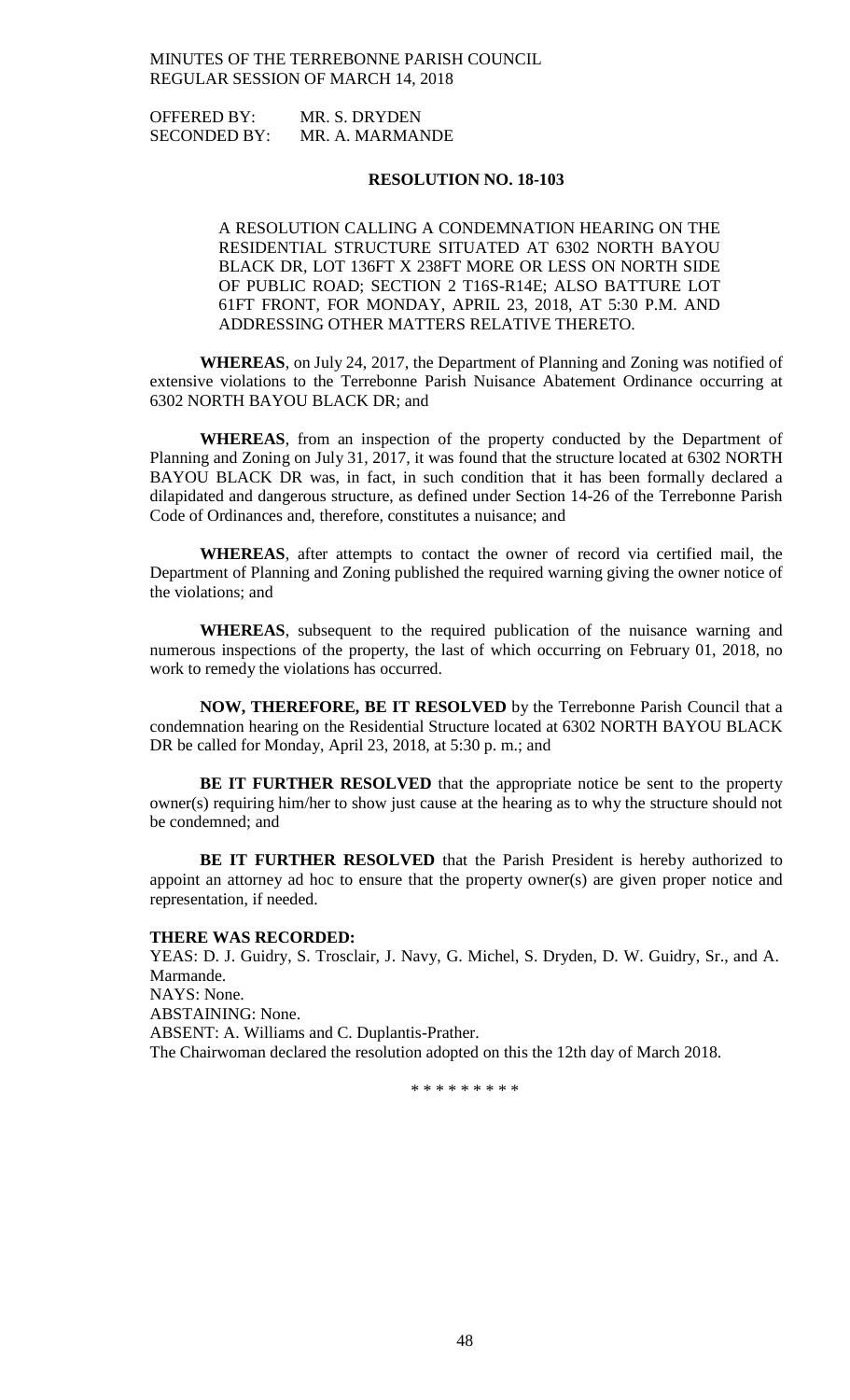OFFERED BY: MR. S. TROSCLAIR SECONDED BY: MR. S. DRYDEN

### **RESOLUTION NO. 18-104**

A RESOLUTION CALLING A CONDEMNATION HEARING ON THE RESIDENTIAL STRUCTURE SITUATED AT 218 NATE LN, LOT 210FT X 170FT ON WALLACE BELANGER LANE; COMMENCING 630FT WEST OF PUBLIC ROAD,, FOR MONDAY, APRIL 23, 2018, AT 5:30 P.M. AND ADDRESSING OTHER MATTERS RELATIVE THERETO.

**WHEREAS**, on November 15, 2017, the Department of Planning and Zoning was notified of extensive violations to the Terrebonne Parish Nuisance Abatement Ordinance occurring at 218 NATE LN; and

**WHEREAS**, from an inspection of the property conducted by the Department of Planning and Zoning on November 22, 2017, it was found that the structure located at 218 NATE LN was, in fact, in such condition that it has been formally declared a dilapidated and dangerous structure, as defined under Section 14-26 of the Terrebonne Parish Code of Ordinances and, therefore, constitutes a nuisance; and

**WHEREAS**, the owner of record has been issued the required warning via certified mail by the Department of Planning and Zoning, of the violations occurring on the property; and

**WHEREAS**, subsequent to the required notifications and numerous inspections of the property, the last of which occurring on January 24, 2018, no work to remedy the violations has occurred.

**NOW, THEREFORE, BE IT RESOLVED** by the Terrebonne Parish Council that a condemnation hearing on the Residential Structure located at 218 NATE LN be called for Monday, April 23, 2018, at 5:30 p. m.; and

**BE IT FURTHER RESOLVED** that the appropriate notice be sent to the property owner(s) requiring him/her to show just cause at the hearing as to why the structure should not be condemned; and

**BE IT FURTHER RESOLVED** that the Parish President is hereby authorized to appoint an attorney ad hoc to ensure that the property owner(s) are given proper notice and representation, if needed.

#### **THERE WAS RECORDED:**

YEAS: D. J. Guidry, S. Trosclair, J. Navy, S. Dryden, D. W. Guidry, Sr., and A. Marmande. NAYS: None.

ABSTAINING: None.

ABSENT: A. Williams, G. Michel and C. Duplantis-Prather.

The Chairwoman declared the resolution adopted on this the 12th day of March 2018.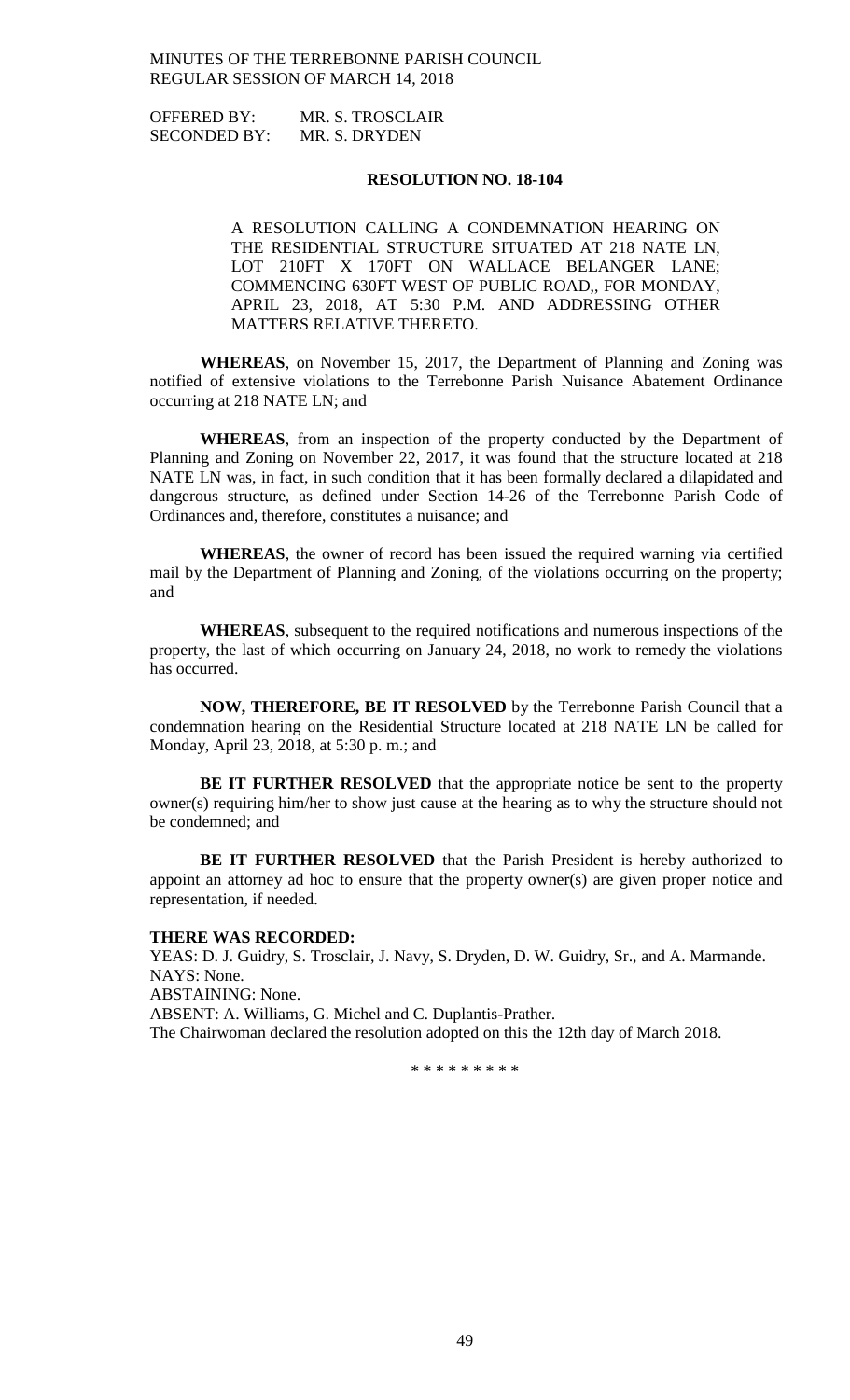OFFERED BY: MR. S. TROSCLAIR SECONDED BY: MR. S. DRYDEN

### **RESOLUTION NO. 18-105**

A RESOLUTION CALLING A CONDEMNATION HEARING ON THE RESIDENTIAL STRUCTURE SITUATED AT 515 ANTOINE ST, SOUTHERMOST 72.6FT LOTS 1 AND 2 BLOCK 9 WEST END SUBD., FOR MONDAY, APRIL 23, 2018, AT 5:30 P.M. AND ADDRESSING OTHER MATTERS RELATIVE THERETO.

**WHEREAS**, on June 14, 2017, the Department of Planning and Zoning was notified of extensive violations to the Terrebonne Parish Nuisance Abatement Ordinance occurring at 515 ANTOINE ST; and

**WHEREAS**, from an inspection of the property conducted by the Department of Planning and Zoning on June 21, 2017, it was found that the structure located at 515 ANTOINE ST was, in fact, in such condition that it has been formally declared a dilapidated and dangerous structure, as defined under Section 14-26 of the Terrebonne Parish Code of Ordinances and, therefore, constitutes a nuisance; and

**WHEREAS**, the owner of record has been issued the required warning via certified mail by the Department of Planning and Zoning, of the violations occurring on the property; and

**WHEREAS**, subsequent to the required notifications and numerous inspections of the property, the last of which occurring on February 01, 2018, no work to remedy the violations has occurred.

**NOW, THEREFORE, BE IT RESOLVED** by the Terrebonne Parish Council that a condemnation hearing on the Residential Structure located at 515 ANTOINE ST be called for Monday, April 23, 2018, at 5:30 p. m.; and

**BE IT FURTHER RESOLVED** that the appropriate notice be sent to the property owner(s) requiring him/her to show just cause at the hearing as to why the structure should not be condemned; and

**BE IT FURTHER RESOLVED** that the Parish President is hereby authorized to appoint an attorney ad hoc to ensure that the property owner(s) are given proper notice and representation, if needed.

#### **THERE WAS RECORDED:**

YEAS: D. J. Guidry, S. Trosclair, J. Navy, G. Michel, S. Dryden, D. W. Guidry, Sr., and A. Marmande. NAYS: None. ABSTAINING: None.

ABSENT: A. Williams and C. Duplantis-Prather.

The Chairwoman declared the resolution adopted on this the 12th day of March 2018.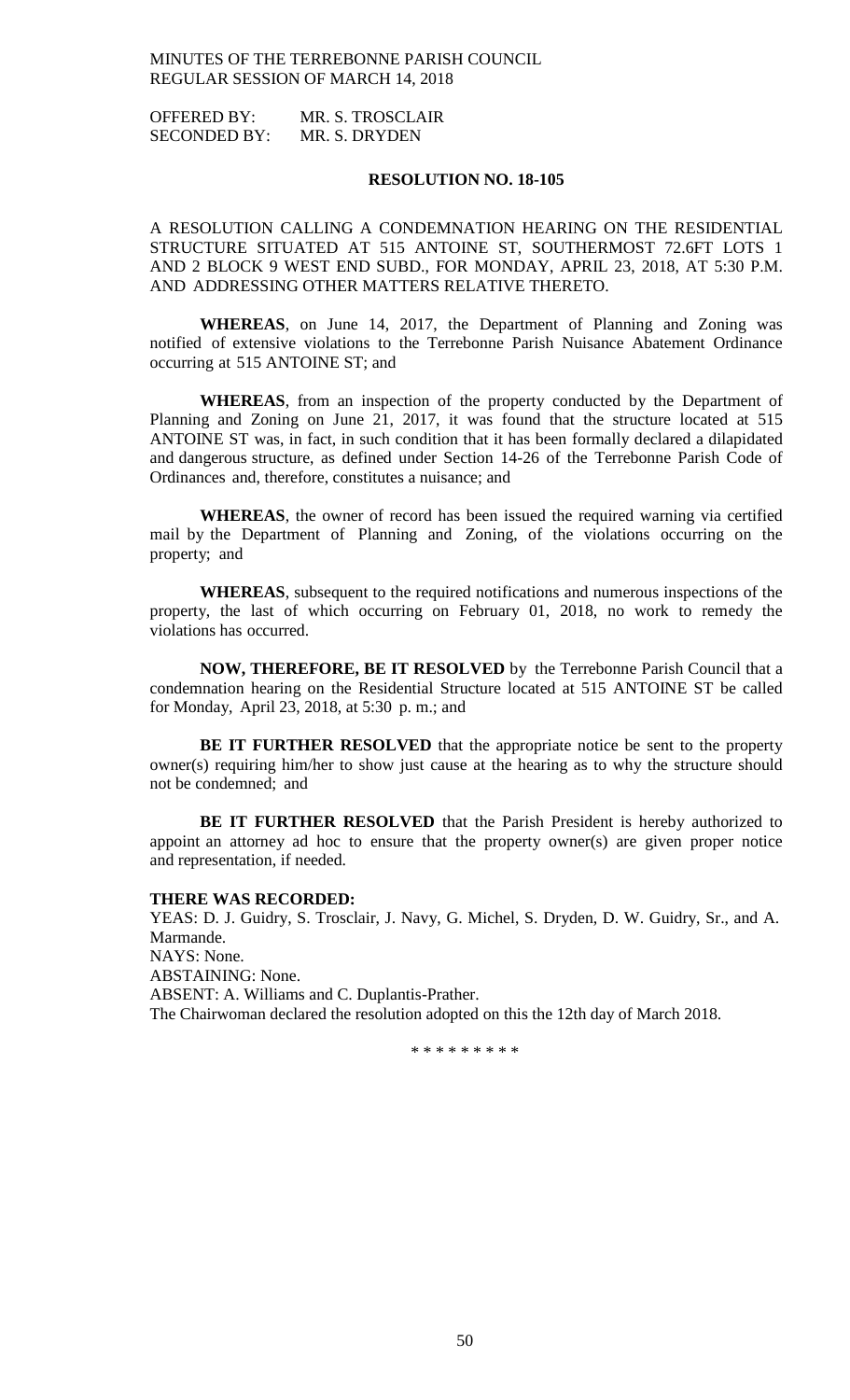OFFERED BY: MR. A. MARMANDE OFFEREDED BY: MR. J. NAVY

### **RESOLUTION NO. 18-106**

A RESOLUTION CALLING A CONDEMNATION HEARING ON THE RESIDENTIAL STRUCTURE SITUATED AT 1624 GAUTREAUX STREET, PART LOT 1 BLOCK 6 DEWEYVILLE., FOR MONDAY, APRIL 23, 2018, AT 5:30 P.M. AND ADDRESSING OTHER MATTERS RELATIVE THERETO.

**WHEREAS**, on July 26, 2017, the Department of Planning and Zoning was notified of extensive violations to the Terrebonne Parish Nuisance Abatement Ordinance occurring at 1624 GAUTREAUX STREET; and

**WHEREAS**, from an inspection of the property conducted by the Department of Planning and Zoning on August 03, 2017, it was found that the structure located at 1624 GAUTREAUX STREET was, in fact, in such condition that it has been formally declared a dilapidated and dangerous structure, as defined under Section 14-26 of the Terrebonne Parish Code of Ordinances and, therefore, constitutes a nuisance; and

**WHEREAS**, the owner of record has been issued the required warning via certified mail by the Department of Planning and Zoning, of the violations occurring on the property; and

**WHEREAS**, subsequent to the required notifications and numerous inspections of the property, the last of which occurring on February 02, 2018, no work to remedy the violations has occurred.

**NOW, THEREFORE, BE IT RESOLVED** by the Terrebonne Parish Council that a condemnation hearing on the Residential Structure located at 1624 GAUTREAUX STREET be called for Monday, April 23, 2018, at 5:30 p. m.; and

**BE IT FURTHER RESOLVED** that the appropriate notice be sent to the property owner(s) requiring him/her to show just cause at the hearing as to why the structure should not be condemned; and

BE IT FURTHER RESOLVED that the Parish President is hereby authorized to appoint an attorney ad hoc to ensure that the property owner(s) are given proper notice and representation, if needed.

#### **THERE WAS RECORDED:**

YEAS: D. J. Guidry, S. Trosclair, J. Navy, G. Michel, S. Dryden, D. W. Guidry, Sr., and A. Marmande. NAYS: None. ABSTAINING: None. ABSENT: A. Williams and C. Duplantis-Prather. The Chairwoman declared the resolution adopted on this the 12th day of March 2018.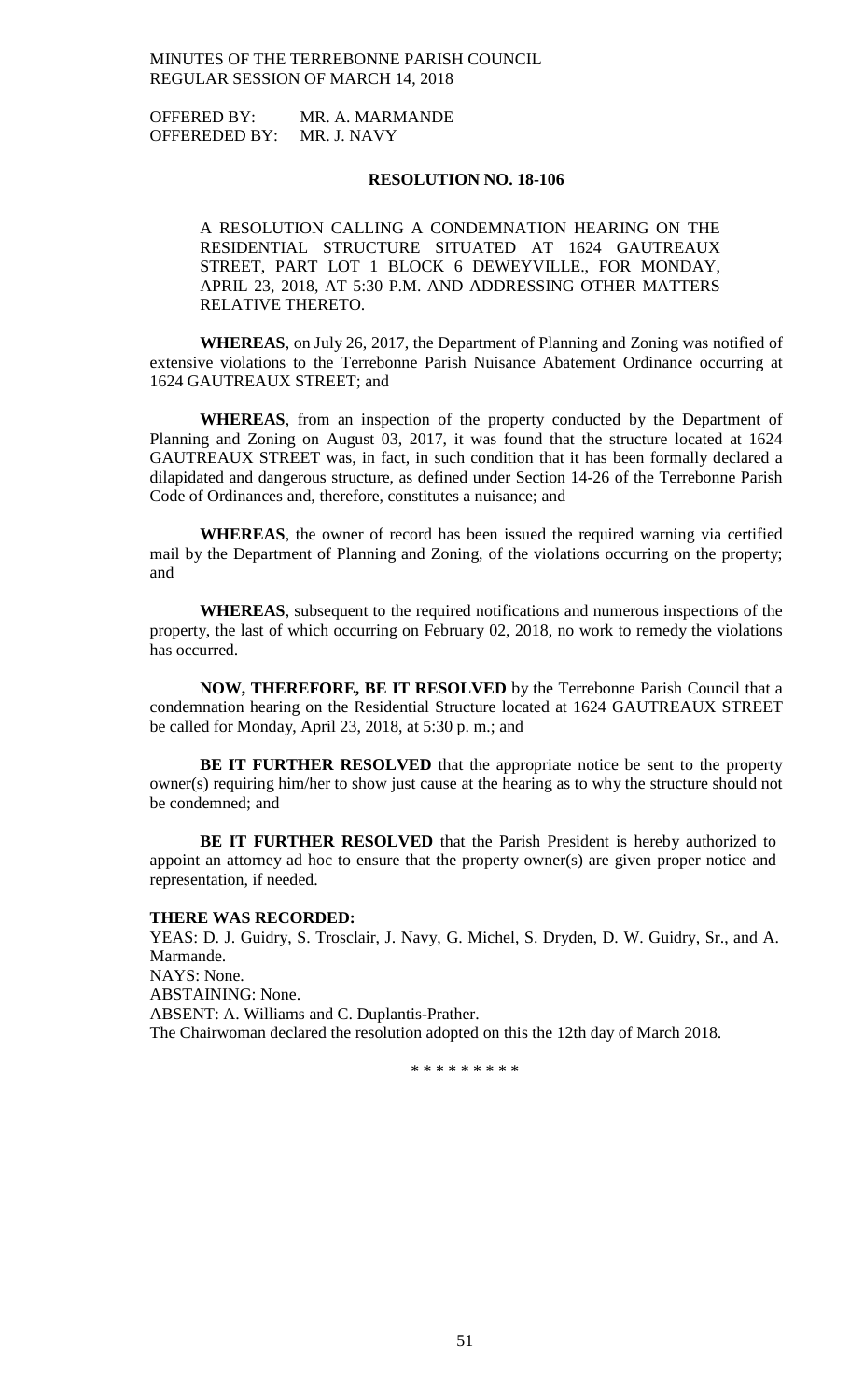OFFERED BY: MR. J. NAVY SECONDED BY: MR. S. DRYDEN

### **RESOLUTION NO. 18-107**

# A RESOLUTION CALLING A CONDEMNATION HEARING ON THE RESIDENTIAL STRUCTURE SITUATED AT 309 RHETT PL, LOT 5 BLOCK 5 TARA SUBD., FOR MONDAY, APRIL 23, 2018, AT 5:30 P.M. AND ADDRESSING OTHER MATTERS RELATIVE THERETO.

**WHEREAS**, on June 27, 2017, the Department of Planning and Zoning was notified of extensive violations to the Terrebonne Parish Nuisance Abatement Ordinance occurring at 309 RHETT PL; and

**WHEREAS**, from an inspection of the property conducted by the Department of Planning and Zoning on July 10, 2017, it was found that the structure located at 309 RHETT PL was, in fact, in such condition that it has been formally declared a dilapidated and dangerous structure, as defined under Section 14-26 of the Terrebonne Parish Code of Ordinances and, therefore, constitutes a nuisance; and

**WHEREAS**, after attempts to contact the owner of record via certified mail, the Department of Planning and Zoning published the required warning giving the owner notice of the violations; and

**WHEREAS**, subsequent to the required publication of the nuisance warning and numerous inspections of the property, the last of which occurring on February 01, 2018, no work to remedy the violations has occurred.

**NOW, THEREFORE, BE IT RESOLVED** by the Terrebonne Parish Council that a condemnation hearing on the Residential Structure located at 309 RHETT PL be called for Monday, April 23, 2018, at 5:30 p. m.; and

**BE IT FURTHER RESOLVED** that the appropriate notice be sent to the property owner(s) requiring him/her to show just cause at the hearing as to why the structure should not be condemned; and

**BE IT FURTHER RESOLVED** that the Parish President is hereby authorized to appoint an attorney ad hoc to ensure that the property owner(s) are given proper notice and representation, if needed.

#### **THERE WAS RECORDED:**

YEAS: D. J. Guidry, S. Trosclair, J. Navy, G. Michel, S. Dryden, D. W. Guidry, Sr., and A. Marmande. NAYS: None. ABSTAINING: None. ABSENT: A. Williams and C. Duplantis-Prather. The Chairwoman declared the resolution adopted on this the 12th day of March 2018.

\* \* \* \* \* \* \* \* \*

| OFFERED BY:  | MR. J. NAVY   |
|--------------|---------------|
| SECONDED BY: | MR. S. DRYDEN |

### **RESOLUTION NO. 18-108**

A RESOLUTION CALLING A CONDEMNATION HEARING ON THE RESIDENTIAL STRUCTURE SITUATED AT 1217 DIVISION Ave., NM 1/2 OF LOTS 6 & 7, BLOCK 24 - HONDURAS ADDITION, FOR MONDAY, APRIL 23, 2018, AT 5:30 P.M. AND ADDRESSING OTHER MATTERS RELATIVE THERETO.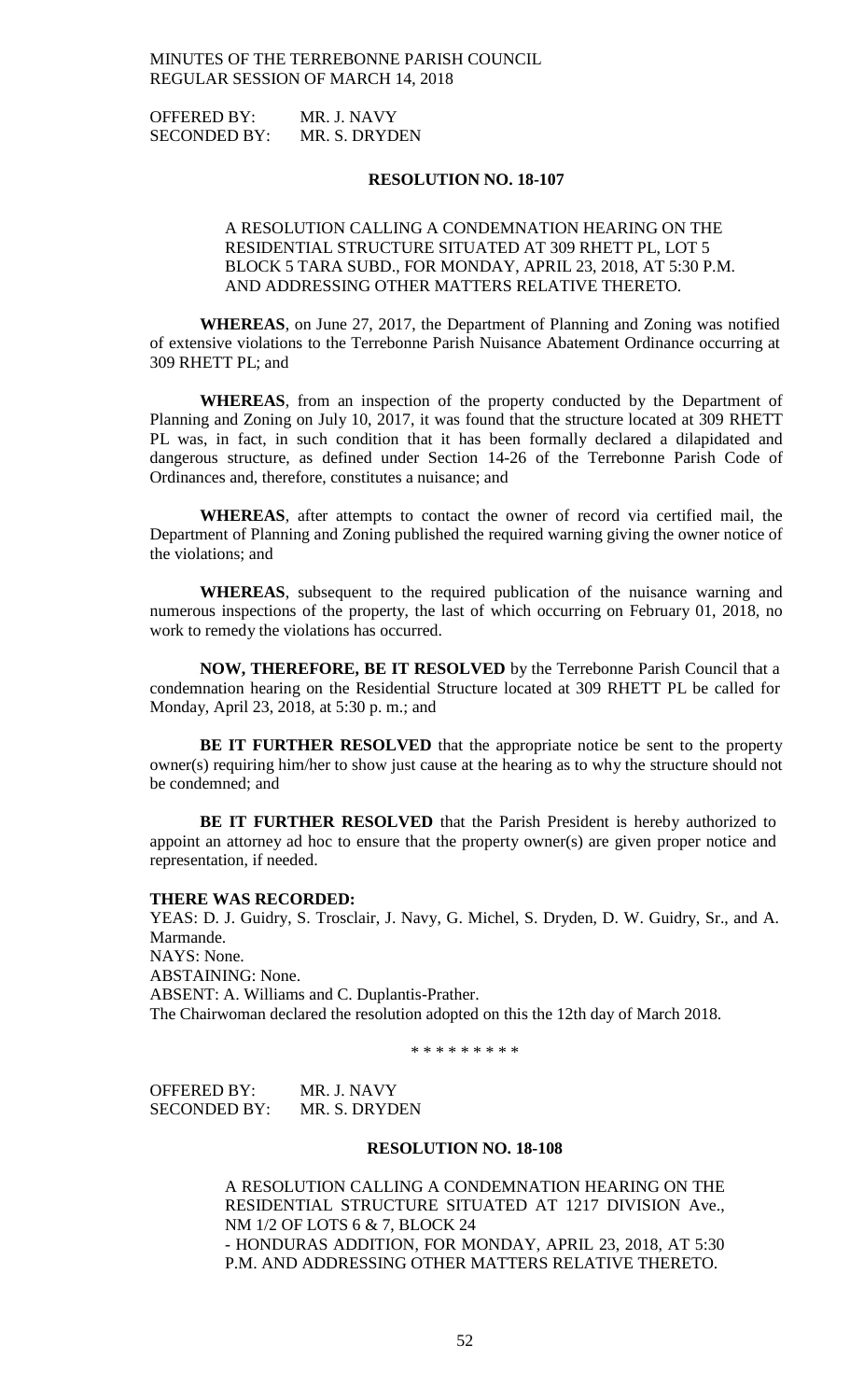**WHEREAS**, on May 30, 2014, the Department of Planning and Zoning was notified of extensive violations to the Terrebonne Parish Nuisance Abatement Ordinance occurring at 1217 DIVISION AV ; and

**WHEREAS**, from an inspection of the property conducted by the Department of Planning and Zoning on June  $0\bar{3}$ , 2014, it was found that the structure located at 1217 DIVISION AV was, in fact, in such condition that it has been formally declared a dilapidated and dangerous structure, as defined under Section 14-26 of the Terrebonne Parish Code of Ordinances and, therefore, constitutes a nuisance; and

**WHEREAS**, after attempts to contact the owner of record via certified mail, the Department of Planning and Zoning published the required warning giving the owner notice of the violations; and

**WHEREAS**, subsequent to the required publication of the nuisance warning and numerous inspections of the property, the last of which occurring on December 01, 2017, no work to remedy the violations has occurred.

**NOW, THEREFORE, BE IT RESOLVED** by the Terrebonne Parish Council that a condemnation hearing on the Residential Structure located at 1217 DIVISION AV be called for Monday, April 23, 2018, at 5:30 p. m.; and

**BE IT FURTHER RESOLVED** that the appropriate notice be sent to the property owner(s) requiring him/her to show just cause at the hearing as to why the structure should not be condemned; and

**BE IT FURTHER RESOLVED** that the Parish President is hereby authorized to appoint an attorney ad hoc to ensure that the property owner(s) are given proper notice and representation, if needed.

### **THERE WAS RECORDED:**

YEAS: D. J. Guidry, S. Trosclair, J. Navy, G. Michel, S. Dryden, D. W. Guidry, Sr., and A. Marmande. NAYS: None. ABSTAINING: None. ABSENT: A. Williams and C. Duplantis-Prather. The Chairwoman declared the resolution adopted on this the 12th day of March 2018.

\* \* \* \* \* \* \* \* \*

OFFERED BY: MR. J. NAVY SECONDED BY: MR. S. DRYDEN

### **RESOLUTION NO. 18-109**

A RESOLUTION CALLING A CONDEMNATION HEARING ON THE RESIDENTIAL STRUCTURE SITUATED AT 1201 WALLIS ST, 70360, LOT 7-A SURVEY OF REDIVISION OF BLOCK 11 1201 WALLIS STREET) DEWEYVILLE,, FOR MONDAY, APRIL 23, 2018, AT 5:30 P.M. AND ADDRESSING OTHER MATTERS RELATIVE THERETO.

**WHEREAS**, on May 04, 2017, the Department of Planning and Zoning was notified of extensive violations to the Terrebonne Parish Nuisance Abatement Ordinance occurring at 1201 WALLIS ST, 70360; and

**WHEREAS**, from an inspection of the property conducted by the Department of Planning and Zoning on May 10, 2017, it was found that the structure located at 1201 WALLIS ST, 70360 was, in fact, in such condition that it has been formally declared a dilapidated and dangerous structure, as defined under Section 14-26 of the Terrebonne Parish Code of Ordinances and, therefore, constitutes a nuisance; and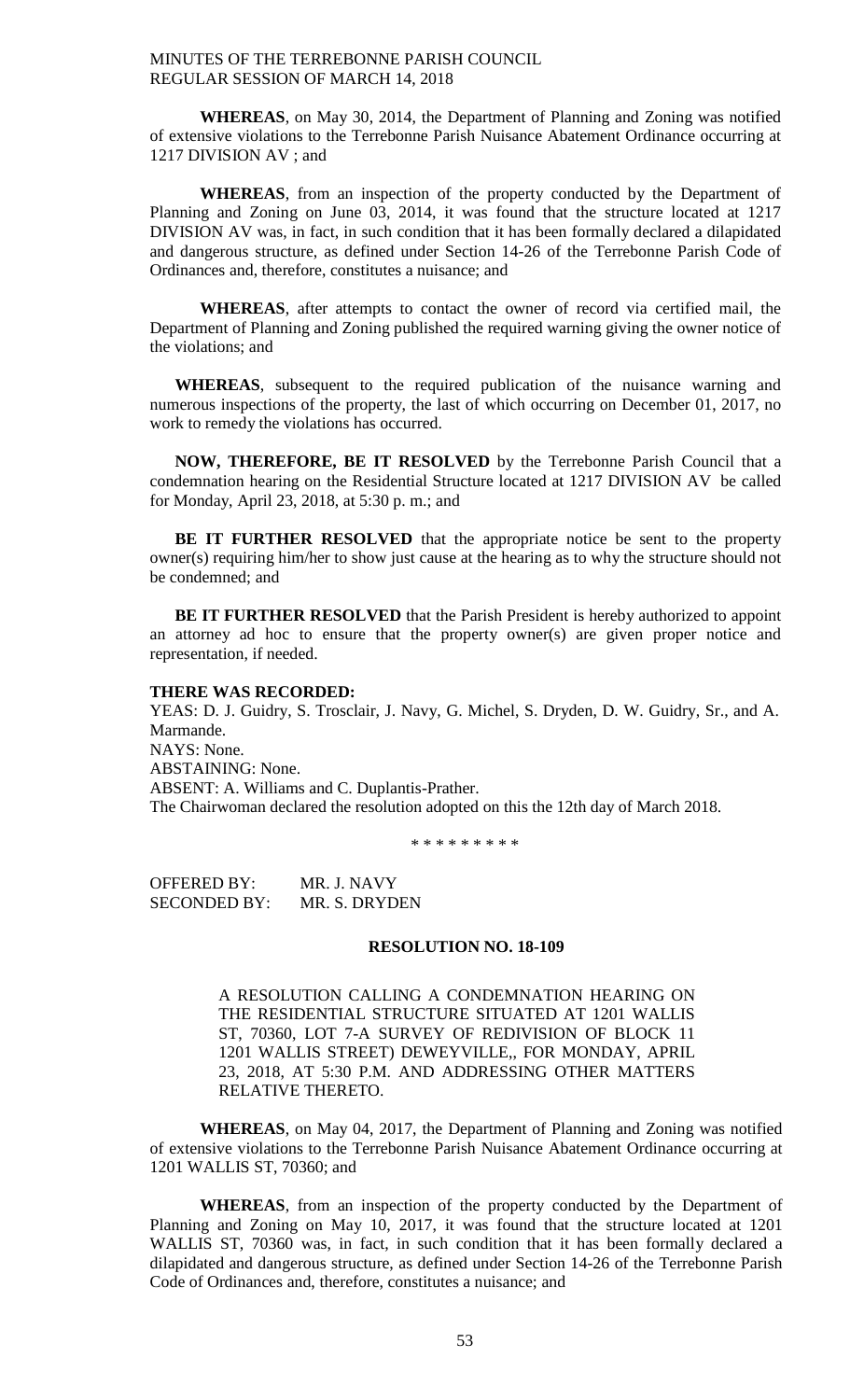**WHEREAS**, after attempts to contact the owner of record via certified mail, the Department of Planning and Zoning published the required warning giving the owner notice of the violations; and

**WHEREAS**, subsequent to the required publication of the nuisance warning and numerous inspections of the property, the last of which occurring on December 28, 2017, no work to remedy the violations has occurred.

**NOW, THEREFORE, BE IT RESOLVED** by the Terrebonne Parish Council that a condemnation hearing on the Residential Structure located at 1201 WALLIS ST, 70360 be called for Monday, April 23, 2018, at 5:30 p. m.; and

**BE IT FURTHER RESOLVED** that the appropriate notice be sent to the property owner(s) requiring him/her to show just cause at the hearing as to why the structure should not be condemned; and

**BE IT FURTHER RESOLVED** that the Parish President is hereby authorized to appoint an attorney ad hoc to ensure that the property owner(s) are given proper notice and representation, if needed.

# **THERE WAS RECORDED:**

YEAS: D. J. Guidry, S. Trosclair, J. Navy, G. Michel, S. Dryden, D. W. Guidry, Sr., and A. Marmande. NAYS: None. ABSTAINING: None. ABSENT: A. Williams and C. Duplantis-Prather. The Chairwoman declared the resolution adopted on this the 12th day of March 2018.

\* \* \* \* \* \* \* \* \*

| OFFERED BY:         | MR. G. MICHEL |
|---------------------|---------------|
| <b>SECONDED BY:</b> | MR. S. DRYDEN |

### **RESOLUTION NO. 18-110**

## A RESOLUTION ADOPTING THE CONTRACTOR ELIGIBILITY STATUS RETENTION POLICY.

**WHEREAS**, The Parish participates in federal grant programs for the elevation, reconstruction, buyout and demolition of structures to reduce flood and other risks associated with storm events; and

**WHEREAS,** those programs require recipients of the grant program to enter into private contracts with construction professionals; and

**WHEREAS,** from time to time those contractors manage their projects in a manner that can expose the recipients and the Parish to financial and personal hardships; and

**WHEREAS,** the Parish has since 2013 followed a policy placing certain vendors on probation for activities such as tardiness, failure to oversee subcontractors, etc., and

**WHEREAS,** the policy in Attachment A includes indefinite suspension of participation in those grant funded programs until such time as the contractor shows sufficient capacity to participate limit the Parish's exposure to loss while taking advantage of federal grants; and

**WHEREAS,** the Parish is not a licensing entity with the authority or desire to directly oversee these contractors, but needs a methodology to protect the Parish and the grant recipients,

**NOW, THEREFORE, BE IT RESOLVED** by the Terrebonne Parish Council to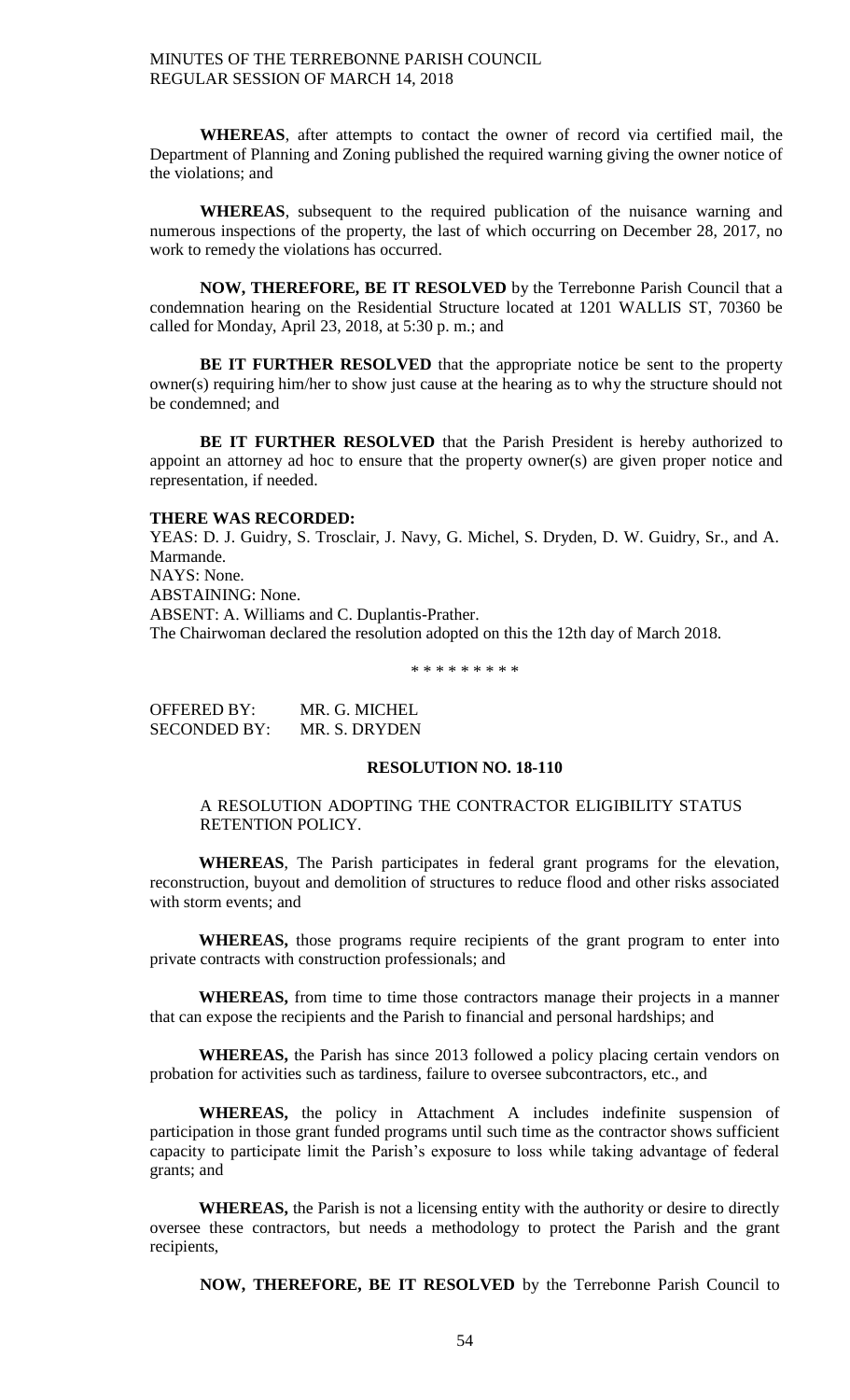adopt the Contractor Eligibility Status Retention Policy for application by the Recovery Assistance and Mitigation Planning Division to reduce exposure to losses in grant programs.

#### **THERE WAS RECORDED:**

YEAS: D. J. Guidry, S. Trosclair, J. Navy, G. Michel, S. Dryden, D. W. Guidry, Sr., and A. Marmande. NAYS: None. ABSTAINING: None. ABSENT: A. Williams and C. Duplantis-Prather. The Chairwoman declared the resolution adopted on this the 12th day of March 2018.

\* \* \* \* \* \* \* \* \*

Upon questioning from Committee Member G. Michel, Planning and Zoning Director C. Pulaski explained that the aforementioned resolution pertains only to the Hazard Mitigation Division, mainly the parish's elevation projects.

| <b>OFFERED BY:</b>  | MR. G. MICHEL    |
|---------------------|------------------|
| <b>SECONDED BY:</b> | MR. S. TROSCLAIR |

### **RESOLUTION NO. 18-111**

A RESOLUTION CALLING A PUBLIC HEARING REGARDING THE INTENT TO ADOPT AMENDMENTS TO THE FLOOD DAMAGE PREVENTION ORDINANCE LANGUAGE TO REFLECT CONCURRENCE WITH CHAPTER 23 - SEWERS AND SEWAGE DISPOSAL.

**WHEREAS**, the Terrebonne Parish Consolidated Government has memorialized risk reduction regulations in the Flood Damage Prevention Ordinance (FDPO); and

**WHEREAS,** the FDPO often regulates the height of structures to maintain flood safety requirements called the base flood elevation adopted to conform with the National Flood Insurance Program; and

**WHEREAS,** Chapter 23 – Sewers and Sewage Disposal also regulates the height of construction to meet sanitation requirements in areas that are served by a public utility in Section 23-24 - Building sewers, building drains and connections as follows:

"(i) All tops of floors on new construction shall be not less than eighteen (18) inches above the highest crown of the street adjacent to that property in order to ensure the proper functioning of all plumbing fixtures. Plumbers are cautioned to advise their clients of this requirement prior to the permit application being submitted. The parish government cannot assure proper functioning of fixtures in buildings that do not conform to this requirement. All sewer mains shall be placed in the street right-of-way" which may be a higher standard than the base flood elevation; and

**WHEREAS,** this may create a conflict between the two ordinances, and confusion among the permit holders; and the lack of documentation in the flood ordinance may risk access to Increased Cost of Compliance insurance benefits for mitigation of a condition of substantial damage; and

**WHEREAS,** a revision of the FDPO as offered in Attachment A to reference the Sewers and Sewerage Disposal language would avoid any confusion or risk to benefits; and

**WHEREAS,** amendments to the ordinance outlined in Attachment A must be heard at a formal public hearing to gather and consider public input;

**NOW, THEREFORE, BE IT RESOLVED** by the Terrebonne Parish Council, on behalf of the Terrebonne Parish Consolidated Government, that a public hearing be called on March  $28<sup>th</sup>$  at 6:30 p.m. in order to receive further public comment on the amendments in Attachment A.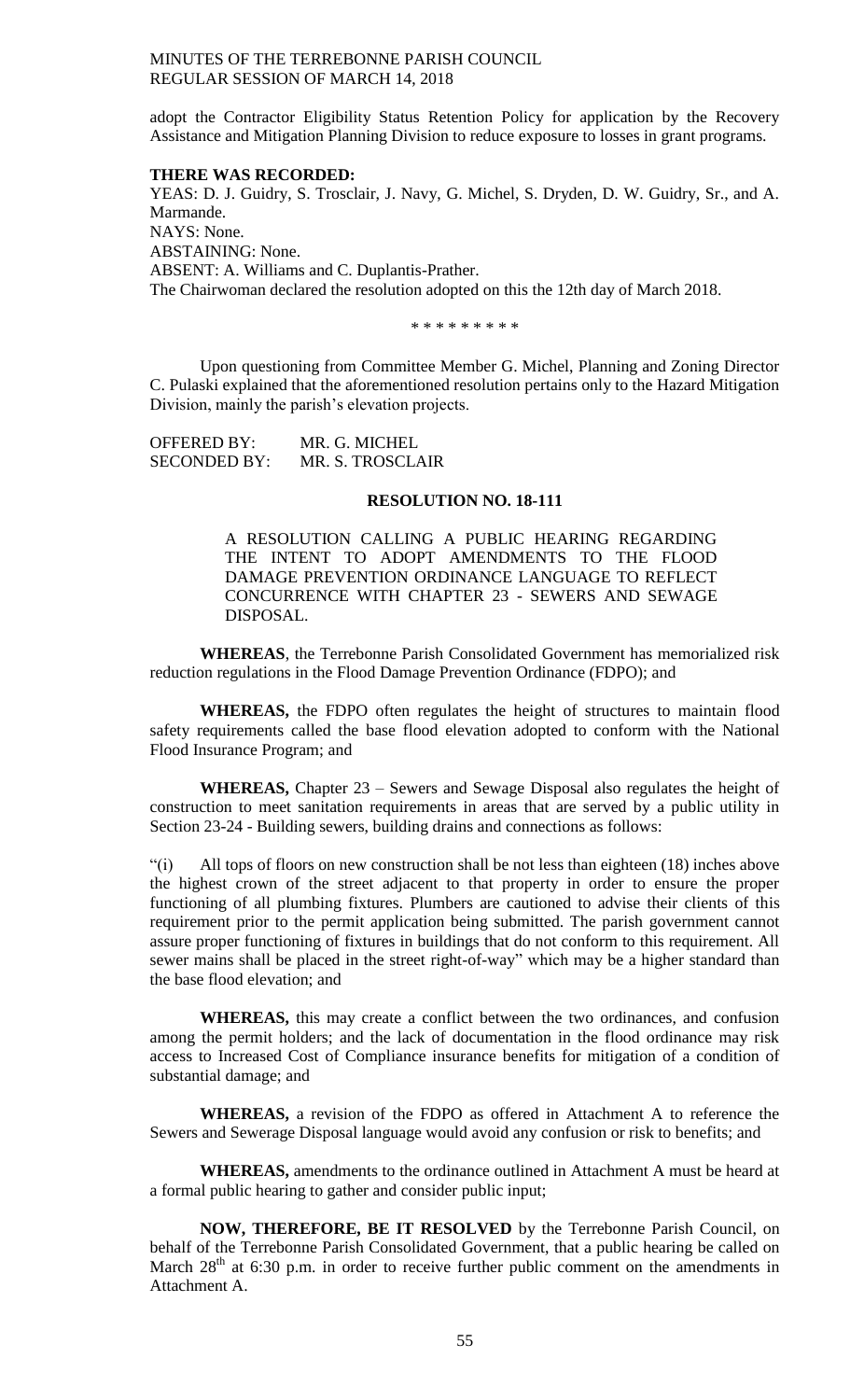### **THERE WAS RECORDED:**

YEAS: D. J. Guidry, S. Trosclair, J. Navy, G. Michel, S. Dryden, D. W. Guidry, Sr., and A. Marmande. NAYS: None. ABSTAINING: None. ABSENT: A. Williams and C. Duplantis-Prather. The Chairwoman declared the resolution adopted on this the 12th day of March 2018.

\* \* \* \* \* \* \* \* \*

Upon questioning from Committee Member G. Michel, Planning and Zoning Director C. Pulaski explained that there is a parishwide ordinance that states when you construct a home that is approximately 18 inches over the parish's sewer system and connected to the parish's sewer system, you have to adhere to the restrictions.

Mr. G. Michel moved, seconded by Mr. J. Navy, "THAT, there being no further business to come before the Community Development & Planning Committee, the meeting be adjourned."

The Chairman called for the vote on the motion offered by Mr. G. Michel. THERE WAS RECORDED: YEAS: D. J. Guidry, S. Trosclair, J. Navy, G. Michel, S. Dryden, D. W. Guidry, Sr. and A. Marmande. NAYS: None. ABSENT: A. Williams and C. Duplantis-Prather. The Chairman declared the motion adopted and the meeting was adjourned at 6:58

p.m.

# Dirk J. Guidry, Chairman

Tammy E. Triggs, Minute Clerk

Mr. D. J. Guidry moved, seconded by Mr. S. Dryden, "THAT the Council accept and ratify the minutes of the Community Development and Planning Committee meeting held on 3/12/18."

The Chairman called for a vote on the motion offered by Mr. D. J. Guidry. THERE WAS RECORDED: YEAS: D. J. Guidry, S. Trosclair, J. Navy, G. Michel, S. Dryden, C. Duplantis-Prather, and A. Marmande. NAYS: None. ABSENT: A. Williams and D. W. Guidry, Sr. The Chairman declared the motion adopted.

Ms. C. Duplantis-Prather moved, seconded by Mr. J. Navy, "THAT the Council hold nominations open for two weeks for the one unexpired term on the Recreation District #3 Board."

The Chairman called for a vote on the motion offered by Ms. C. Duplantis-Prather. THERE WAS RECORDED: YEAS: D. J. Guidry, S. Trosclair, J. Navy, G. Michel, S. Dryden, C. Duplantis-Prather, and A. Marmande. NAYS: None. ABSENT: A. Williams and D. W. Guidry, Sr. The Chairman declared the motion adopted.

Mr. D. J. Guidry moved, seconded by Ms. C. Duplantis-Prather, "THAT the Council open nominations for the three vacancies on the Recreation District No. 6 Board, nominate Mr. Robert Zachry (Montegut), Ms. Wendy Lirette (Point-aux-Chenes), and Ms. Sheri Neil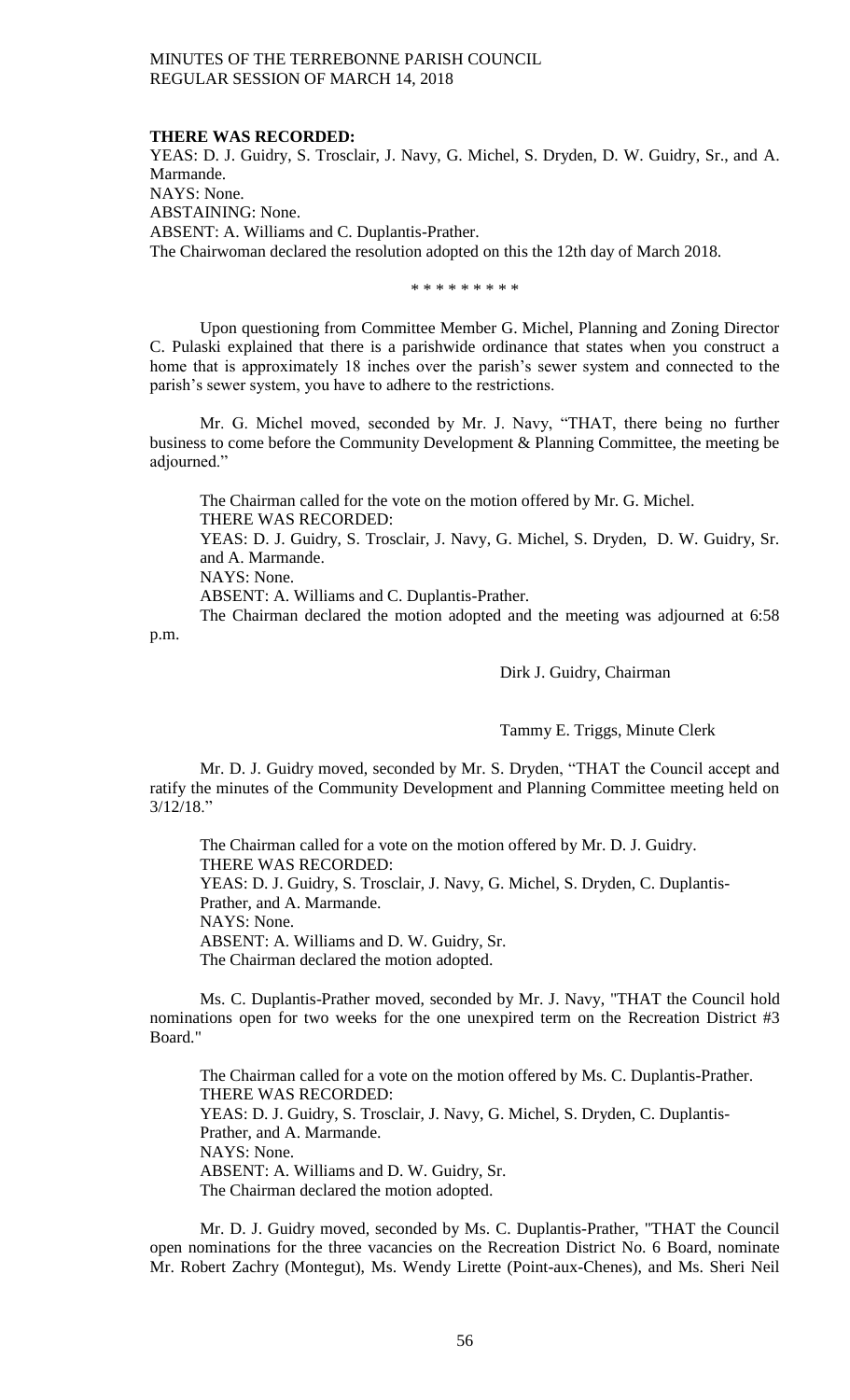(Point-aux-Chenes), close nominations, and appoint all three individuals to the Recreation District No. 6 Board."

The Chairman called for a vote on the motion offered by Mr. D. J. Guidry. THERE WAS RECORDED: YEAS: D. J. Guidry, S. Trosclair, J. Navy, G. Michel, S. Dryden, C. Duplantis-Prather, and A. Marmande. NAYS: None. ABSENT: A. Williams and D. W. Guidry, Sr. The Chairman declared the motion adopted.

Ms. C. Duplantis-Prather moved, seconded by Mr. D. J. Guidry, "THAT the Council open nominations for two of the vacancies on the Terrebonne Parish Youth Advisory Council Board, nominate Mr. Grant Gordon (Houma Christian) and Ms. Aaliyah Wright (South Terrebonne), close nominations, appoint Mr. Gordon and Ms. Wright to serve on the aforementioned board, and to hold open for two weeks the remaining vacancies on the aforementioned board."

The Chairman called for a vote on the motion offered by Ms. C. Duplantis-Prather. THERE WAS RECORDED: YEAS: D. J. Guidry, S. Trosclair, J. Navy, G. Michel, S. Dryden, C. Duplantis-Prather, D. W. Guidry, Sr., and A. Marmande. NAYS: None. ABSENT: A. Williams. The Chairman declared the motion adopted.

Mr. J. Navy moved, seconded by Mr. D. J. Guidry, "THAT, the Council deviate from the regular order of business to discuss Agenda Item 8.-A. at this time."

The Chairman called for a vote on the motion offered by Mr. J. Navy. THERE WAS RECORDED: YEAS: D. J. Guidry, S. Trosclair, J. Navy, G. Michel, S. Dryden, C. Duplantis-Prather, D. W. Guidry, Sr., and A. Marmande. NAYS: None. ABSENT: A. Williams. The Chairman declared the motion adopted.

The Chairman recognized Parish President Dove who commended Mr. David Rome and his work in operating the Public Works Department then recommended that the Council appoint Mr. Rome as the Public Works Director for Terrebonne Parish.

Ms. C. Duplantis-Prather moved, seconded by Mr. D. W. Guidry, Sr. and Mr. A. Marmande, "THAT, the Council accept the recommendation of Mr. David Rome as Public Works Director from Parish President G. Dove and that the appointment be held over until March 28, 2018 in conformance with the requirements of the Parish Code."

The Chairman called for a vote on the motion offered by Mr. J. Navy. THERE WAS RECORDED: YEAS: D. J. Guidry, S. Trosclair, J. Navy, G. Michel, S. Dryden, C. Duplantis-Prather, D. W. Guidry, Sr., and A. Marmande. NAYS: None. ABSENT: A. Williams. The Chairman declared the motion adopted.

Mr. J. Navy moved, seconded by Mr. D. J. Guidry, "THAT, the Council return to the regular order of business."

The Chairman called for a vote on the motion offered by Mr. J. Navy. THERE WAS RECORDED: YEAS: D. J. Guidry, S. Trosclair, J. Navy, G. Michel, S. Dryden, C. Duplantis-Prather, D. W. Guidry, Sr., and A. Marmande. NAYS: None.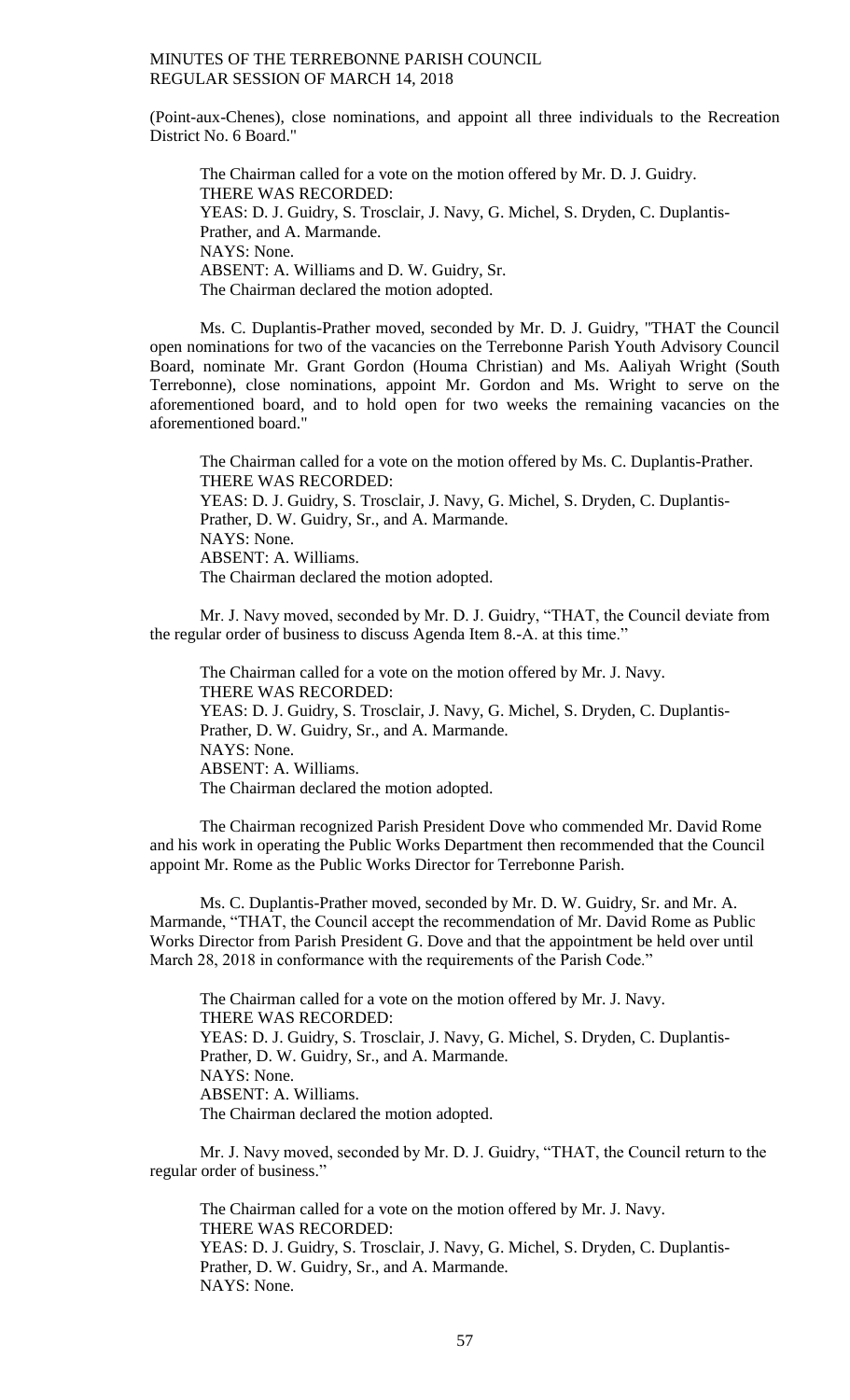ABSENT: A. Williams. The Chairman declared the motion adopted.

It was at this time that Council Member S. Dryden was recorded as leaving the night's proceedings.

At Council Member J. Navy's request, Assistant Parish Attorney Michelle Neil gave a brief summary of an Attorney General opinion regarding the Council's control over the Recreation Districts they create and appoint.

The Chairman recognized Mr. Kirby Verret, Chairman of the Recreation Advisory Committee, who reported on the successes and improvements with the Recreation Districts since the Advisory Committee's re-establishment and shared his thanks for the many people who have assisted the recreation boards with technical and financial guidance to achieve better practices.

Several Council Members shared the some of the responses they have received since the Advisory Committee's re-establishment and their optimism for the continued improvement of the recreation boards and recreation across the Parish.

Council Member C. Duplantis-Prather announced that the Animal Shelter would be having an adoption special for cats and dogs running from March 15-17, 2018 and then encouraged the public to have their pets spayed or neutered to help control the pet population.

Council Member A. Marmande announced that the Terrebonne Parish Levee District would be opening sealed bids for hurricane protection levees for Bayou Dularge and Bayou Dulac later in the week. He then shared his optimism for the Falgout Canal Floodgate being completed ahead of schedule.

The Chairman encouraged the public to keep law enforcement, military, and first responder personnel in their thoughts and prayers.

The Chairman announced that at the Wednesday, April 25, 2018 meeting, the Council would be adopting the 2018 millage rates for Terrebonne Parish Consolidated Government for Drainage Tax Maintenance, Drainage Tax Bonds, Road and Bridge Bonds, Sewerage Bonds, Juvenile Detention Maintenance, Terrebonne ARC, Sanitation District Maintenance, and Road Lighting Districts No. 2, 4, 5, 6, 8, 9, and 10.

Mr. D. J. Guidry moved, seconded by Ms. C. Duplantis-Prather, "THAT, the Council approve the following Monthly Engineering Reports:

A. Milford & Associates, Inc.

B. Providence Engineering and Design, LLC

C. T. Baker Smith

The Chairman called for a vote on the motion offered by Mr. D. J. Guidry. THERE WAS RECORDED: YEAS: D. J. Guidry, S. Trosclair, J. Navy, G. Michel, C. Duplantis-Prather, D. W. Guidry, Sr., and A. Marmande. NAYS: None. ABSENT: A. Williams and S. Dryden. The Chairman declared the motion adopted.

Mr. D. J. Guidry moved, seconded by Ms. C. Duplantis-Prather, "THAT, there being no further business to come before the Council, the meeting be adjourned."

The Chairman called for a vote on the motion offered by Mr. D. J. Guidry. THERE WAS RECORDED: YEAS: D. J. Guidry, S. Trosclair, J. Navy, G. Michel, C. Duplantis-Prather, D. W. Guidry, Sr., and A. Marmande. NAYS: None. ABSENT: A. Williams and S. Dryden.